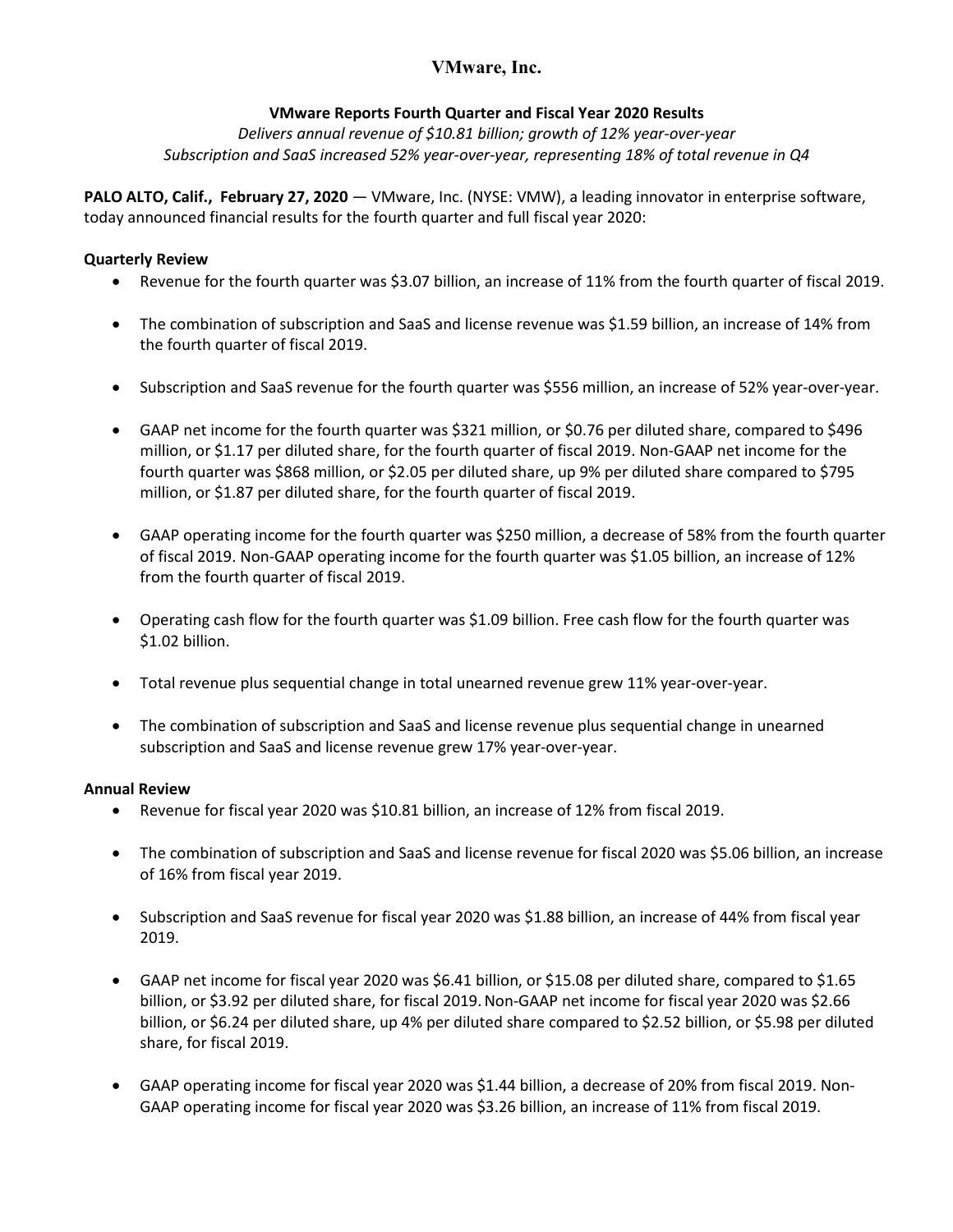- Operating cash flow for fiscal year 2020 was \$3.87 billion. Free cash flow for fiscal year 2020 was \$3.59 billion.
- Cash was \$2.91 billion, and unearned revenue was \$9.27 billion, as of January 31, 2020.

"VMware delivered over \$10 billion in revenue for the first time in company history in fiscal 2020, along with continued double-digit topline growth," commented Pat Gelsinger, CEO, VMware. "Our results demonstrate the power of our broad-based portfolio and a strategy that continues to resonate with our customers."

"We signed a record number of enterprise agreements above \$10 million in Q4, including a significant increase in the value of subscription and SaaS offerings in the top ten agreements," said Zane Rowe, executive vice president and CFO, VMware. "Subscription and SaaS revenue grew 52% year-over-year in the fourth quarter to \$556 million and is expected to continue strong growth in fiscal 2021."

Growth rates in Q4 results include the recast of prior period financial information due to the Pivotal acquisition, which was accounted for as a transaction between entities under common control in accordance with generally accepted accounting principles (GAAP). Effective with the fourth quarter of fiscal year 2020, VMware is presenting a new revenue line item in its earnings reports entitled "subscription and SaaS revenue." Accordingly, reported revenue consists of the following three components: license, subscription and SaaS, and services. Previously, subscription and SaaS revenue was referred to as "hybrid cloud subscription and SaaS revenue" and was allocated between license and services revenue. The cost of subscription and SaaS revenue was included in both cost of license revenue and cost of services revenue in prior periods and has been reclassified to conform with current period presentation.

To assist investors in their understanding of the impact of (1) combined Pivotal with VMware results in the recast financial statements and (2) reclassifying revenue from two to three categories, the company has posted a slide deck on its Investor Relations webpage at ir.vmware.com. The slide deck details the impact of Pivotal adjustments and the reclassification of revenues on VMware's fourth quarter of fiscal 2020 results to enable investors to compare VMware's performance in the quarter to the fourth quarter guidance that VMware provided on its previous quarter earnings call on November 26, 2019, which excluded Pivotal, as the acquisition had not been completed at that time, and did not separate out subscription and SaaS revenue. The slide deck also includes a similar comparison of VMware's full year fiscal 2020 cash flows to November 26, 2019 guidance and a tabular summary of the differences in key metrics between VMware's financial statements as previously reported and as recast for the seven fiscal quarters beginning with the first quarter of fiscal 2019 and for full year fiscal 2019.

# **Business Highlights & Strategic Announcements**

- VMware completed the acquisition of Pivotal on December 30, 2019. The combination of Pivotal's developer-centric offerings with VMware's upstream Kubernetes run-time infrastructure and management tools will allow VMware to deliver a comprehensive enterprise solution that enables dramatic improvements in developer productivity in the creation of modern applications.
- At the RSA Conference, VMware advanced its Intrinsic Security Strategy for the world's digital infrastructure by announcing "VMware Advanced Security for Cloud Foundation," a new security suite that enables customers to replace legacy security solutions and deliver unified protection across private and public clouds. Product update announcements also included enhancements to the VMware Carbon Black Cloud and VMware Secure State.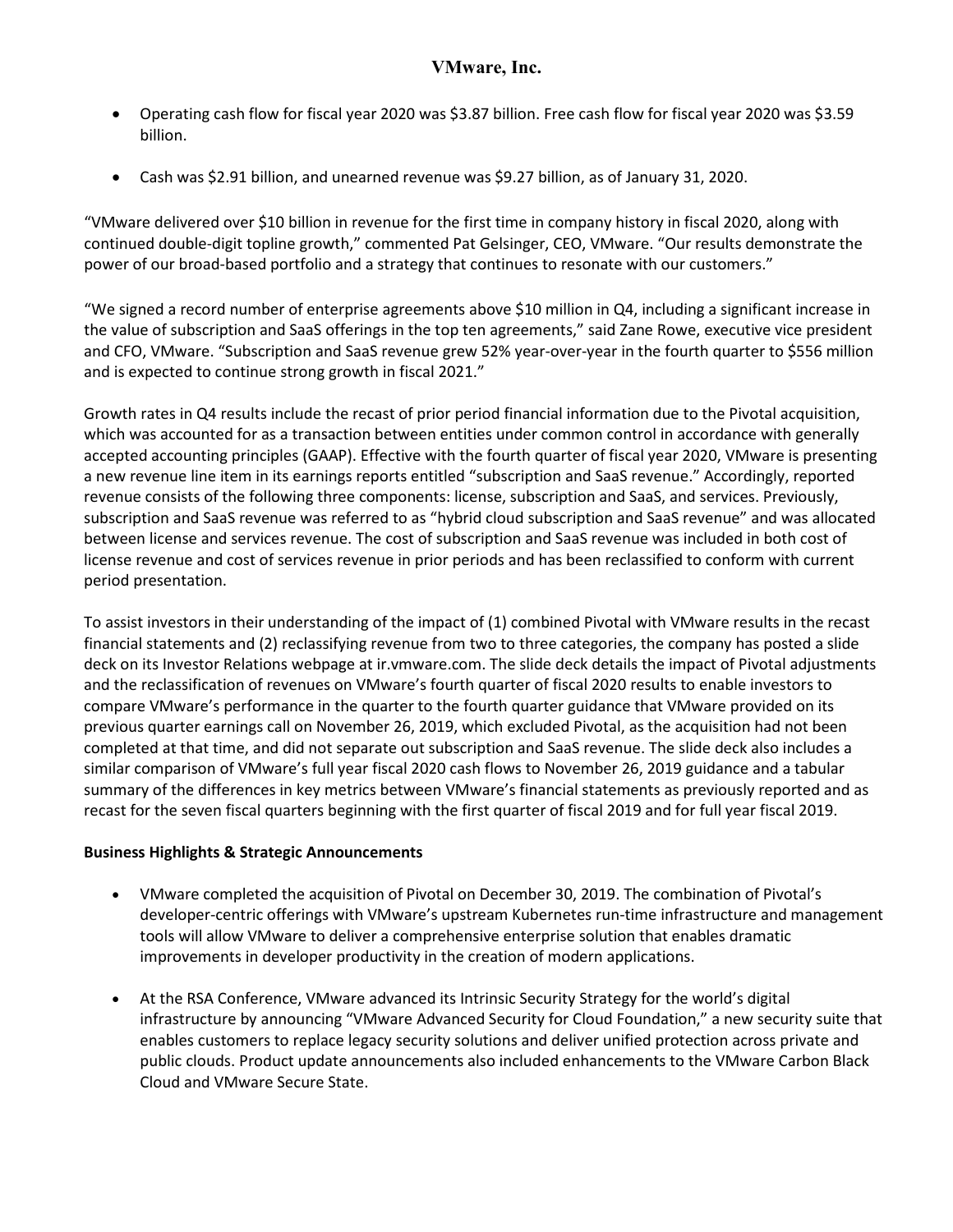- VMware showcased how communications service providers (CSPs) across the world—including Millicom, Singtel, Telecom Italia, Telia Company and TIM Brasil—are adopting VMware's Telco Cloud platform to accelerate time to revenue, automate service lifecycle and simplify operations management. VMware also unveiled new capabilities across its Telco and Edge Cloud product portfolio, including innovations to its telco cloud core, edge and RAN offerings.
- VMware acquired Nyansa, which enables VMware to deliver an end-to-end network visibility, monitoring and remediation solution within VMware SD-WAN by VeloCloud that can proactively predict client problems, optimize application and network performance and better assure the behavior of critical IoT devices.
- In the fourth quarter, VMware received further recognition from leading industry analysts:
	- VMware was positioned as a leader in The Forrester Wave™: Unified Endpoint Management, Q4 2019, which evaluated 13 unified endpoint management (UEM) vendors. VMware's intelligencedriven digital workspace platform, VMware Workspace ONE, was top ranked in the current offering and strategy categories. The platform also received the highest possible score in the product roadmap, roadmap execution, and partner ecosystem criteria, as well as in all of the report's market presence criteria (i.e., customer count, Windows 10 customer count, devices under management, and revenue). $<sup>1</sup>$ </sup>
	- VMware was positioned as a leader in three recent IDC MarketScape reports related to the End-User Computing (EUC) space.<sup>2</sup>

# **Recast Financial Statements and Addition of Subscription and SaaS Revenue Line item**

On December 30, 2019, VMware completed its acquisition of Pivotal. As Pivotal was an entity under common control, pursuant to GAAP, financial statements for prior periods are required to be recast as if the entities were combined for all periods presented. Recast quarterly results on a GAAP and non-GAAP basis, consolidated statements of income and key cash flow metrics for fiscal year 2019 and fiscal year 2020 are included in this earnings press release. All comparisons of fiscal year and fourth quarter 2020 financial metrics to prior periods in this press release are comparisons to the recast financial metrics for the respective prior period.

To assist investors in their understanding of the impact of combining Pivotal with VMware results in the recast financial statements on prior periods and to compare current results to the financial results originally reported for prior periods, VMware is including tables attached to this press release showing the impact of Pivotal adjustments on its previously reported (1) GAAP and non-GAAP net income for each fiscal quarter for fiscal years 2019 and 2020 and for fiscal years 2019 and 2018; (2) fiscal year 2019 balance sheet; and (3) GAAP cash flows from operating activities and free cash flows for each fiscal quarter for fiscal years 2019 and 2020 and for fiscal years 2019 and 2018.

Additionally, effective with the fourth quarter of fiscal year 2020, VMware is presenting a new revenue line item in its earnings reports entitled "subscription and SaaS revenue." Accordingly, reported revenue consists of the following three components: license, subscription and SaaS, and services. Previously, subscription and SaaS revenue was referred to as "hybrid cloud subscription and SaaS revenue" and was allocated between license and services revenue. In light of VMware's recent acquisitions, management determined that revenue recognized from subscription and SaaS offerings will be presented separately. The new subscription and SaaS revenue line item includes revenue from VMware's VCPP cloud offerings that are billed to customers on a consumption basis, revenue from Pivotal and other offerings that are billed on a subscription basis as well as revenue from SaaS offerings such as Workspace ONE and VMware Cloud on AWS. Revenue from prior periods has been reclassified to conform to the fourth quarter fiscal year 2020 presentation and is reflected in the recast quarterly financial statements for fiscal years 2019 and 2020 included in the tables accompanying this earnings press release.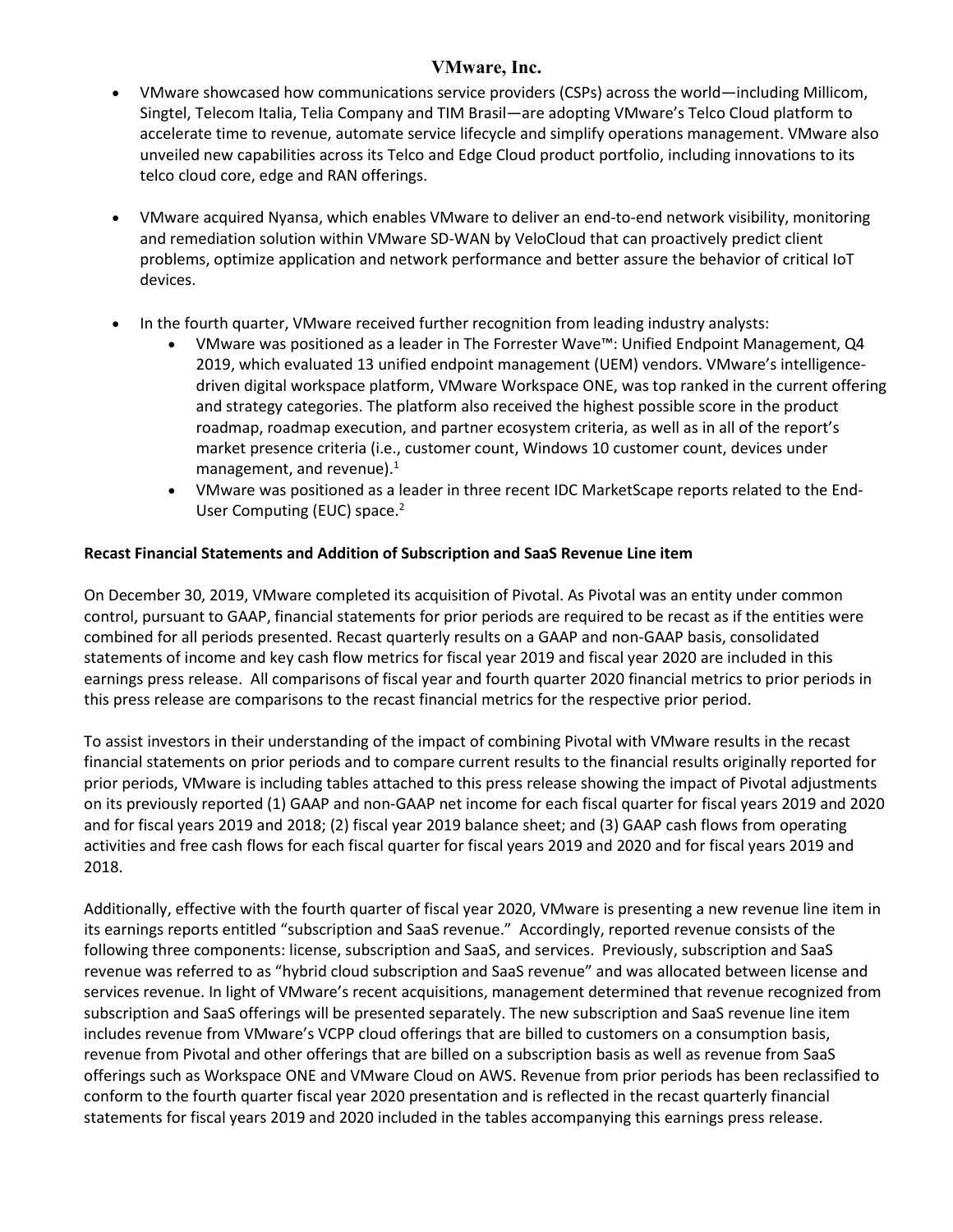The company will host a conference call today at 1:30 p.m. PT/ 4:30 p.m. ET to review financial results and business outlook. A live web broadcast of the event will be available on the VMware investor relations website at [http://ir.vmware.com.](http://ir.vmware.com/) Slides will accompany the web broadcast. The replay of the webcast and slides will be available on the website for two months. In addition, six quarters of historical data for unearned revenue will also be made available at [http://ir.vmware.com](http://ir.vmware.com/) in conjunction with the conference call.

<sup>1</sup> "The Forrester Wave™: Unified Endpoint Management, Q4 2019"

<sup>2</sup> IDC MarketScape: Worldwide Unified Endpoint Management Software 2019–2020 Vendor Assessment (doc # US45355119, November 2019); IDC MarketScape: Worldwide Enterprise Mobility Management Software 2019- 2020 Vendor Assessment (doc # US45353719, November 2019); and IDC MarketScape: Worldwide Enterprise Mobility Management Software for Ruggedized/IoT Device Deployments 2019–2020 Vendor Assessment (Doc #US45353819, November 2019)

# # #

# **About VMware**

VMware software powers the world's complex digital infrastructure. The company's cloud, app modernization, networking, security, and digital workspace offerings help customers deliver any application on any cloud across any device. Headquartered in Palo Alto, California, VMware is committed to being a force for good, from its breakthrough technology innovations to its global impact. For more information, please visit <https://www.vmware.com/company.html>

# **Additional Information**

VMware's website is located at www.vmware.com, and its investor relations website is located at http://ir.vmware.com. VMware's goal is to maintain the investor relations website as a portal through which investors can easily find or navigate to pertinent information about VMware, all of which is made available free of charge. The additional information includes: materials that VMware files with the SEC; announcements of investor conferences, speeches and events at which its executives talk about its products, services and competitive strategies; webcasts of its quarterly earnings calls, investor conferences and events (archives of which are also available for a limited time); additional information on its financial metrics, including reconciliations of non-GAAP financial measures to the most directly comparable GAAP measures; press releases on quarterly earnings, product and service announcements, legal developments and international news; corporate governance information; other news, blogs and announcements that VMware may post from time to time that investors may find useful or interesting; and opportunities to sign up for email alerts and RSS feeds to have information pushed in real time.

VMware, Pivotal, VMware Advances Security, Carbon Black, VMware Secure State, Nyansa, VeloCloud, Workspace ONE, and VMware Cloud are registered trademarks or trademarks of VMware, Inc. or its subsidiaries in the United States and other jurisdictions. All other marks and names mentioned herein may be trademarks of their respective organizations.

# **Use of Non-GAAP Financial Measures**

Reconciliations of non-GAAP financial measures to VMware's financial results as determined in accordance with GAAP are included at the end of this press release following the accompanying financial data. For a description of these non-GAAP financial measures, including the reasons management uses each measure, please see the section of the tables titled "About Non-GAAP Financial Measures."

# **Forward-Looking Statements**

This press release contains forward-looking statements including, among other things, statements regarding expected benefits to customers of VMware's acquisitions of Pivotal and Nyansa, as well as products, solutions and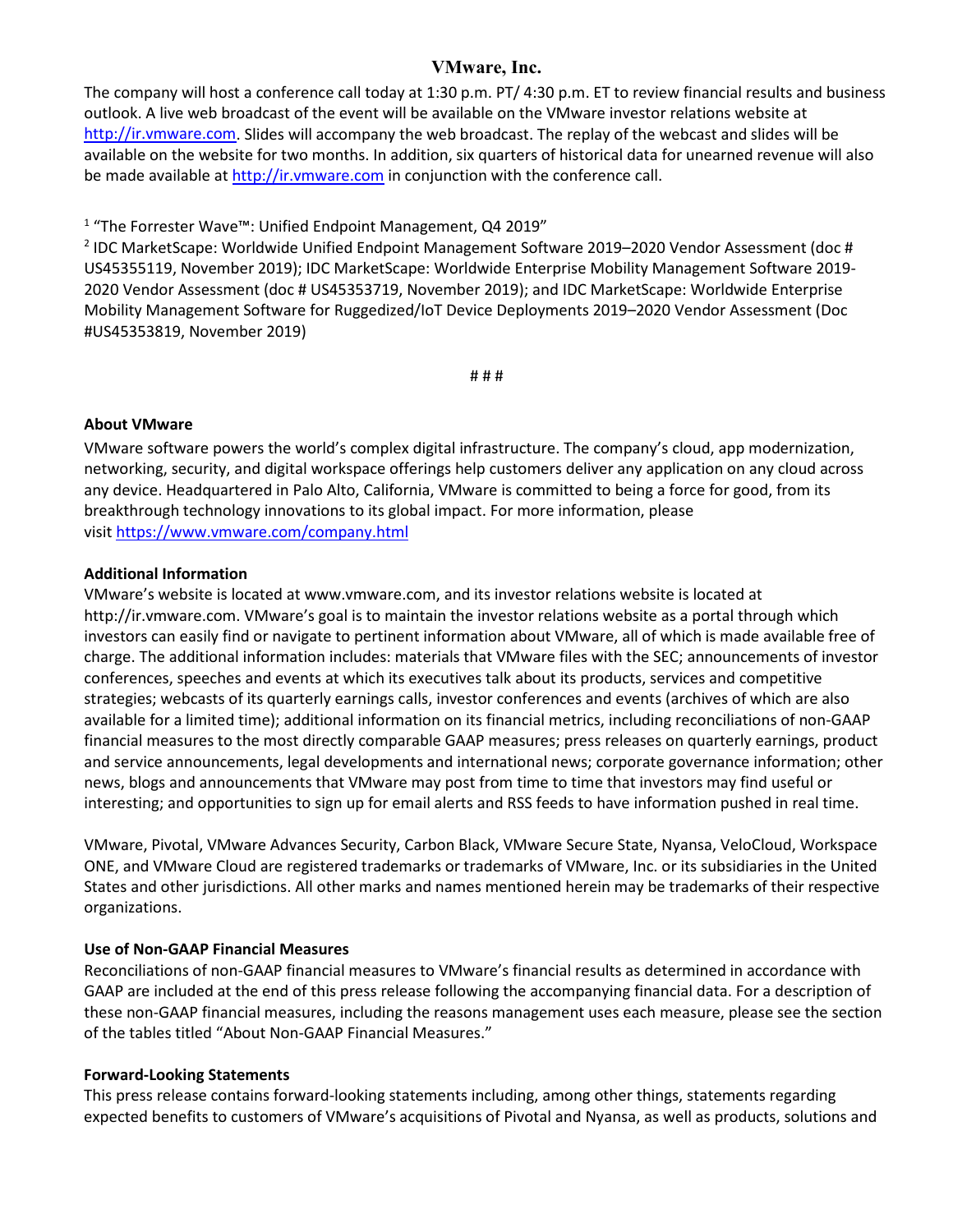services, including in areas of modern applications, security, telco and edge cloud, and VMware SD-WAN by Velocloud. These forward-looking statements are subject to the safe harbor provisions created by the Private Securities Litigation Reform Act of 1995. Actual results could differ materially from those projected in the forwardlooking statements as a result of certain risk factors, including but not limited to: (1) adverse changes in general economic or market conditions; (2) delays or reductions in consumer, government and information technology spending; (3) competitive factors, including but not limited to pricing pressures, industry consolidation, entry of new competitors into the virtualization software and cloud, end user and mobile computing, and security industries, as well as new product and marketing initiatives by VMware's competitors; (4) the ability to successfully integrate into VMware acquired companies and assets and smoothly transition services related to divested assets from VMware; (5) rapid technological changes in the virtualization software and cloud, end user, security and mobile computing industries; (6) VMware's customers' ability to transition to new products, platforms, services, solutions and computing strategies in such areas as containerization, modern applications, intrinsic security and networking, cloud, digital workspaces, virtualization and the software defined data center, and the uncertainty of their acceptance of emerging technology; (7) VMware's ability to enter into, maintain and extend strategically effective partnerships and alliances; (8) the continued risk of litigation and regulatory actions, including those related to the Carbon Black and Pivotal acquisitions; (9) VMware's ability to protect its proprietary technology; (10) changes to product and service development timelines; (11) VMware's relationship with Dell Technologies and Dell's ability to control matters requiring stockholder approval, including the election of VMware's board members and matters relating to Dell's investment in VMware; (12) VMware's ability to attract and retain highly qualified employees; (13) the ability of VMware to realize synergies from Dell; (14) risks associated with cyber-attacks, information security and privacy; (15) disruptions resulting from key management changes; (16) risks associated with international sales such as fluctuating currency exchange rates and increased trade barriers; (17) changes in VMware's financial condition; (18) geopolitical changes such as Brexit and increased tariffs and trade barriers that could adversely impact our non-U.S. sales; and (19) other business effects, including those related to industry, market, economic, political, regulatory and global health conditions, such as the coronavirus (COVID-19) public health emergency. These forward-looking statements are made as of the date of this press release, are based on current expectations and are subject to uncertainties and changes in condition, significance, value and effect as well as other risks detailed in documents filed with the Securities and Exchange Commission, including VMware's most recent reports on Form 10-K and Form 10-Q and current reports on Form 8- K that we may file from time to time, which could cause actual results to vary from expectations. VMware assumes no obligation to, and does not currently intend to, update any such forward-looking statements after the date of this release.

# **Contacts:**

Paul Ziots VMware Investor Relations [pziots@vmware.com](mailto:pziots@vmware.com) 650-427-3267

Michael Thacker VMware Global PR [mthacker@vmware.com](mailto:mthacker@vmware.com) 650-427-4454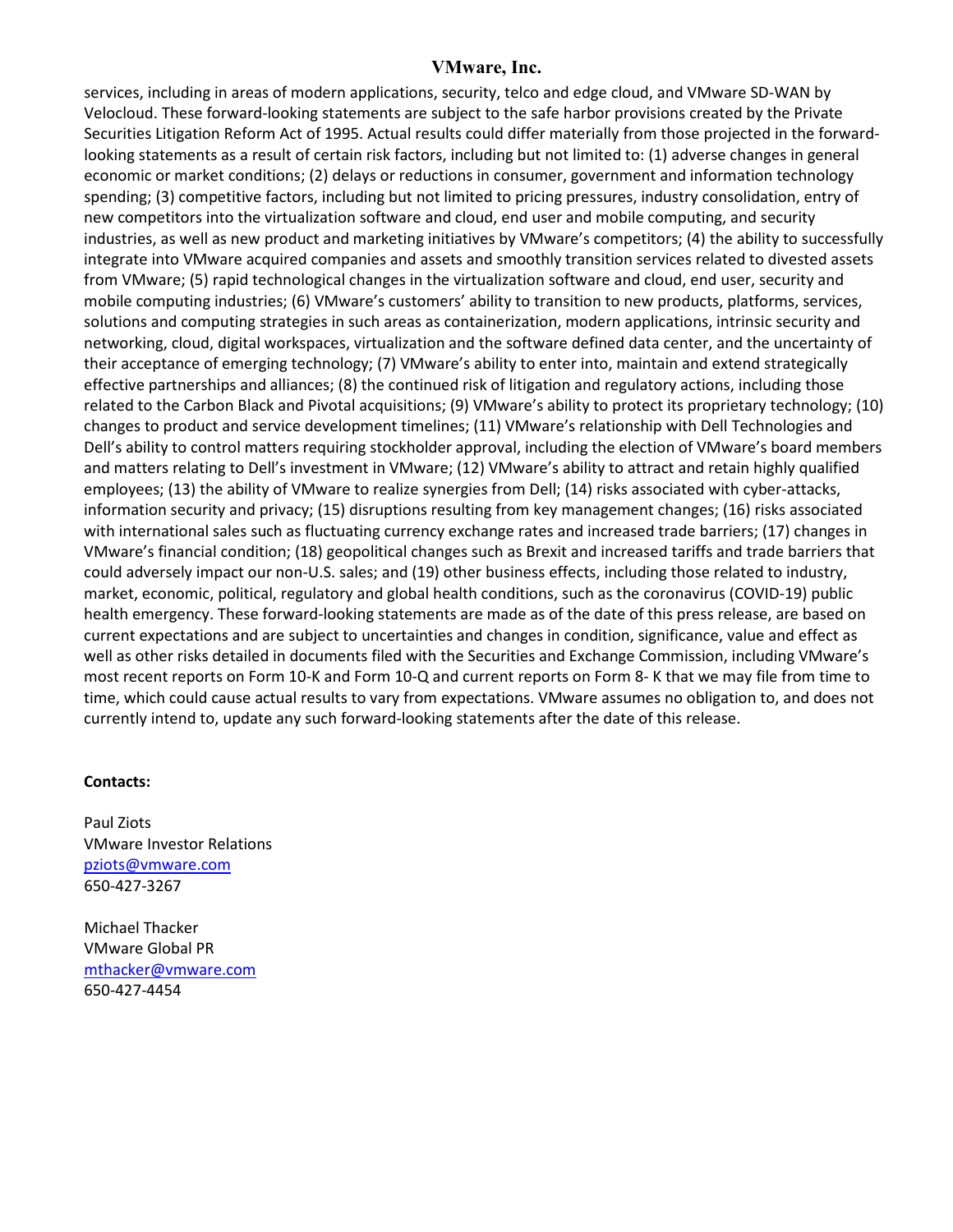### **CONSOLIDATED STATEMENTS OF INCOME**

#### **(amounts in millions, except per share amounts, and shares in thousands)**

#### **(unaudited)**

|                                                                                                                        |             | <b>Three Months Ended</b> |                             |                           | <b>Twelve Months Ended</b> |                    |                             |
|------------------------------------------------------------------------------------------------------------------------|-------------|---------------------------|-----------------------------|---------------------------|----------------------------|--------------------|-----------------------------|
|                                                                                                                        |             | January 31,<br>2020       | February 1,<br>$2019^{(1)}$ |                           | January 31,<br>2020        |                    | February 1,<br>$2019^{(1)}$ |
| Revenue <sup>(2)</sup> :                                                                                               |             |                           |                             |                           |                            |                    |                             |
| License                                                                                                                | \$          | 1,034                     | \$<br>1,027                 | \$                        | 3,181                      | \$                 | 3,042                       |
| Subscription and SaaS                                                                                                  |             | 556                       | 367                         |                           | 1,877                      |                    | 1,303                       |
| <b>Services</b>                                                                                                        |             | 1,483                     | 1,365                       |                           | 5,753                      |                    | 5,268                       |
| Total revenue                                                                                                          |             | 3,073                     | 2,759                       |                           | 10,811                     |                    | 9,613                       |
| Operating expenses <sup><math>(2)(3)</math></sup> :                                                                    |             |                           |                             |                           |                            |                    |                             |
| Cost of license revenue                                                                                                |             | 50                        | 40                          |                           | 166                        |                    | 150                         |
| Cost of subscription and SaaS revenue                                                                                  |             | 106                       | 86                          |                           | 400                        |                    | 280                         |
| Cost of services revenue                                                                                               |             | 317                       | 292                         |                           | 1,233                      |                    | 1,122                       |
| Research and development                                                                                               |             | 676                       | 596                         |                           | 2,522                      |                    | 2,173                       |
| Sales and marketing                                                                                                    |             | 1,003                     | 889                         |                           | 3,677                      |                    | 3,230                       |
| General and administrative                                                                                             |             | 592                       | 258                         |                           | 1,293                      |                    | 846                         |
| Realignment and loss on disposition                                                                                    |             | 79                        |                             |                           | 79                         |                    | 9                           |
| Operating income                                                                                                       |             | 250                       | 598                         |                           | 1,441                      |                    | 1,803                       |
| Investment income (loss)                                                                                               |             | 20                        | (7)                         |                           | 60                         |                    | 161                         |
| Interest expense                                                                                                       |             | (41)                      | (34)                        |                           | (149)                      |                    | (134)                       |
| Other income (expense), net                                                                                            |             | 10                        | 9                           |                           | 86                         |                    | (1)                         |
| Income before income tax                                                                                               |             | 239                       | 566                         |                           | 1,438                      |                    | 1,829                       |
| Income tax provision (benefit)                                                                                         |             | (76)                      | 87                          |                           | (4,918)                    |                    | 239                         |
| Net income                                                                                                             |             | 315                       | 479                         |                           | 6,356                      |                    | 1,590                       |
| Less: Net loss attributable to non-controlling interests                                                               |             | (6)                       | (17)                        |                           | (56)                       |                    | (60)                        |
| Net income attributable to VMware, Inc.                                                                                | $\mathbb S$ | 321                       | \$<br>496                   | $\boldsymbol{\mathsf{S}}$ | 6,412                      | \$                 | 1,650                       |
| Net income per weighted-average share attributable to VMware, Inc.<br>common stockholders, basic for Classes A and B   | $\mathbb S$ | 0.77                      | \$<br>1.19                  | $\boldsymbol{\mathsf{S}}$ | 15.37                      | \$                 | 3.99                        |
| Net income per weighted-average share attributable to VMware, Inc.<br>common stockholders, diluted for Classes A and B | \$          | 0.76                      | \$<br>1.17                  | \$                        | 15.08                      | $\mathbf{\hat{S}}$ | 3.92                        |
| Weighted-average shares, basic for Classes A and B                                                                     |             | 417,225                   | 417,499                     |                           | 417,058                    |                    | 413,769                     |
| Weighted-average shares, diluted for Classes A and B                                                                   |             | 424,007                   | 424,630                     |                           | 425,235                    |                    | 421,131                     |

 $<sup>(1)</sup>$  Adjusted to reflect the recast of prior period information due to the Pivotal Software, Inc. ("Pivotal") acquisition, which was accounted for as a</sup> transaction between entities under common control.

<sup>(2)</sup> Effective the fourth quarter of fiscal 2020, management decided to separately present revenue recognized from subscription and SaaS offerings. Historically, subscription and SaaS revenue was allocated between license and services revenue. Prior period amounts have been reclassified to conform with current period presentation. Historically, cost of subscription and SaaS revenue was allocated between cost of license revenue and cost of services revenue in prior year. Prior period amounts have been reclassified to conform with current period presentation.

(3) Includes stock-based compensation as follows:

 $\mathcal{L}$  , we have the set of  $\mathcal{L}$ 

| $\overline{\phantom{m}}$ | $\frac{1}{2}$ |     |     |
|--------------------------|---------------|-----|-----|
|                          |               |     |     |
| 24                       | 16            | 83  | 58  |
| 130                      | 105           | 459 | 391 |
| Q <sub>1</sub>           | 63            | 293 | 226 |
| 64                       | 34            | 168 | 117 |
|                          |               |     |     |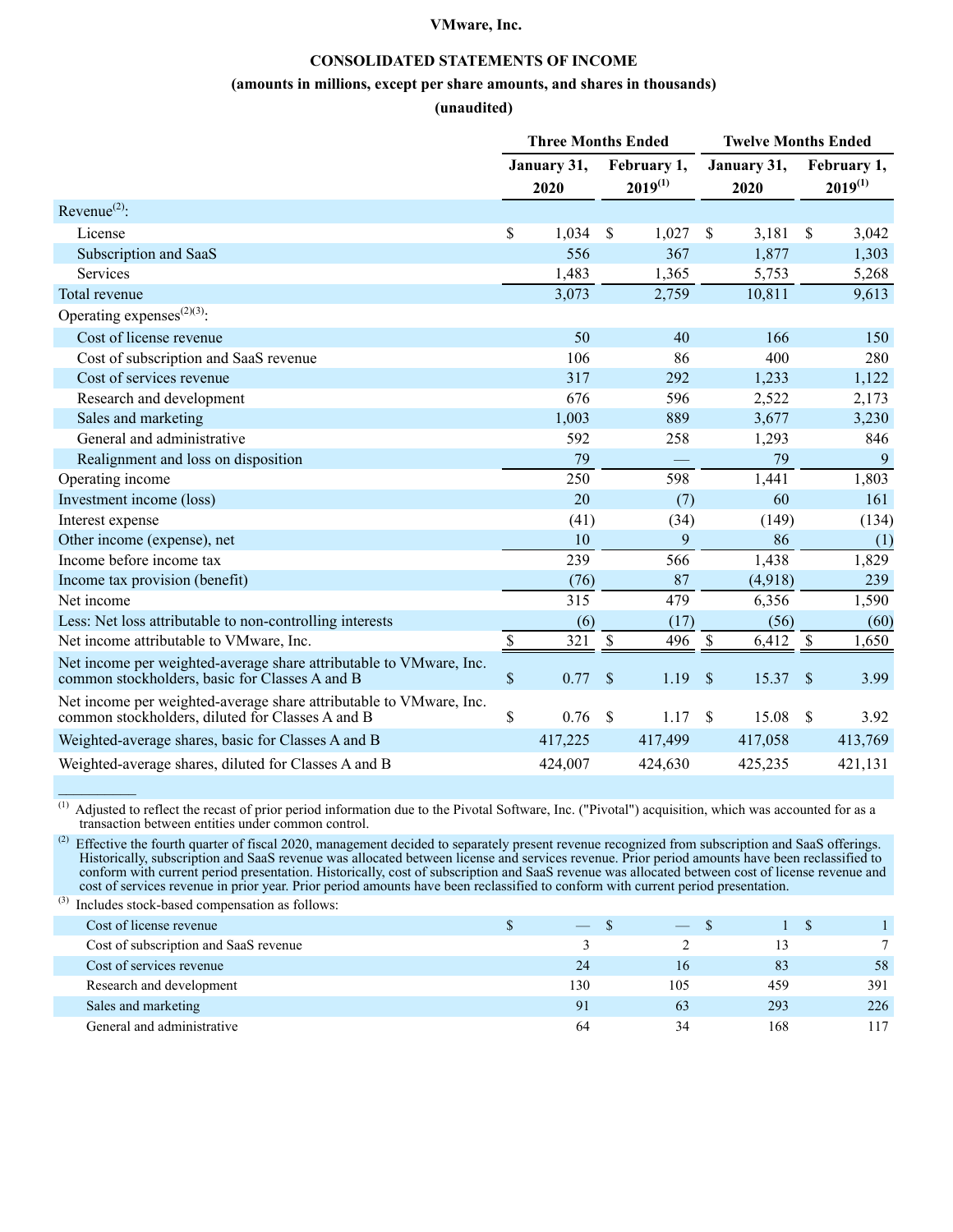## **CONSOLIDATED BALANCE SHEETS**

### **(amounts in millions, except per share amounts, and shares in thousands)**

### **(unaudited)**

|                                                                                                                                              |             | January 31,<br>2020 |               | February 1,<br>$2019^{(1)}$ |
|----------------------------------------------------------------------------------------------------------------------------------------------|-------------|---------------------|---------------|-----------------------------|
| <b>ASSETS</b>                                                                                                                                |             |                     |               |                             |
| Current assets:                                                                                                                              |             |                     |               |                             |
| Cash and cash equivalents                                                                                                                    | \$          | 2,915               | - \$          | 3,532                       |
| Short-term investments                                                                                                                       |             |                     |               | 19                          |
| Accounts receivable, net of allowance for doubtful accounts of \$7 and $$6^{(1)}$$                                                           |             | 1,883               |               | 1,723                       |
| Due from related parties, net                                                                                                                |             | 1,457               |               | 1,090                       |
| Other current assets                                                                                                                         |             | 436                 |               | 305                         |
| Total current assets                                                                                                                         |             | 6,691               |               | 6,669                       |
| Property and equipment, net                                                                                                                  |             | 1,280               |               | 1,162                       |
| Other assets                                                                                                                                 |             | 2,266               |               | 1,088                       |
| Deferred tax assets                                                                                                                          |             | 5,556               |               | 290                         |
| Intangible assets, net                                                                                                                       |             | 1,172               |               | 966                         |
| Goodwill                                                                                                                                     |             | 9,329               |               | 7,418                       |
| Total assets                                                                                                                                 | \$          | 26,294              | $\mathbb{S}$  | 17,593                      |
| <b>LIABILITIES AND STOCKHOLDERS' EQUITY</b>                                                                                                  |             |                     |               |                             |
| Current liabilities:                                                                                                                         |             |                     |               |                             |
| Accounts payable                                                                                                                             | $\sqrt{\ }$ | 208                 | $\mathcal{S}$ | 153                         |
| Accrued expenses and other                                                                                                                   |             | 2,151               |               | 1,664                       |
| Current portion of long-term debt and other borrowings                                                                                       |             | 2,747               |               |                             |
| Unearned revenue                                                                                                                             |             | 5,218               |               | 4,339                       |
| Total current liabilities                                                                                                                    |             | 10,324              |               | 6,156                       |
| Note payable to Dell                                                                                                                         |             | 270                 |               | 270                         |
| Long-term debt                                                                                                                               |             | 2,731               |               | 3,972                       |
| Unearned revenue                                                                                                                             |             | 4,050               |               | 3,100                       |
| Income tax payable                                                                                                                           |             | 817                 |               | 889                         |
| Operating lease liabilities                                                                                                                  |             | 746                 |               |                             |
| Other liabilities                                                                                                                            |             | 347                 |               | 315                         |
| <b>Total liabilities</b>                                                                                                                     |             | 19,285              |               | 14,702                      |
| Contingencies                                                                                                                                |             |                     |               |                             |
| Stockholders' equity:                                                                                                                        |             |                     |               |                             |
| Class A common stock, par value \$0.01; authorized 2,500,000 shares; issued and<br>outstanding 110,484 and 110,715 shares                    |             |                     |               | 1                           |
| Class B convertible common stock, par value \$0.01; authorized 1,000,000 shares;<br>issued and outstanding 307,222 shares and 300,000 shares |             | 3                   |               | 3                           |
| Additional paid-in capital                                                                                                                   |             | 2,000               |               | 2,959                       |
| Accumulated other comprehensive loss                                                                                                         |             | (4)                 |               | (2)                         |
| Retained earnings (Accumulated deficit)                                                                                                      |             | 5,009               |               | (1,096)                     |
| Total VMware, Inc. stockholders' equity                                                                                                      |             | 7,009               |               | 1,865                       |
| Non-controlling interests                                                                                                                    |             |                     |               | 1,026                       |
| Total stockholders' equity                                                                                                                   |             | 7,009               |               | 2,891                       |
| Total liabilities and stockholders' equity                                                                                                   | $\sqrt{\ }$ | $26,294$ \$         |               | 17,593                      |

 $<sup>(1)</sup>$  Adjusted to reflect the recast of prior period information due to the Pivotal acquisition, which was accounted for as a transaction between entities</sup> under common control.

 $\mathcal{L}$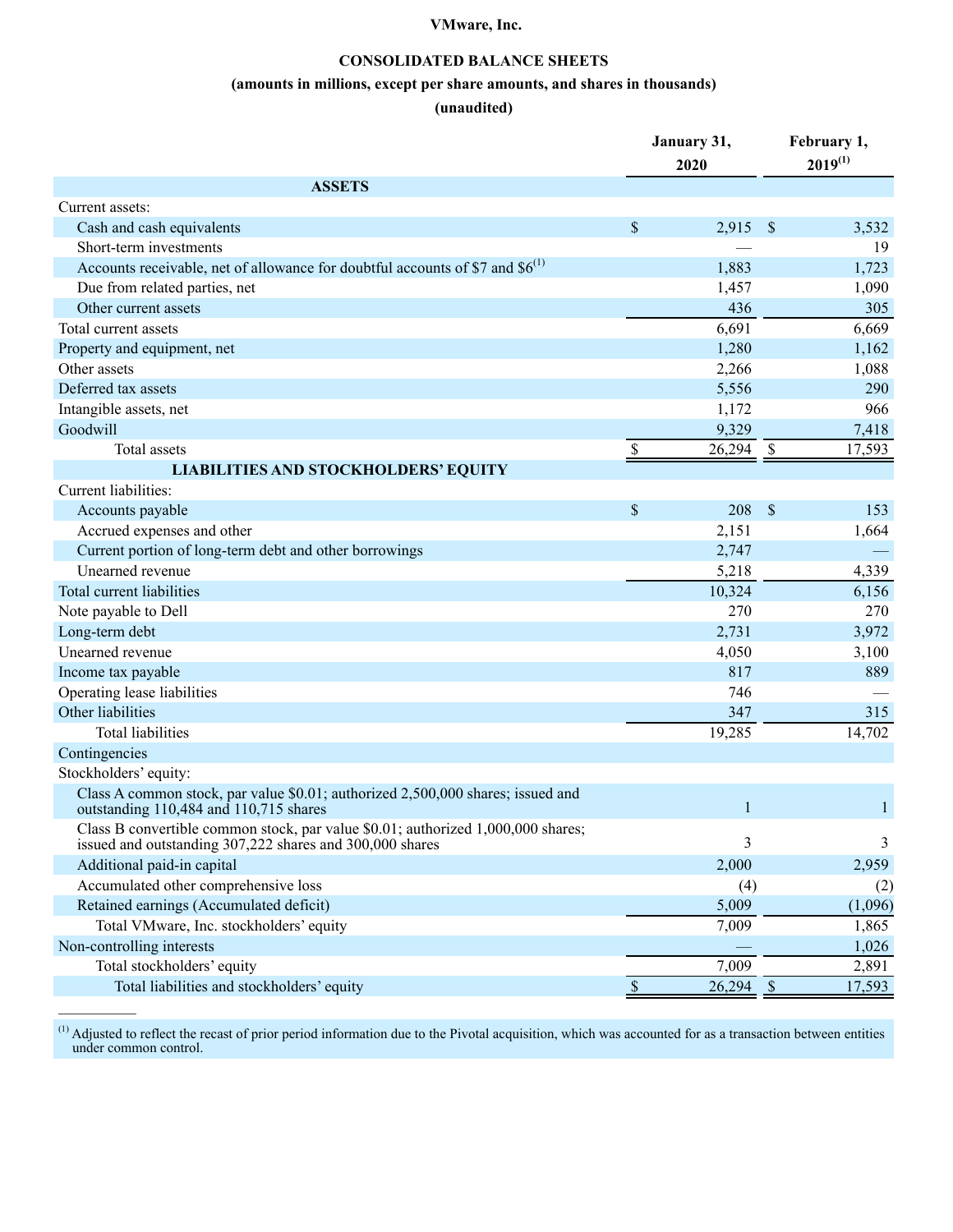## **CONSOLIDATED STATEMENTS OF CASH FLOWS**

# **(in millions)**

## **(unaudited)**

|                                                                                            |                        | <b>Three Months Ended</b> |                                            | <b>Twelve Months Ended</b>                 |                                   |                          |
|--------------------------------------------------------------------------------------------|------------------------|---------------------------|--------------------------------------------|--------------------------------------------|-----------------------------------|--------------------------|
|                                                                                            |                        | January 31,               | February 1,                                | January 31,                                |                                   | February 1,              |
|                                                                                            |                        | 2020                      | $2019^{(1)}$                               | 2020                                       |                                   | $2019^{(1)}$             |
| <b>Operating activities:</b>                                                               |                        |                           |                                            |                                            |                                   |                          |
| Net income                                                                                 | \$                     | 315                       | 479<br>\$                                  | \$<br>6,356                                | -S                                | 1,590                    |
| Adjustments to reconcile net income to net cash provided by operating activities:          |                        |                           |                                            |                                            |                                   |                          |
| Depreciation and amortization                                                              |                        | 247                       | 189                                        | 873                                        |                                   | 727                      |
| Stock-based compensation                                                                   |                        | 312                       | 220                                        | 1,017                                      |                                   | 800                      |
| Deferred income taxes, net                                                                 |                        | (146)                     | (52)                                       | (5,284)                                    |                                   | (110)                    |
| Unrealized (gain) loss on equity securities, net                                           |                        | (1)                       |                                            | (31)                                       |                                   | 14                       |
| Loss on disposition                                                                        |                        |                           | 1                                          |                                            |                                   | 7                        |
| (Gain) loss on disposition of assets, revaluation and impairment, net                      |                        |                           | 5                                          | (4)                                        |                                   | $\overline{2}$           |
| Other                                                                                      |                        | 6                         | 3                                          | 9                                          |                                   | 11                       |
| Changes in assets and liabilities, net of acquisitions:                                    |                        |                           |                                            |                                            |                                   |                          |
| Accounts receivable                                                                        |                        | (283)                     | (506)                                      | (119)                                      |                                   | (214)                    |
| Other current assets and other assets                                                      |                        | (224)                     | (99)                                       | (668)                                      |                                   | (347)                    |
| Due to/from related parties, net                                                           |                        | (673)                     | (503)                                      | (374)                                      |                                   | (480)                    |
| Accounts payable                                                                           |                        | 21                        | (18)                                       | 35                                         |                                   | 105                      |
| Accrued expenses and other liabilities                                                     |                        | 499                       | 411                                        | 417                                        |                                   | 290                      |
| Income taxes payable                                                                       |                        | (38)                      | (49)                                       | (23)                                       |                                   | (40)                     |
| Unearned revenue                                                                           |                        |                           |                                            |                                            |                                   |                          |
|                                                                                            |                        | 1,050<br>1,085            | 939<br>1,020                               | 1,668<br>3,872                             |                                   | 1,302                    |
| Net cash provided by operating activities<br><b>Investing activities:</b>                  |                        |                           |                                            |                                            |                                   | 3,657                    |
|                                                                                            |                        |                           |                                            |                                            |                                   |                          |
| Additions to property and equipment<br>Purchases of available-for-sale securities          |                        | (64)                      | (68)                                       | (279)                                      |                                   | (254)                    |
| Sales of available-for-sale securities                                                     |                        |                           |                                            |                                            |                                   | (780)                    |
|                                                                                            |                        |                           | 3,811                                      |                                            |                                   | 3,999                    |
| Maturities of available-for-sale securities                                                |                        |                           | 488                                        |                                            |                                   | 2,393                    |
| Purchases of strategic investments                                                         |                        | (12)                      | (5)                                        | (30)                                       |                                   | (8)                      |
| Proceeds from disposition of assets                                                        |                        |                           | 3                                          | 22                                         |                                   | 41                       |
| Business combinations, net of cash acquired, and purchases of intangible assets            |                        |                           | (419)                                      | (2, 437)                                   |                                   | (938)                    |
| Net cash paid on disposition of a business                                                 |                        |                           |                                            | (4)                                        |                                   | (11)                     |
| Net cash provided by (used in) investing activities                                        |                        | (76)                      | 3,810                                      | (2,728)                                    |                                   | 4,442                    |
| <b>Financing activities:</b>                                                               |                        |                           |                                            |                                            |                                   |                          |
| Proceeds from the initial public offering of Pivotal, net of issuance costs paid           |                        | $\overline{\phantom{0}}$  | $\overline{\phantom{0}}$                   |                                            |                                   | 544                      |
| Proceeds from issuance of common stock                                                     |                        | 14                        | 36                                         | 308                                        |                                   | 259                      |
| Borrowings under term loan, net of issuance costs                                          |                        | 1,400                     |                                            | 3,393                                      |                                   | $\overline{\phantom{m}}$ |
| Borrowings on credit facility, net of debt issuance costs                                  |                        |                           |                                            |                                            |                                   | 15                       |
| Repayment of term loan                                                                     |                        | (500)                     |                                            | (1,900)                                    |                                   |                          |
| Repayments on credit facility                                                              |                        |                           |                                            |                                            |                                   | (35)                     |
| Repurchase of common stock                                                                 |                        | (55)                      | (42)                                       | (1, 334)                                   |                                   | (42)                     |
| Shares repurchased for tax withholdings on vesting of restricted stock                     |                        | (141)                     | (129)                                      | (534)                                      |                                   | (357)                    |
| Payment for Special Dividend                                                               |                        |                           | (11,000)                                   |                                            |                                   | (11,000)                 |
| Payment to acquire non-controlling interests                                               |                        | (1,666)                   |                                            | (1,666)                                    |                                   |                          |
| Contribution from Dell                                                                     |                        |                           | 3                                          | 27                                         |                                   | 44                       |
| Payment for common control transaction with Dell                                           |                        |                           |                                            |                                            |                                   | (8)                      |
| Principal payments on finance lease obligations                                            |                        |                           |                                            | (1)                                        |                                   |                          |
| Net cash used in financing activities                                                      |                        | (948)                     | (11, 132)                                  | (1,707)                                    |                                   | (10, 580)                |
| Effect of exchange rate changes on cash, cash equivalents and restricted cash              |                        | (2)                       |                                            | (2)                                        |                                   |                          |
| Net increase (decrease) in cash, cash equivalents and restricted cash                      |                        | 59                        | (6,302)                                    | (565)                                      |                                   | (2,480)                  |
| Cash, cash equivalents and restricted cash at beginning of the period                      |                        | 2,972                     | 9,898                                      | 3,596                                      |                                   | 6,076                    |
| Cash, cash equivalents and restricted cash at end of the period                            | $\mathbf{\mathcal{S}}$ | 3,031                     | $\frac{\mathcal{S}}{\mathcal{S}}$<br>3,596 | $\frac{\mathcal{S}}{\mathcal{S}}$<br>3,031 | $\frac{\mathcal{S}}{\mathcal{S}}$ | 3,596                    |
| Supplemental disclosures of cash flow information:                                         |                        |                           |                                            |                                            |                                   |                          |
| Issuance of VMware Class B common shares for Pivotal Class B common shares<br>held by Dell | \$                     | 1,101                     | $\mathbb S$                                | \$<br>1,101                                | $\boldsymbol{\mathsf{S}}$         |                          |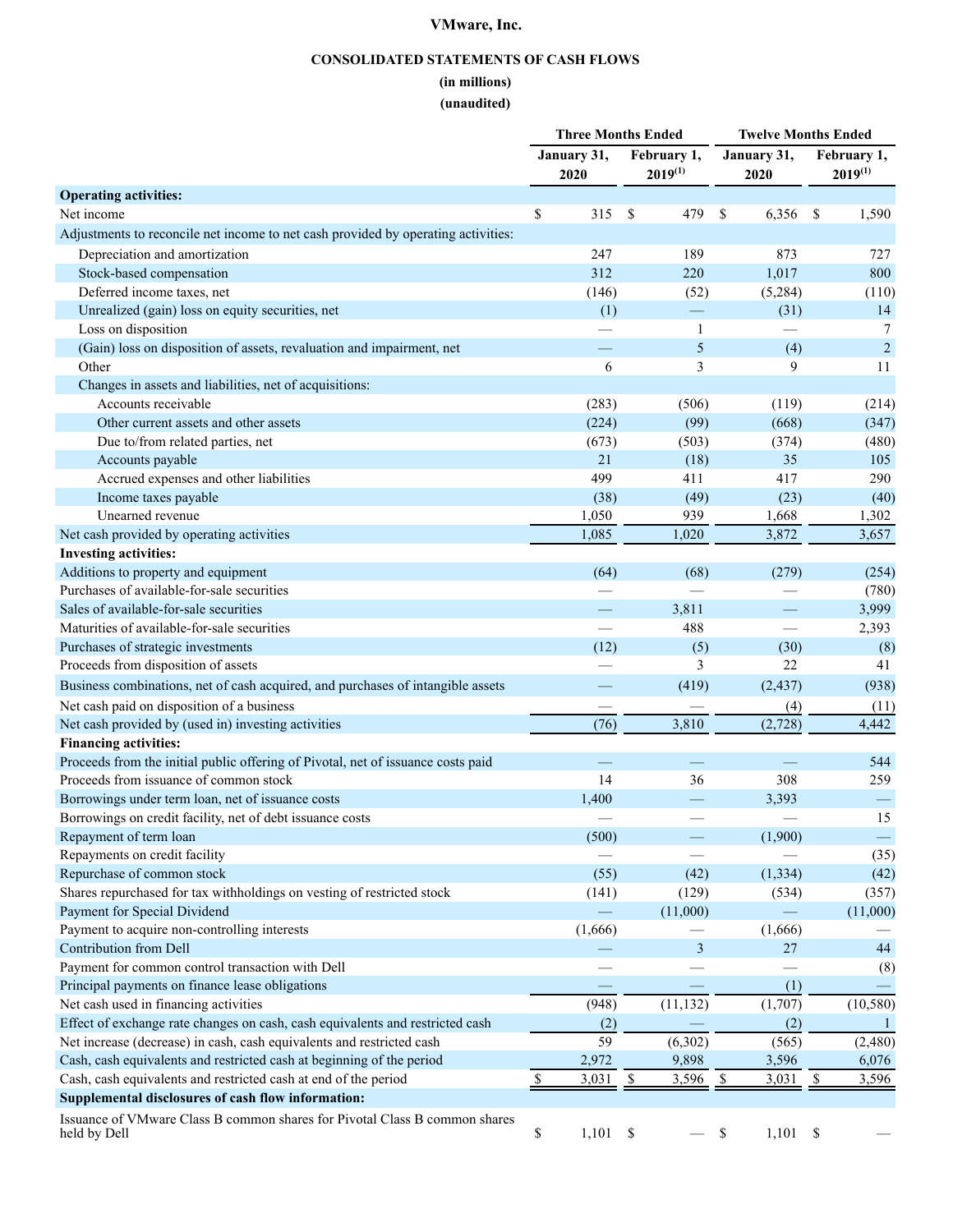| Cash paid for interest                                                           |      |         | 134     | 129. |
|----------------------------------------------------------------------------------|------|---------|---------|------|
| Cash paid for taxes, net                                                         | 86   | 192     | 369     | 399  |
| <b>Non-cash items:</b>                                                           |      |         |         |      |
| Changes in capital additions, accrued but not paid                               | 13S  | $(7)$ S | 18      |      |
| Changes in tax withholdings on vesting of restricted stock, accrued but not paid | (62) | (44)    | . I 3 I |      |

 $<sup>(1)</sup>$  Adjusted to reflect the recast of prior period information due to the Pivotal acquisition, which was accounted for as a transaction between entities under common</sup> control.

 $\mathcal{L}=\mathcal{L}$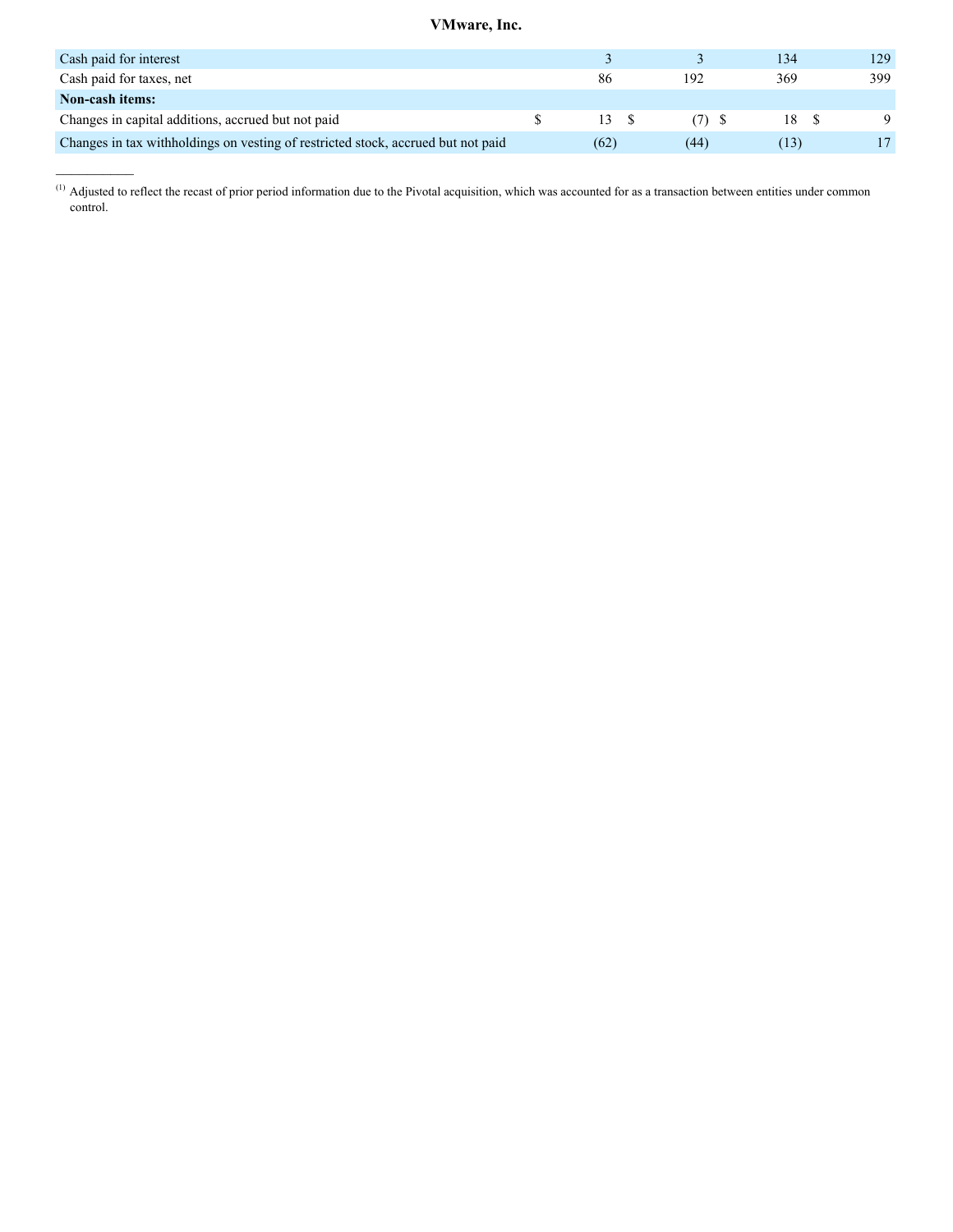# **GROWTH IN REVENUE PLUS SEQUENTIAL CHANGE IN UNEARNED REVENUE (in millions) (unaudited)**

## **Growth in Total Revenue Plus Sequential Change in Unearned Revenue**

|                                                          | <b>Three Months Ended</b> |  |                             |  |  |  |
|----------------------------------------------------------|---------------------------|--|-----------------------------|--|--|--|
|                                                          | January 31,<br>2020       |  | February 1,<br>$2019^{(1)}$ |  |  |  |
| Total revenue, as reported                               | 3,073                     |  | 2,759                       |  |  |  |
| Sequential change in unearned revenue <sup>(2)</sup>     | 1.051                     |  | 943                         |  |  |  |
| Total revenue plus sequential change in unearned revenue | 4.124                     |  | 3,702                       |  |  |  |
| Change $(\%)$ over prior year, as reported               | $11\%$                    |  |                             |  |  |  |

### **Growth in License and Subscription and SaaS Revenue Plus Sequential Change in Unearned License and Subscription and SaaS Revenue**

|                                                                                                                                 | <b>Three Months Ended</b> |                     |   |                             |  |  |
|---------------------------------------------------------------------------------------------------------------------------------|---------------------------|---------------------|---|-----------------------------|--|--|
|                                                                                                                                 |                           | January 31,<br>2020 |   | February 1,<br>$2019^{(1)}$ |  |  |
| Total license and subscription and SaaS revenue, as reported                                                                    |                           | 1.590               | S | 1,394                       |  |  |
| Sequential change in unearned license and subscription and SaaS revenue                                                         |                           | 335                 |   | 253                         |  |  |
| Total license and subscription and SaaS revenue plus sequential change in unearned<br>license and subscription and SaaS revenue |                           | 1.925               |   | 1.647                       |  |  |
| Change $(\%)$ over prior year, as reported                                                                                      |                           | $17\%$              |   |                             |  |  |

<sup>(1)</sup> Adjusted to reflect the recast of prior period information due to the Pivotal acquisition, which was accounted for as a transaction between entities under common control.

 $^{(2)}$  Sequential change in unearned revenue consists of the change in total unearned revenue from the preceding quarter. Total unearned revenue consists of current and non-current unearned revenue amounts presented in the consolidated balance sheets.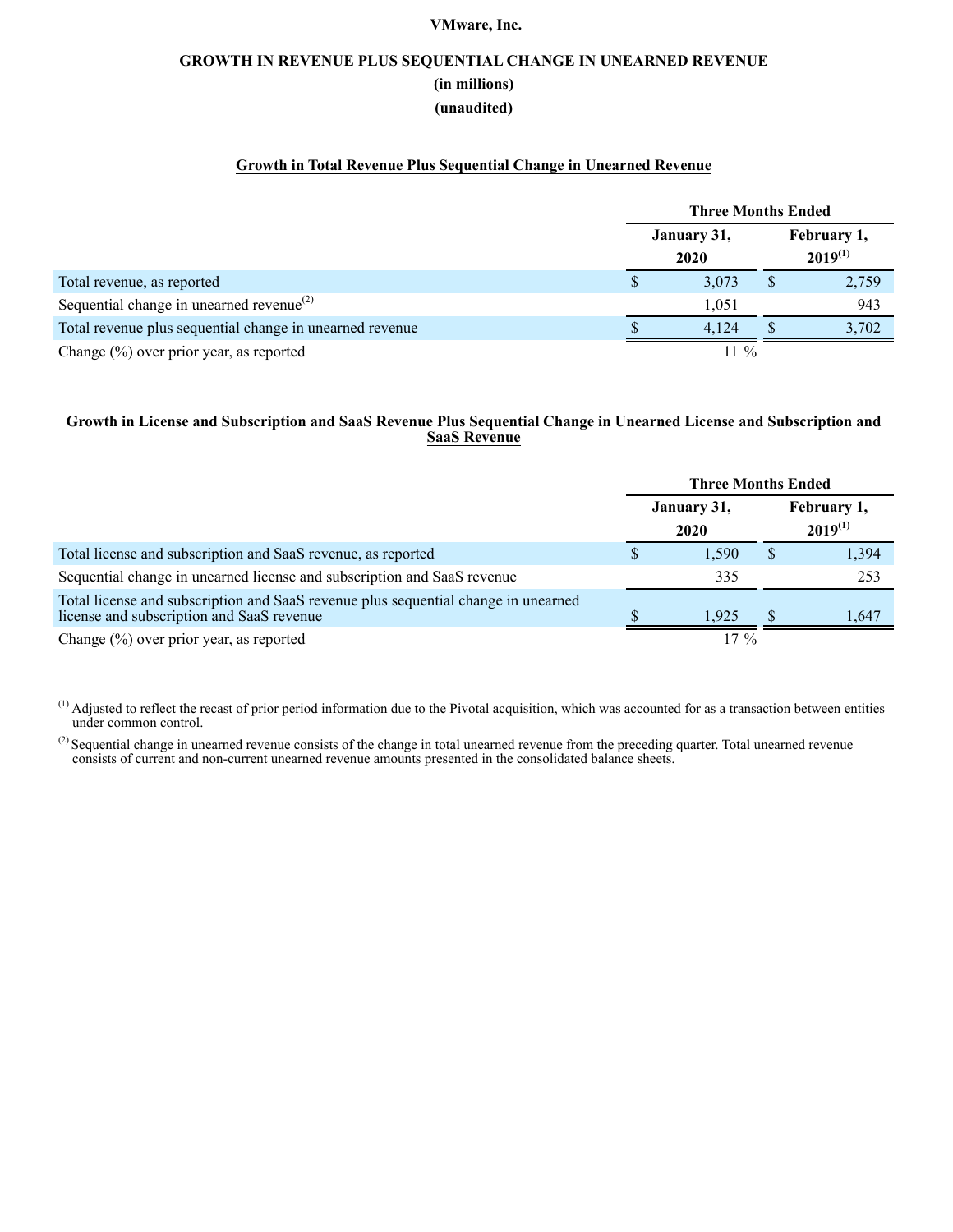## **SUPPLEMENTAL UNEARNED REVENUE SCHEDULE**

### **(in millions)**

### **(unaudited)**

|                                | January 31,<br>2020 | November 1,<br>$2019^{(1)}$ |   | August 2,<br>$2019^{(1)}$ |    | May $3,$<br>$2019^{(1)}$ |   | February 1,<br>$2019^{(1)}$ |    | November 2.<br>$2018^{(1)}$ |
|--------------------------------|---------------------|-----------------------------|---|---------------------------|----|--------------------------|---|-----------------------------|----|-----------------------------|
| Unearned revenue as reported:  |                     |                             |   |                           |    |                          |   |                             |    |                             |
| License                        | \$<br>19            | \$<br>19                    | S | 19                        | S  | 19                       | S | 15                          | -S | 17                          |
| Subscription and Saa $S^{(2)}$ | 1,534               | 1,199                       |   | 976                       |    | 953                      |   | 916                         |    | 661                         |
| <b>Services</b>                |                     |                             |   |                           |    |                          |   |                             |    |                             |
| Software maintenance           | 6,700               | 6,106                       |   | 6,042                     |    | 5,754                    |   | 5,741                       |    | 5,161                       |
| Professional services          | 1,015               | 893                         |   | 851                       |    | 802                      |   | 767                         |    | 657                         |
| Total unearned revenue         | 9,268               | \$<br>8.217                 |   | 7,888                     | \$ | 7,528                    |   | 7,439                       |    | 6,496                       |

 $<sup>(1)</sup>$  Adjusted to reflect the recast of prior period information due to the Pivotal acquisition, which was accounted for as a transaction between entities</sup> under common control.

 $^{(2)}$  Unearned subscription and SaaS revenue was allocated between unearned license revenue and unearned software maintenance revenue in prior periods and has been reclassified to conform with current period presentation.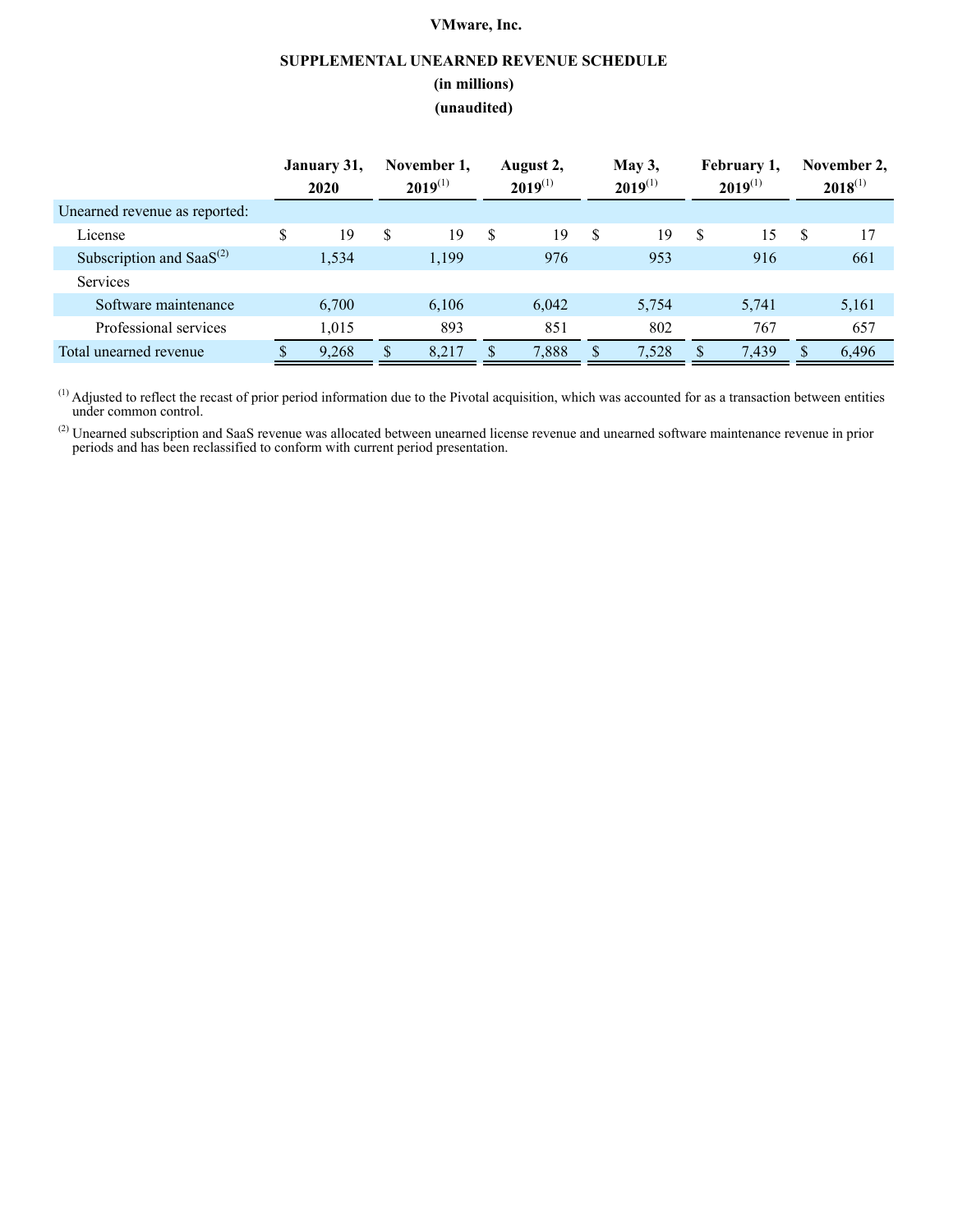#### **RECONCILIATION OF GAAP TO NON-GAAP DATA**

#### **For the Three Months Ended January 31, 2020**

#### **(amounts in millions, except per share amounts, and shares in thousands)**

#### **(unaudited)**

|                                                                                                                                      |              | <b>GAAP</b> | <b>Stock-Based</b><br>Compensation | <b>Employer</b><br><b>Payroll Taxes</b><br>on Employee<br><b>Stock</b><br><b>Transactions</b> | Intangible<br>Amortization | Realignment<br><b>Charges</b> | Acquisition,<br><b>Disposition</b><br>and Other<br><b>Items</b> | Certain<br><b>Litigation and</b><br>Other<br>Contingencies | Tax<br>Adjustment <sup>(1)</sup> |                    | <b>Non-GAAP</b><br>As Adjusted $^{(2)}$ |
|--------------------------------------------------------------------------------------------------------------------------------------|--------------|-------------|------------------------------------|-----------------------------------------------------------------------------------------------|----------------------------|-------------------------------|-----------------------------------------------------------------|------------------------------------------------------------|----------------------------------|--------------------|-----------------------------------------|
| Operating expenses <sup>(3)</sup> :                                                                                                  |              |             |                                    |                                                                                               |                            |                               |                                                                 |                                                            |                                  |                    |                                         |
| Cost of license revenue                                                                                                              | S            | 50          |                                    | $\overline{\phantom{0}}$                                                                      | (27)                       |                               |                                                                 |                                                            | $\overline{\phantom{m}}$         | $\mathcal{S}$      | 23                                      |
| Cost of subscription and SaaS revenue                                                                                                | \$           | 106         | (3)                                |                                                                                               | (25)                       |                               | $\overline{\phantom{a}}$                                        |                                                            | $\hspace{0.05cm}$                | -S                 | 79                                      |
| Cost of services revenue                                                                                                             | \$           | 317         | (24)                               | (2)                                                                                           |                            |                               |                                                                 |                                                            | $\hspace{0.1mm}-\hspace{0.1mm}$  | $\mathcal{S}$      | 291                                     |
| Research and development                                                                                                             | \$           | 676         | (130)                              | (2)                                                                                           |                            |                               |                                                                 |                                                            | $\hspace{0.05cm}$                | -S                 | 543                                     |
| Sales and marketing                                                                                                                  | \$           | 1,003       | (91)                               | —                                                                                             | (34)                       |                               |                                                                 |                                                            | $\hspace{0.05cm}$                | -8                 | 881                                     |
| General and administrative                                                                                                           | \$           | 592         | (64)                               | (3)                                                                                           |                            | $\overline{\phantom{0}}$      | (84)                                                            | (237)                                                      |                                  | $\mathbf{\hat{s}}$ | 202                                     |
| Realignment and loss on disposition                                                                                                  | \$           | 79          |                                    |                                                                                               |                            | (79)                          |                                                                 | $\overline{\phantom{a}}$                                   | $\hspace{0.1mm}-\hspace{0.1mm}$  |                    |                                         |
| Operating income                                                                                                                     | \$           | 250         | 312                                | $\overline{7}$                                                                                | 86                         | 79                            | 84                                                              | 237                                                        | $\overline{\phantom{a}}$         | $\mathbf S$        | 1,054                                   |
| Operating margin <sup>(2)</sup>                                                                                                      |              | 8.1%        | 10.1%                              | 0.2%                                                                                          | 2.8%                       | 2.6%                          | 2.7%                                                            | 7.7%                                                       |                                  |                    | 34.3%                                   |
| Other income (expense), $net(4)$                                                                                                     | \$           | 10          | $\overbrace{\phantom{12333}}$      | –                                                                                             |                            |                               | (1)                                                             |                                                            | $\frac{1}{2}$                    | - \$               | 10                                      |
| Income before income tax                                                                                                             | \$           | 239         | 312                                | $\overline{7}$                                                                                | 86                         | 79                            | 83                                                              | 237                                                        | $\hspace{0.1mm}-\hspace{0.1mm}$  | -S                 | 1,043                                   |
| Income tax provision (benefit)                                                                                                       | $\mathbf{s}$ | (76)        |                                    |                                                                                               |                            |                               |                                                                 |                                                            | 242 S                            |                    | 166                                     |
| Tax rate $^{(2)}$                                                                                                                    |              | N/A         |                                    |                                                                                               |                            |                               |                                                                 |                                                            |                                  |                    | 16.0%                                   |
| Net income                                                                                                                           | $\mathbf{s}$ | 315         | 312                                | $\overline{7}$                                                                                | 86                         | 79                            | 83                                                              | 237                                                        | $(242)$ \$                       |                    | 877                                     |
| Less: Net income (loss) attributable to non-<br>controlling interests                                                                | S            | (6)         | 23                                 |                                                                                               |                            |                               |                                                                 |                                                            | $(15)$ \$                        |                    | 9                                       |
| Net income attributable to VMware, Inc.                                                                                              | $\mathbf{s}$ | 321         | 289                                | $\overline{7}$                                                                                | 79                         | 79                            | 82                                                              | 237                                                        | $(227)$ \$                       |                    | 868                                     |
| Net income per weighted-average share<br>attributable to VMware, Inc. common<br>stockholders, diluted for Classes A and $B^{(2)(5)}$ | \$           | 0.76        | -S<br>0.68                         | 0.02<br>\$                                                                                    | -S<br>0.19                 | 0.19<br>-S                    | <sup>\$</sup><br>0.19                                           | 0.56<br><sup>\$</sup>                                      | $(0.53)$ \$<br><sup>\$</sup>     |                    | 2.05                                    |

N/A - GAAP tax rate was not applicable due to the income tax benefit recorded for the three months ended January 31, 2020.

 $<sup>(1)</sup>$  Non-GAAP financial information for the quarter is adjusted for a tax rate equal to our annual estimated tax rate on non-GAAP income. This rate is based on our estimated annual GAAP income tax rate forecast, adju</sup> account for items excluded from GAAP income in calculating the non-GAAP financial measures presented above as well as significant tax adjustments. Our estimated tax rate on non-GAAP income is determined annually and may be adjusted during the year to take into account events or trends that we believe materially impact the estimated annual rate including, but not limited to, significant changes resulting from tax legislation, mater changes in the geographic mix of revenue and expenses, changes to our corporate structure and other significant events. Due to the differences in the tax treatment of items excluded from non-GAAP earnings, as well as the methodology applied to our estimated annual tax rates as described above, our estimated tax rate on non-GAAP income may differ from our GAAP tax rate and from our actual tax liabilities.

<sup>(2)</sup> Totals may not sum, due to rounding. Operating margin, tax rate and net income per weighted average share information are calculated based upon the respective underlying, non-rounded data.

<sup>(3)</sup> Cost of subscription and SaaS revenue was allocated between cost of license revenue and cost of services revenue in prior year and has been reclassified to conform with current period presentation.

(4) Non-GAAP adjustment to other income (expense), net includes gains or losses on equity investments, whether realized or unrealized.

 $(5)$  Calculated based upon 424,007 diluted weighted-average shares for Classes A and B.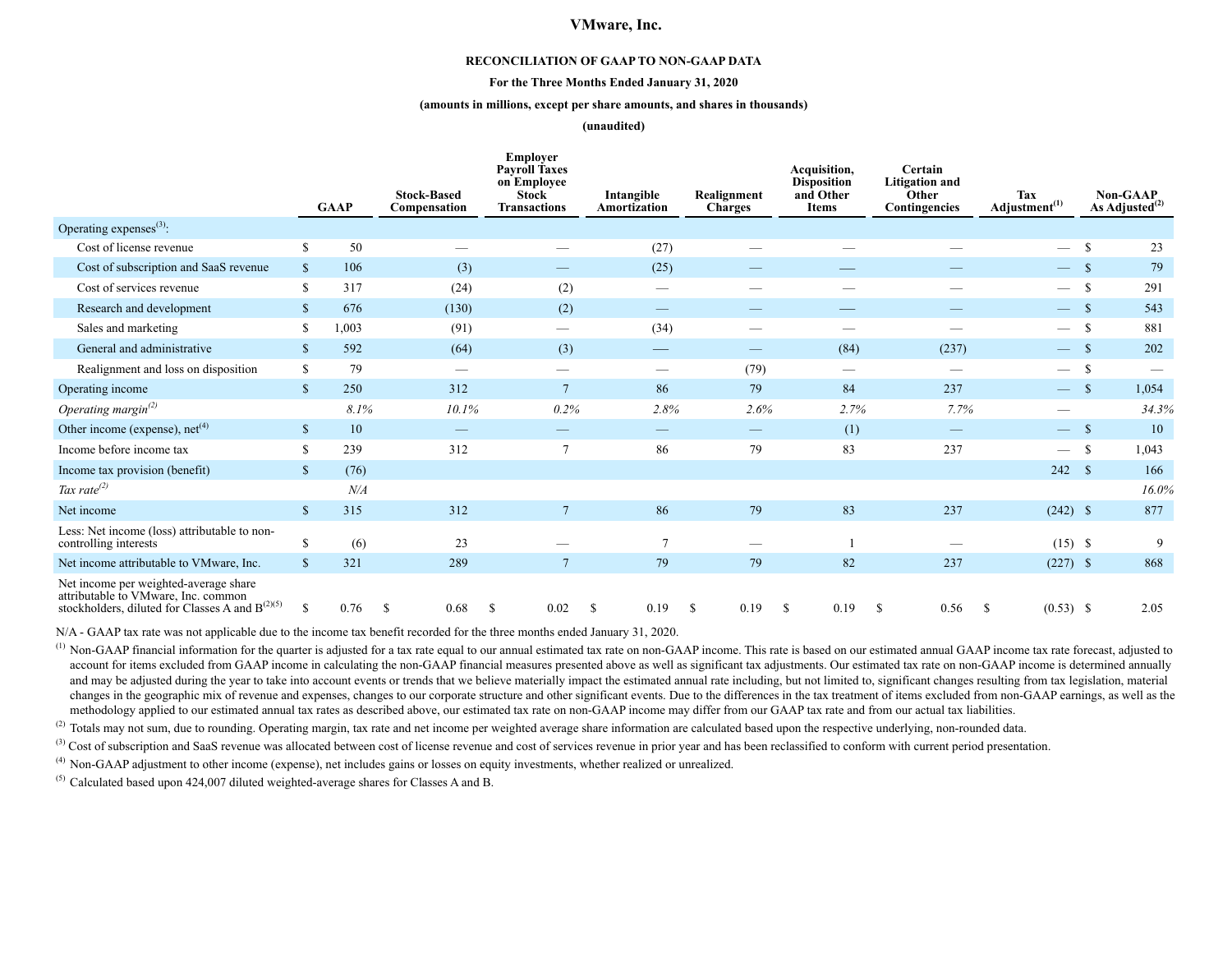#### **RECONCILIATION OF GAAP TO NON-GAAP DATA**

#### **For the Three Months Ended February 1, 2019**

#### **(amounts in millions, except per share amounts, and shares in thousands)**

#### **(unaudited)**

|                                                                                                                                            |                           | $GAAP^{(1)}$ | <b>Stock-Based</b><br>Compensation <sup>(1)</sup> | Employer<br><b>Payroll Taxes</b><br>on Employee<br><b>Stock</b><br>Transactions <sup>(1)</sup> | Intangible<br>Amortization <sup>(1)</sup> | Acquisition,<br><b>Disposition</b><br>and Other<br>Items $^{(1)}$ | <b>Tax</b><br>Adjustment $(1)(2)$ | <b>Non-GAAP</b><br>As Adjusted $^{(1)(3)}$ |
|--------------------------------------------------------------------------------------------------------------------------------------------|---------------------------|--------------|---------------------------------------------------|------------------------------------------------------------------------------------------------|-------------------------------------------|-------------------------------------------------------------------|-----------------------------------|--------------------------------------------|
| Operating expenses $^{(4)}$ :                                                                                                              |                           |              |                                                   |                                                                                                |                                           |                                                                   |                                   |                                            |
| Cost of license revenue                                                                                                                    | \$                        | 40           |                                                   |                                                                                                | (20)                                      |                                                                   |                                   | <sup>\$</sup><br>20                        |
| Cost of subscription and SaaS revenue                                                                                                      | $\mathbb{S}$              | 86           | (2)                                               |                                                                                                | (25)                                      |                                                                   | $\overline{\phantom{0}}$          | 58                                         |
| Cost of services revenue                                                                                                                   | \$                        | 292          | (16)                                              |                                                                                                | (1)                                       | (1)                                                               |                                   | 274<br>S                                   |
| Research and development                                                                                                                   | $\mathbf S$               | 596          | (105)                                             |                                                                                                |                                           | (1)                                                               |                                   | 490<br>$\mathbf{\hat{s}}$                  |
| Sales and marketing                                                                                                                        | \$                        | 889          | (63)                                              | (1)                                                                                            | (17)                                      | (1)                                                               | $\overline{\phantom{0}}$          | 808                                        |
| General and administrative                                                                                                                 | \$                        | 258          | (34)                                              |                                                                                                |                                           | (55)                                                              |                                   | 169                                        |
| Realignment and loss on disposition                                                                                                        | \$                        |              | $\overbrace{\phantom{12333}}$                     |                                                                                                |                                           |                                                                   |                                   | <b>S</b>                                   |
| Operating income                                                                                                                           | $\mathbb{S}$              | 598          | 220                                               |                                                                                                | 63                                        | 58                                                                | $\overline{\phantom{0}}$          | $\mathbf S$<br>940                         |
| Operating margin $^{(3)}$                                                                                                                  |                           | 21.7%        | 8.0%                                              | $-$ %                                                                                          | 2.3%                                      | 2.1%                                                              |                                   | 34.1%                                      |
| Investment income (loss)                                                                                                                   | \$                        | (7)          |                                                   |                                                                                                |                                           | 46                                                                |                                   | 39<br><sup>\$</sup>                        |
| Other income (expense), $net^{(5)}$                                                                                                        | $\boldsymbol{\mathsf{S}}$ | $\mathbf Q$  |                                                   |                                                                                                |                                           | $\overline{2}$                                                    |                                   | \$.<br>11                                  |
| Income before income tax                                                                                                                   | $\mathbb{S}$              | 566          | 220                                               |                                                                                                | 63                                        | 106                                                               |                                   | 956                                        |
| Income tax provision                                                                                                                       | \$                        | 87           |                                                   |                                                                                                |                                           |                                                                   | 67                                | $\mathbb{S}$<br>154                        |
| Tax rate $^{(3)}$                                                                                                                          |                           | 15.4%        |                                                   |                                                                                                |                                           |                                                                   |                                   | 16.0%                                      |
| Net income                                                                                                                                 | \$                        | 479          | 220                                               |                                                                                                | 63                                        | 106                                                               | $(67)$ \$                         | 802                                        |
| Less: Net income (loss) attributable to non-controlling interests                                                                          | -S                        | (17)         | 20                                                |                                                                                                | $\overline{7}$                            |                                                                   | $(3)$ \$                          |                                            |
| Net income attributable to VMware, Inc.                                                                                                    | \$                        | 496          | 200                                               |                                                                                                | 56                                        | 106                                                               | $(64)$ \$                         | 795                                        |
| Net income per weighted-average share attributable to<br>VMware, Inc. common stockholders, diluted for Classes A and $\mathrm{B}^{(3)(6)}$ | $\boldsymbol{\mathsf{S}}$ | 1.17         | <sup>\$</sup><br>0.47                             | \$                                                                                             | 0.13<br><sup>\$</sup>                     | 0.25<br><sup>\$</sup>                                             | $(0.15)$ \$<br><sup>\$</sup>      | 1.87                                       |

 $<sup>(1)</sup>$  Adjusted to reflect the recast of prior period information due to the Pivotal acquisition, which was accounted for as a transaction between entities under common control.</sup>

<sup>(2)</sup> Non-GAAP financial information for the quarter is adjusted for a tax rate equal to our annual estimated tax rate on non-GAAP income. This rate is based on our estimated annual GAAP income tax rate forecast, adjusted account for items excluded from GAAP income in calculating the non-GAAP financial measures presented above as well as significant tax adjustments, such as adjustments resulting from the U.S. Tax Cuts and Jobs Act enacted on December 22, 2017 (the "2017 Tax Act"). Our estimated tax rate on non-GAAP income is determined annually and may be adjusted during the year to take into account events or trends that we believe materially impact the estimated annual rate including, but not limited to, significant changes resulting from tax legislation, material changes in the geographic mix of revenue and expenses and other significant events. Due to the differences in the tax treatment of items excluded from non-GAAP earnings, as well as the methodology applied to our estimated annual tax rates as described above, our estimated tax rate on non-GAAP income may differ from our GAAP tax rate and from our actual tax liabilities.

<sup>(3)</sup> Totals may not sum, due to rounding. Operating margin, tax rate and net income per weighted average share information are calculated based upon the respective underlying, non-rounded data.

<sup>(4)</sup> Cost of subscription and SaaS revenue was allocated between cost of license revenue and cost of services revenue in prior year and has been reclassified to conform with current period presentation.

 $<sup>(5)</sup>$  Non-GAAP adjustment to other income (expense), net includes gains or losses on equity investments, whether realized or unrealized.</sup>

 $^{(6)}$  Calculated based upon 424,630 diluted weighted-average shares for Classes A and B.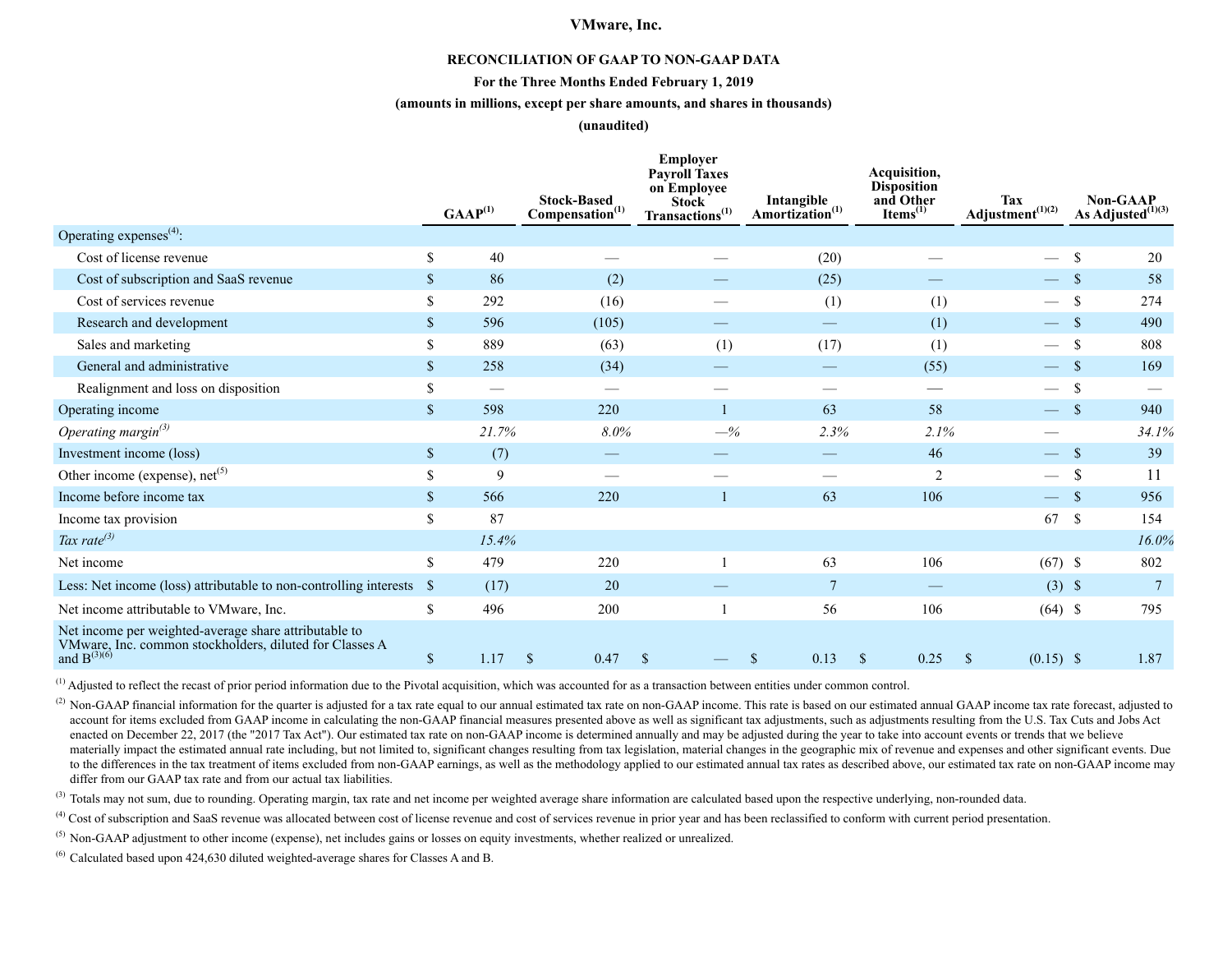#### **RECONCILIATION OF GAAP TO NON-GAAP DATA**

#### **For the Twelve Months Ended January 31, 2020**

#### **(amounts in millions, except per share amounts, and shares in thousands)**

**(unaudited)**

|                                                                                                                                         |               | <b>GAAP</b>    | <b>Stock-Based</b><br>Compensation | <b>Employer</b><br><b>Payroll Taxes</b><br>on Emplovee<br><b>Stock</b><br><b>Transactions</b> | Intangible<br>Amortization    | Realignment<br><b>Charges</b> | Acquisition,<br><b>Disposition</b><br>and Other<br><b>Items</b> | <b>Certain Litigation</b><br>and Other<br>Contingencies | Tax<br>Adjustment <sup>(1)</sup> |               | <b>Non-GAAP</b><br>As Adjusted <sup>(2)</sup> |
|-----------------------------------------------------------------------------------------------------------------------------------------|---------------|----------------|------------------------------------|-----------------------------------------------------------------------------------------------|-------------------------------|-------------------------------|-----------------------------------------------------------------|---------------------------------------------------------|----------------------------------|---------------|-----------------------------------------------|
| Operating expenses <sup>(3)</sup> :                                                                                                     |               |                |                                    |                                                                                               |                               |                               |                                                                 |                                                         |                                  |               |                                               |
| Cost of license revenue                                                                                                                 | S             | 166            | (1)                                |                                                                                               | (89)                          |                               |                                                                 |                                                         | $\overline{\phantom{m}}$         | -S            | 76                                            |
| Cost of subscription and SaaS                                                                                                           | <sup>\$</sup> | 400            | (13)                               | $\overline{\phantom{0}}$                                                                      | (103)                         |                               |                                                                 |                                                         |                                  |               | 285                                           |
| Cost of services revenue                                                                                                                | <sup>\$</sup> | 1,233          | (83)                               | (2)                                                                                           | (2)                           |                               |                                                                 | $\overbrace{\phantom{12332}}$                           | $\hspace{0.1mm}-\hspace{0.1mm}$  | <sup>\$</sup> | 1,147                                         |
| Research and development                                                                                                                | \$            | 2,522          | (459)                              | (3)                                                                                           | (1)                           |                               | $\qquad \qquad -$                                               |                                                         | $\hspace{0.05cm}$                |               | 2,058                                         |
| Sales and marketing                                                                                                                     | \$            | 3,677          | (293)                              | (6)                                                                                           | (105)                         |                               |                                                                 |                                                         | $\hspace{0.1mm}-\hspace{0.1mm}$  | <sup>\$</sup> | 3,273                                         |
| General and administrative                                                                                                              | $\mathbb{S}$  | 1,293          | (168)                              | (3)                                                                                           | $\hspace{0.05cm}$             | $\overline{\phantom{0}}$      | (173)                                                           | (237)                                                   | $\overline{\phantom{0}}$         | -\$           | 711                                           |
| Realignment and loss on<br>disposition                                                                                                  | $\mathbb{S}$  | 79             |                                    |                                                                                               |                               | (79)                          |                                                                 |                                                         | $\qquad \qquad$                  | <sup>\$</sup> |                                               |
| Operating income                                                                                                                        | <sup>\$</sup> | 1,441          | 1,017                              | 14                                                                                            | 300                           | 79                            | 173                                                             | 237                                                     | $\qquad \qquad -$                | $\mathcal{S}$ | 3,261                                         |
| Operating margin $^{(2)}$                                                                                                               |               | 13.3%          | 9.4%                               | 0.1%                                                                                          | 2.8%                          | 0.7%                          | 1.6%                                                            | 2.2%                                                    |                                  |               | 30.2%                                         |
| Other income (expense), $net(4)$                                                                                                        | $\mathcal{S}$ | 86             |                                    | $\overbrace{\phantom{12333}}$                                                                 | $\overbrace{\phantom{12333}}$ |                               | (35)                                                            |                                                         | $\overline{\phantom{m}}$         | -S            | 50                                            |
| Income before income tax                                                                                                                | <sup>\$</sup> | 1,438          | 1,017                              | 14                                                                                            | 300                           | 79                            | 138                                                             | 237                                                     |                                  | <sup>\$</sup> | 3,222                                         |
| Income tax provision (benefit)                                                                                                          | $\mathbf S$   | (6)<br>(4,918) |                                    |                                                                                               |                               |                               |                                                                 |                                                         | 5,432 \$                         |               | 514                                           |
| Tax rate $^{(2)}$                                                                                                                       |               | (6)<br>N/M     |                                    |                                                                                               |                               |                               |                                                                 |                                                         |                                  |               | 16.0%                                         |
| Net income                                                                                                                              | $\mathcal{S}$ | 6,356          | 1,017                              | 14                                                                                            | 300                           | 79                            | 138                                                             | 237                                                     | $(5,432)$ \$                     |               | 2,708                                         |
| Less: Net income (loss) attributable<br>to non-controlling interests                                                                    | S             | (56)           | 97                                 |                                                                                               | 33                            |                               | $\overline{3}$                                                  |                                                         | $(24)$ \$                        |               | 53                                            |
| Net income attributable to<br>VMware, Inc.                                                                                              | $\mathbf S$   | 6,412          | 920                                | 14                                                                                            | 267                           | 79                            | 135                                                             | 237                                                     | $(5,408)$ \$                     |               | 2,655                                         |
| Net income per weighted-average<br>share attributable to VMware, Inc.<br>common stockholders, diluted for<br>Classes A and $B^{(2)(5)}$ | S             | 15.08          | \$<br>2.16                         | <sup>\$</sup><br>0.03                                                                         | <sup>\$</sup><br>0.63         | 0.19<br><sup>\$</sup>         | <sup>\$</sup><br>0.32                                           | 0.56<br><sup>\$</sup>                                   | \$<br>$(12.72)$ \$               |               | 6.24                                          |

N/M - Tax rate calculated on a GAAP basis is not considered meaningful.

 $<sup>(1)</sup>$  Non-GAAP financial information for the quarter is adjusted for a tax rate equal to our annual estimated tax rate on non-GAAP income. This rate is based on our estimated annual GAAP income tax rate forecast, adju</sup> account for items excluded from GAAP income in calculating the non-GAAP financial measures presented above as well as significant tax adjustments. Our estimated tax rate on non-GAAP income is determined annually and may be adjusted during the year to take into account events or trends that we believe materially impact the estimated annual rate including, but not limited to, significant changes resulting from tax legislation, mater changes in the geographic mix of revenue and expenses, changes to our corporate structure and other significant events. Due to the differences in the tax treatment of items excluded from non-GAAP earnings, as well as the methodology applied to our estimated annual tax rates as described above, our estimated tax rate on non-GAAP income may differ from our GAAP tax rate and from our actual tax liabilities.

(2) Totals may not sum, due to rounding. Operating margin, tax rate and net income per weighted average share information are calculated based upon the respective underlying, non-rounded data.

<sup>(3)</sup> Cost of subscription and SaaS revenue was included in both cost of license revenue and cost of services revenue in prior year and has been reclassified to conform with current period presentation.

(4) Non-GAAP adjustment to other income (expense), net includes gains or losses on equity investments, whether realized or unrealized.

(5) Calculated based upon 425,235 diluted weighted-average shares for Classes A and B.

<sup>(6)</sup> During the second quarter of fiscal 2020, we completed an intra-group transfer of certain of our intellectual property rights to our Irish subsidiary, where our international business is headquartered. A discrete tax \$4.9 billion was recorded as a deferred tax asset. Due to the impact of the discrete tax benefit of \$4.9 billion, the tax rate calculated on a GAAP basis is not considered meaningful.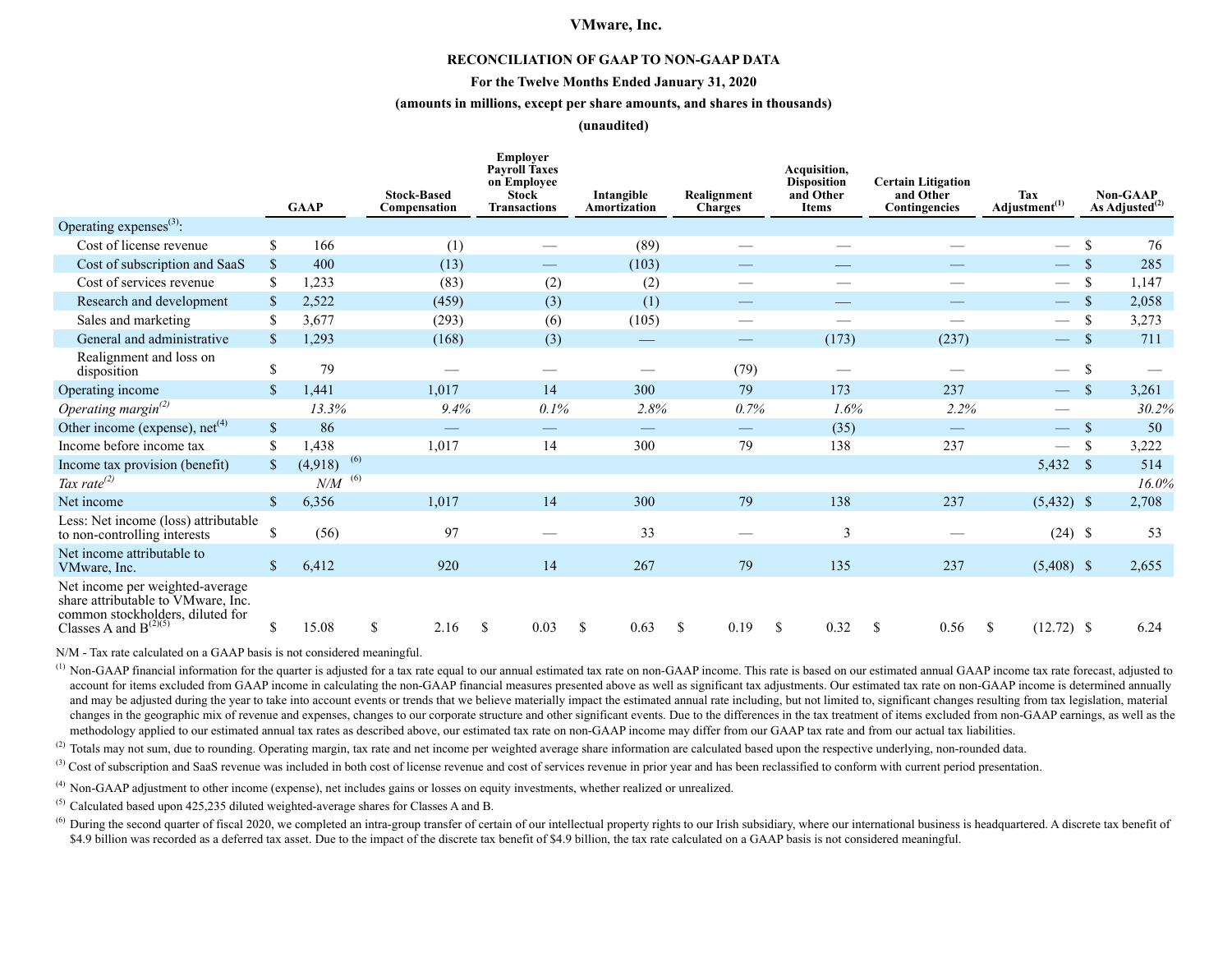#### **RECONCILIATION OF GAAP TO NON-GAAP DATA**

#### **For the Twelve Months Ended February 1, 2019**

#### **(amounts in millions, except per share amounts, and shares in thousands)**

#### **(unaudited)**

|                                                                                                                                   |              | $GAAP^{(1)}$ | <b>Stock-Based</b><br>Compensation <sup>(1)</sup> | <b>Employer</b><br><b>Payroll Taxes</b><br>on Employee<br><b>Stock</b><br>Transactions <sup>(1)</sup> | Intangible<br>Amortization <sup>(1)</sup> | Acquisition,<br><b>Disposition</b><br>and Other<br>$\mathbf{Items}^{(1)}$ | <b>Tax</b><br>Adjustment $(1)(2)$ | <b>Non-GAAP</b><br>As Adjusted $^{(1)(3)}$ |
|-----------------------------------------------------------------------------------------------------------------------------------|--------------|--------------|---------------------------------------------------|-------------------------------------------------------------------------------------------------------|-------------------------------------------|---------------------------------------------------------------------------|-----------------------------------|--------------------------------------------|
| Operating expenses $^{(4)}$ :                                                                                                     |              |              |                                                   |                                                                                                       |                                           |                                                                           |                                   |                                            |
| Cost of license revenue                                                                                                           | S            | 150          | (1)                                               |                                                                                                       | (85)                                      |                                                                           | $\overline{\phantom{0}}$          | \$<br>64                                   |
| Cost of subscription and SaaS revenue                                                                                             | \$           | 280          | (7)                                               |                                                                                                       | (89)                                      |                                                                           | $\overline{\phantom{a}}$          | 184<br>- \$                                |
| Cost of services revenue                                                                                                          | \$           | 1,122        | (58)                                              | (1)                                                                                                   | (3)                                       | (2)                                                                       | $\hspace{0.05cm}$                 | <sup>\$</sup><br>1,058                     |
| Research and development                                                                                                          | \$           | 2,173        | (391)                                             | (1)                                                                                                   |                                           | (3)                                                                       | $\hspace{0.1mm}-\hspace{0.1mm}$   | 1,778<br>-S                                |
| Sales and marketing                                                                                                               | \$           | 3,230        | (226)                                             | (4)                                                                                                   | (64)                                      | (1)                                                                       | $\overbrace{\phantom{13333}}$     | \$<br>2,935                                |
| General and administrative                                                                                                        | \$.          | 846          | (117)                                             | (1)                                                                                                   |                                           | (82)                                                                      | $\overline{\phantom{0}}$          | 646<br>-S                                  |
| Realignment and loss on disposition                                                                                               | \$           | 9            |                                                   |                                                                                                       |                                           | (9)                                                                       | $\hspace{0.05cm}$                 | <sup>\$</sup>                              |
| Operating income                                                                                                                  | $\mathbb{S}$ | 1,803        | 800                                               | $\tau$                                                                                                | 241                                       | 97                                                                        | $\overline{\phantom{m}}$          | $\mathbf{\mathcal{S}}$<br>2,948            |
| Operating margin $^{(3)}$                                                                                                         |              | 18.8%        | 8.3%                                              | 0.1%                                                                                                  | 2.5%                                      | 1.0%                                                                      |                                   | 30.7%                                      |
| Investment income (loss)                                                                                                          | $\mathbb{S}$ | 161          |                                                   |                                                                                                       |                                           | 46                                                                        | $\overline{\phantom{0}}$          | 207<br>-S                                  |
| Other income (expense), $net^{(5)}$                                                                                               | \$           | (1)          |                                                   |                                                                                                       |                                           | 10                                                                        |                                   | 9<br><sup>\$</sup>                         |
| Income before income tax                                                                                                          | \$.          | 1,829        | 800                                               |                                                                                                       | 241                                       | 153                                                                       | $\hspace{0.1mm}-\hspace{0.1mm}$   | $\mathcal{S}$<br>3,030                     |
| Income tax provision                                                                                                              | \$           | 239          |                                                   |                                                                                                       |                                           |                                                                           | 247                               | <sup>S</sup><br>486                        |
| Tax rate $^{(3)}$                                                                                                                 |              | 13.1%        |                                                   |                                                                                                       |                                           |                                                                           |                                   | 16.0%                                      |
| Net income                                                                                                                        | \$           | 1,590        | 800                                               | $\overline{7}$                                                                                        | 241                                       | 153                                                                       | $(247)$ \$                        | 2,544                                      |
| Less: Net income (loss) attributable to non-controlling interests                                                                 | <sup>S</sup> | (60)         | 69                                                |                                                                                                       | 24                                        | (1)                                                                       |                                   | $(6)$ \$<br>26                             |
| Net income attributable to VMware, Inc.                                                                                           | \$           | 1,650        | 731                                               | 7                                                                                                     | 217                                       | 154                                                                       | $(241)$ \$                        | 2,518                                      |
| Net income per weighted-average share attributable to VMware,<br>Inc. common stockholders, diluted for Classes A and $B^{(3)(6)}$ |              | 3.92         | $\mathbb{S}$<br>1.74                              | 0.02<br><sup>\$</sup>                                                                                 | 0.51<br><sup>\$</sup>                     | 0.37<br><sup>S</sup>                                                      | $(0.57)$ \$<br>S                  | 5.98                                       |

 $<sup>(1)</sup>$  Adjusted to reflect the recast of prior period information due to the Pivotal acquisition, which was accounted for as a transaction between entities under common control.</sup>

(2) Non-GAAP financial information for the quarter is adjusted for a tax rate equal to our annual estimated tax rate on non-GAAP income. This rate is based on our estimated annual GAAP income tax rate forecast, adjusted t account for items excluded from GAAP income in calculating the non-GAAP financial measures presented above as well as significant tax adjustments, such as adjustments resulting from the 2017 Tax Act. Our estimated tax rate on non-GAAP income is determined annually and may be adjusted during the year to take into account events or trends that we believe materially impact the estimated annual rate including, but not limited to, significant changes resulting from tax legislation, material changes in the geographic mix of revenue and expenses and other significant events. Due to the differences in the tax treatment of items excluded from non-GAAP earnings, as well as the methodology applied to our estimated annual tax rates as described above, our estimated tax rate on non-GAAP income may differ from our GAAP tax rate and from our actual tax liabilities.

<sup>(3)</sup> Totals may not sum, due to rounding. Operating margin, tax rate and net income per weighted average share information are calculated based upon the respective underlying, non-rounded data.

<sup>(4)</sup> Cost of subscription and SaaS revenue was included in both cost of license revenue and cost of services revenue in prior year and has been reclassified to conform with current period presentation.

 $<sup>(5)</sup>$  Non-GAAP adjustment to other income (expense), net includes gains or losses on equity investments, whether realized or unrealized.</sup>

(6) Calculated based upon 421,131 diluted weighted-average shares for Classes A and B.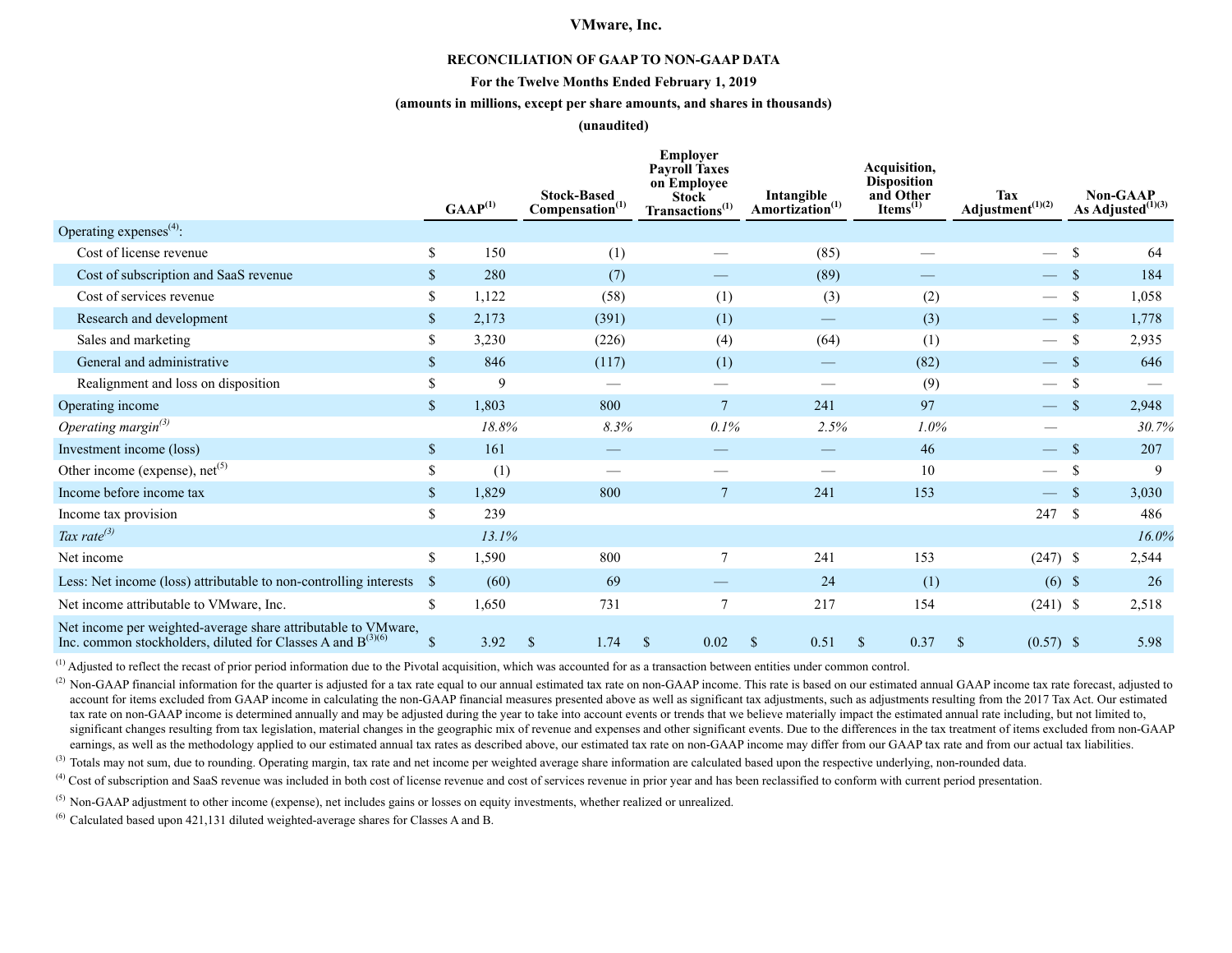# **REVENUE BY TYPE (in millions) (unaudited)**

|                                         |          | <b>Three Months Ended</b> |                             | <b>Twelve Months Ended</b> |                             |  |  |  |  |
|-----------------------------------------|----------|---------------------------|-----------------------------|----------------------------|-----------------------------|--|--|--|--|
|                                         |          | January 31,<br>2020       | February 1,<br>$2019^{(1)}$ | January 31,<br>2020        | February 1,<br>$2019^{(1)}$ |  |  |  |  |
| Revenue:                                |          |                           |                             |                            |                             |  |  |  |  |
| License                                 | \$       | 1,034                     | \$<br>1,027                 | \$<br>3,181                | $\mathbb{S}$<br>3,042       |  |  |  |  |
| Subscription and Saa $S^{(2)}$          |          | 556                       | 367                         | 1,877                      | 1,303                       |  |  |  |  |
| Total license and subscription and SaaS |          | 1,590                     | 1,394                       | 5,058                      | 4,345                       |  |  |  |  |
| Services:                               |          |                           |                             |                            |                             |  |  |  |  |
| Software maintenance                    |          | 1,235                     | 1,133                       | 4,754                      | 4,351                       |  |  |  |  |
| Professional services                   |          | 248                       | 232                         | 999                        | 917                         |  |  |  |  |
| Total services                          |          | 1,483                     | 1,365                       | 5,753                      | 5,268                       |  |  |  |  |
| Total revenue                           | <b>S</b> | 3,073                     | \$<br>2,759                 | $\sqrt{\ }$<br>10,811      | \$.<br>9,613                |  |  |  |  |
| Percentage of revenue:                  |          |                           |                             |                            |                             |  |  |  |  |
| License                                 |          | 33.7%                     | 37.2%                       | 29.4%                      | 31.6%                       |  |  |  |  |
| Subscription and Saa $S^{(2)}$          |          | 18.1%                     | 13.3%                       | 17.4%                      | 13.6%                       |  |  |  |  |
| Total license and subscription and SaaS |          | 51.8%                     | 50.5%                       | 46.8%                      | 45.2%                       |  |  |  |  |
| Services:                               |          |                           |                             |                            |                             |  |  |  |  |
| Software maintenance                    |          | 40.2%                     | 41.1%                       | 44.0%                      | 45.3%                       |  |  |  |  |
| Professional services                   |          | 8.0%                      | 8.4%                        | 9.2%                       | 9.5%                        |  |  |  |  |
| <b>Total services</b>                   |          | 48.2%                     | 49.5%                       | 53.2%                      | 54.8%                       |  |  |  |  |
| Total revenue                           |          | 100.0%                    | 100.0%                      | 100.0%                     | 100.0%                      |  |  |  |  |
|                                         |          |                           |                             |                            |                             |  |  |  |  |

 $<sup>(1)</sup>$  Adjusted to reflect the recast of prior period information due to the Pivotal acquisition, which was accounted for as a transaction between entities</sup> under common control.

 $^{(2)}$  Subscription and SaaS revenue was allocated between license revenue and services revenue in prior year and has been reclassified to conform with current period presentation.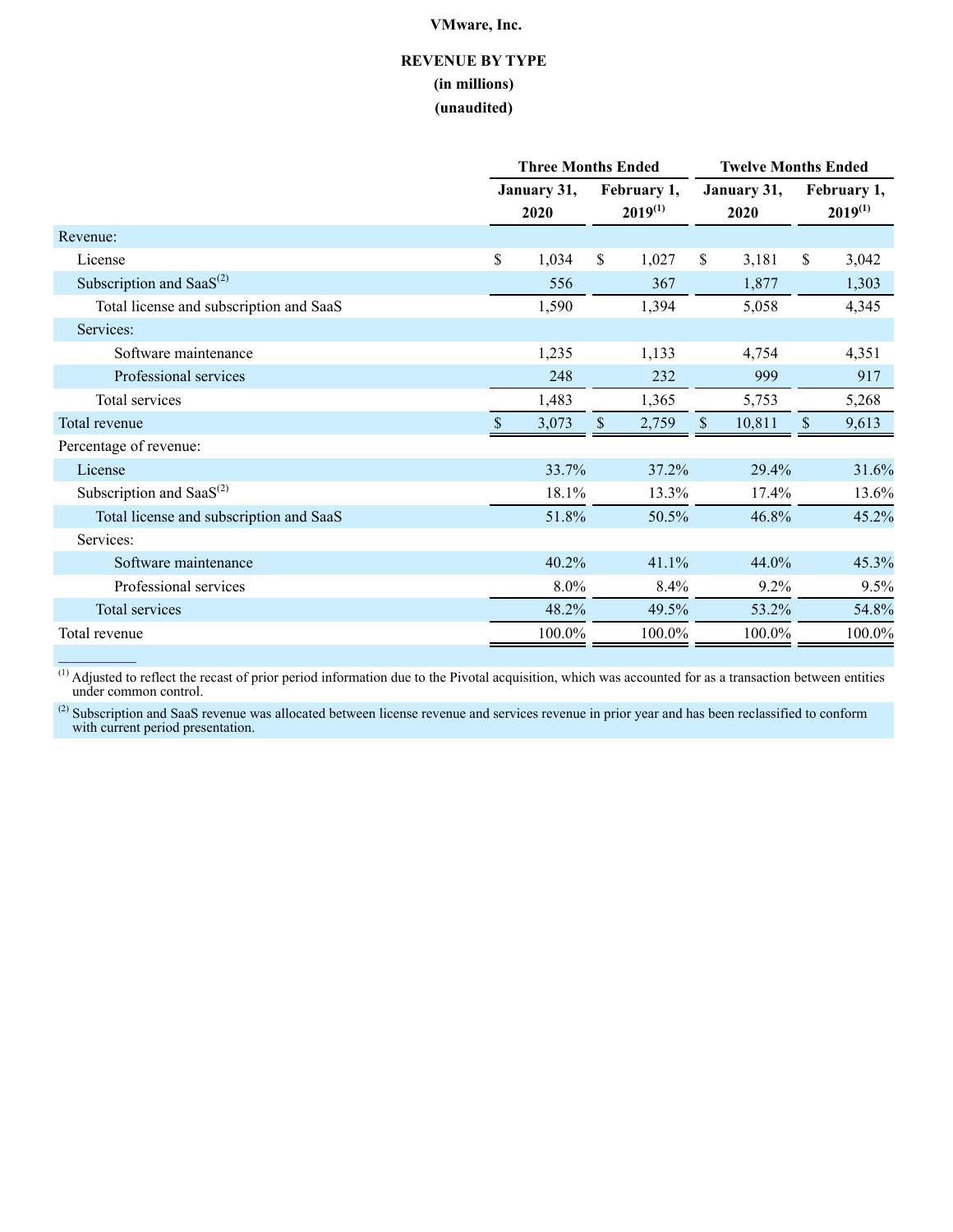# **REVENUE BY GEOGRAPHY (in millions) (unaudited)**

|                        | <b>Three Months Ended</b> |        |                             |        |                     | <b>Twelve Months Ended</b> |   |                             |  |
|------------------------|---------------------------|--------|-----------------------------|--------|---------------------|----------------------------|---|-----------------------------|--|
|                        | January 31,<br>2020       |        | February 1,<br>$2019^{(1)}$ |        | January 31,<br>2020 |                            |   | February 1,<br>$2019^{(1)}$ |  |
| Revenue:               |                           |        |                             |        |                     |                            |   |                             |  |
| <b>United States</b>   | \$                        | 1,569  | \$                          | 1,280  | S.                  | 5,405                      | S | 4,696                       |  |
| International          |                           | 1,504  |                             | 1,479  |                     | 5,406                      |   | 4,917                       |  |
| Total revenue          |                           | 3,073  |                             | 2,759  |                     | 10,811                     |   | 9,613                       |  |
| Percentage of revenue: |                           |        |                             |        |                     |                            |   |                             |  |
| <b>United States</b>   |                           | 51.1%  |                             | 46.4%  |                     | 50.0%                      |   | 48.9%                       |  |
| International          |                           | 48.9%  |                             | 53.6%  |                     | $50.0\%$                   |   | 51.1%                       |  |
| Total revenue          |                           | 100.0% |                             | 100.0% |                     | $100.0\%$                  |   | 100.0%                      |  |

 $<sup>(1)</sup>$  Adjusted to reflect the recast of prior period information due to the Pivotal acquisition, which was accounted for as a transaction between</sup> entities under common control.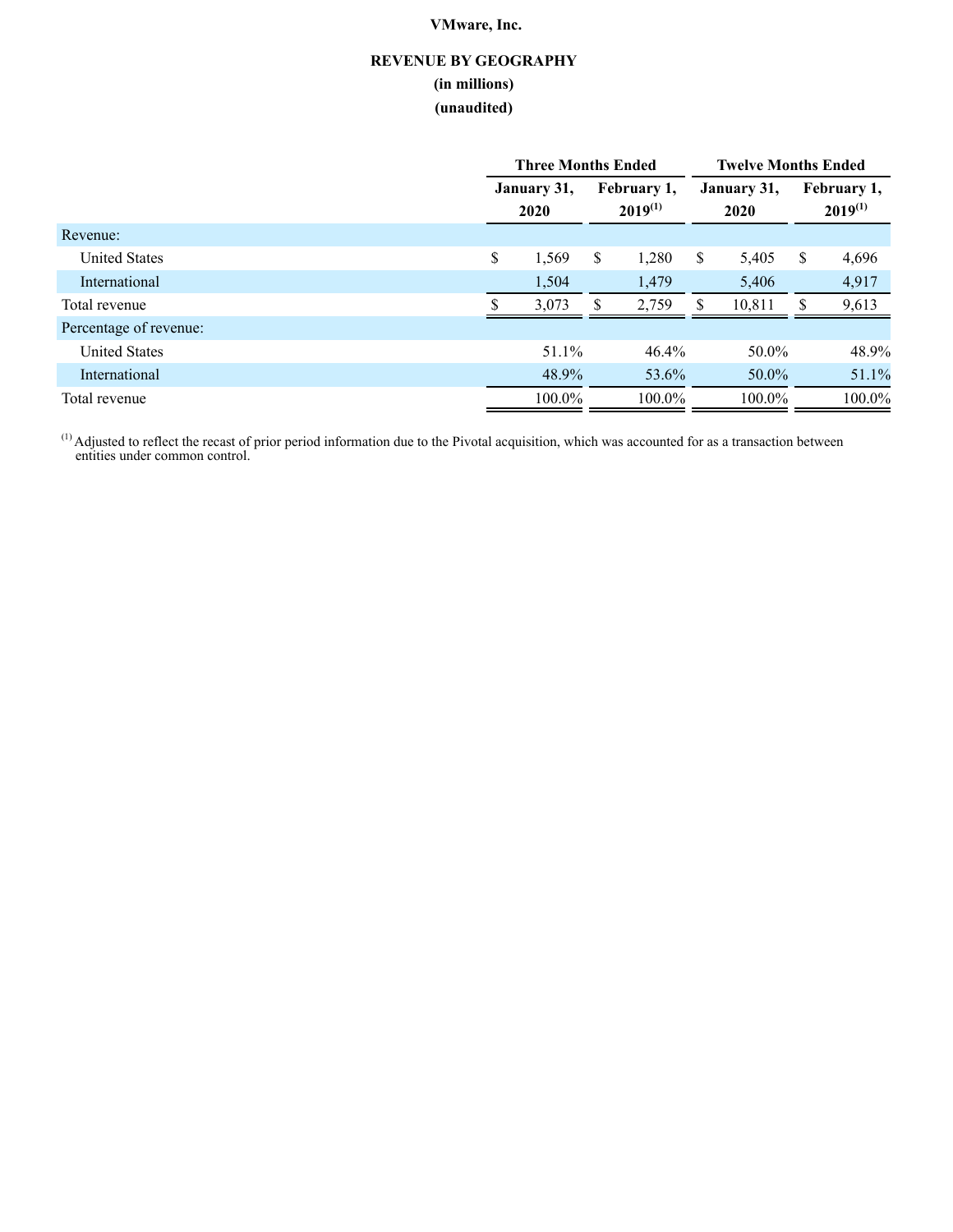# **RECONCILIATION OF GAAP CASH FLOWS FROM OPERATING ACTIVITIES TO FREE CASH FLOWS (A NON-GAAP FINANCIAL MEASURE) (in millions)**

## **(unaudited)**

|                                           | <b>Three Months Ended</b> |                     |  |                             |                     | <b>Twelve Months Ended</b> |  |                             |
|-------------------------------------------|---------------------------|---------------------|--|-----------------------------|---------------------|----------------------------|--|-----------------------------|
|                                           |                           | January 31,<br>2020 |  | February 1,<br>$2019^{(1)}$ | January 31,<br>2020 |                            |  | February 1,<br>$2019^{(1)}$ |
| GAAP cash flows from operating activities |                           | 1,085               |  | 1.020                       |                     | 3,872                      |  | 3,657                       |
| Capital expenditures                      |                           | (64)                |  | (68)                        |                     | (279)                      |  | (254)                       |
| Free cash flows                           |                           | 1.021               |  | 952                         |                     | 3.593                      |  | 3,403                       |

 $<sup>(1)</sup>$  Adjusted to reflect the recast of prior period information due to the Pivotal acquisition, which was accounted for as a transaction between entities</sup> under common control.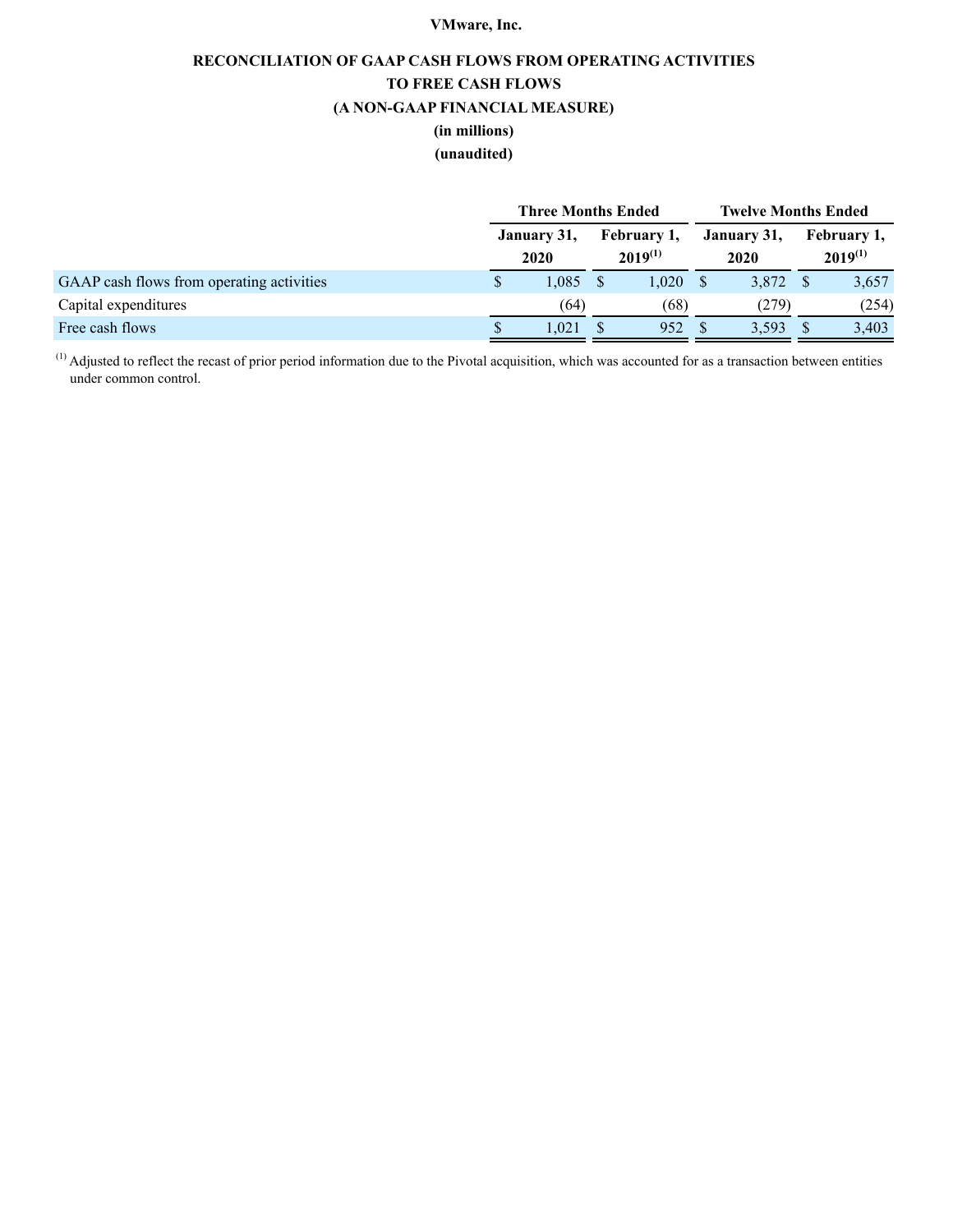#### **SUPPLEMENTAL SCHEDULE OF FINANCIAL INFORMATION ADJUSTED FOR PIVOTAL ACQUISITION**

#### **(amounts in millions, except per share amounts, and shares in thousands)**

#### **(unaudited)**

During the fourth quarter of fiscal 2020, VMware acquired Pivotal, which was accounted for as a transaction between entities under common control. This transaction required prior period information to be recast for all periods presented, as if the combination had been in effect since the inception of the common control, which could include eliminations and other adjustments (referred to in the schedules below as "Pivotal Adjustments").

### **Condensed Consolidated Statements of Income Adjusted for Pivotal Acquisition**

The following table presents the condensed consolidated statements of income for the first three quarters of fiscal 2020, the four quarters of fiscal 2019, and the annual periods of fiscal 2019 and fiscal 2018 as adjusted for the Pivotal acquisition (tables in millions, except per share amounts, and shares in thousands):

|                                                                                                                           | <b>Three Months Ended</b> |                     |               |                   |               |                |              |                     |  |                     |    | <b>Twelve Months Ended</b> |              |                 |    |                     |                     |
|---------------------------------------------------------------------------------------------------------------------------|---------------------------|---------------------|---------------|-------------------|---------------|----------------|--------------|---------------------|--|---------------------|----|----------------------------|--------------|-----------------|----|---------------------|---------------------|
|                                                                                                                           |                           | November 1,<br>2019 |               | August 2,<br>2019 |               | May 3,<br>2019 |              | February 1,<br>2019 |  | November 2,<br>2018 |    | August 3,<br>2018          |              | May 4,<br>2018  |    | February 1,<br>2019 | February 2,<br>2018 |
| Revenue:                                                                                                                  |                           |                     |               |                   |               |                |              |                     |  |                     |    |                            |              |                 |    |                     |                     |
| License                                                                                                                   | \$                        | 728                 | <sup>\$</sup> | 773               | <sup>\$</sup> | 646            | $\mathbf{s}$ | $1,027$ \$          |  | 692                 | -S | 723                        | - \$         | 601             | -S | $3,042$ \$          | 2,628               |
| Subscription and SaaS                                                                                                     |                           | 470                 |               | 439               |               | 411            |              | 367                 |  | 334                 |    | 308                        |              | 294             |    | 1,303               | 927                 |
| Services                                                                                                                  |                           | 1.458               |               | .420              |               | 1.393          |              | 1.365               |  | 1.337               |    | .301                       |              | 1.264           |    | 5.268               | 4.781               |
| Total revenue                                                                                                             |                           | 2,656               |               | 2,632             |               | 2,450          |              | 2,759               |  | 2,363               |    | 2,332                      |              | 2,159           |    | 9,613               | 8,336               |
| Operating expenses:                                                                                                       |                           |                     |               |                   |               |                |              |                     |  |                     |    |                            |              |                 |    |                     |                     |
| Cost of license revenue                                                                                                   |                           | 42                  |               | 38                |               | 36             |              | 40                  |  | 37                  |    | 37                         |              | 36              |    | 150                 | 135                 |
| Cost of subscription and SaaS revenue                                                                                     |                           | 103                 |               | 97                |               | 94             |              | 86                  |  | 72                  |    | 65                         |              | 62              |    | 280                 | 200                 |
| Cost of services revenue                                                                                                  |                           | 311                 |               | 306               |               | 299            |              | 292                 |  | 279                 |    | 279                        |              | 271             |    | 1,122               | 1,072               |
| Research and development                                                                                                  |                           | 642                 |               | 614               |               | 590            |              | 596                 |  | 551                 |    | 528                        |              | 498             |    | 2,173               | 1,917               |
| Sales and marketing                                                                                                       |                           | 918                 |               | 888               |               | 868            |              | 889                 |  | 786                 |    | 772                        |              | 782             |    | 3,230               | 2,723               |
| General and administrative                                                                                                |                           | 269                 |               | 223               |               | 209            |              | 258                 |  | 199                 |    | 203                        |              | 185             |    | 846                 | 722                 |
| Realignment and loss on disposition                                                                                       |                           |                     |               |                   |               |                |              |                     |  | 6                   |    |                            |              | $\overline{2}$  |    | 9                   | 104                 |
| Operating income                                                                                                          |                           | 371                 |               | 466               |               | 354            |              | 598                 |  | 433                 |    | 447                        |              | 323             |    | 1,803               | 1,463               |
| Investment income (loss)                                                                                                  |                           | 12                  |               | 14                |               | 14             |              | (7)                 |  | 63                  |    | 57                         |              | 48              |    | 161                 | 120                 |
| Interest expense                                                                                                          |                           | (40)                |               | (34)              |               | (34)           |              | (34)                |  | (33)                |    | (34)                       |              | (34)            |    | (134)               | (74)                |
| Other income (expense), net                                                                                               |                           | 17                  |               | 41                |               | 17             |              | 9                   |  | (17)                |    | 10                         |              | (1)             |    | (1)                 | 68                  |
| Income before income tax                                                                                                  |                           | 360                 |               | 487               |               | 351            |              | 566                 |  | 446                 |    | 480                        |              | 336             |    | 1,829               | 1,577               |
| Income tax provision (benefit)                                                                                            |                           | (30)                |               | (4,798)           |               | (14)           |              | 87                  |  | 41                  |    | 64                         |              | 46              |    | 239                 | 1,152               |
| Net income                                                                                                                |                           | 390                 |               | 5,285             |               | 365            |              | 479                 |  | 405                 |    | 416                        |              | 290             |    | 1,590               | 425                 |
| Less: Net loss attributable to non-controlling<br>interests                                                               |                           | (17)                |               | (18)              |               | (15)           |              | (17)                |  | (17)                |    | (17)                       |              | (9)             |    | (60)                | (12)                |
| Net income attributable to VMware, Inc.                                                                                   |                           | 407                 | $\mathcal{S}$ | 5.303             |               | 380            |              | 496                 |  | 422                 |    | 433                        |              | 299             | €  | .650                | 437                 |
| Net income per weighted-average share<br>attributable to VMware, Inc. common<br>stockholders, basic for Classes A and B   | $\$$                      | 0.98 <sup>5</sup>   |               | $12.72$ \$        |               | 0.91 S         |              | 1.19S               |  | $1.01 \quad$ \$     |    | 1.04                       | $\mathbf{s}$ | $0.73$ \$       |    | 3.99 $\frac{1}{2}$  | 1.07                |
| Net income per weighted-average share<br>attributable to VMware, Inc. common<br>stockholders, diluted for Classes A and B | \$                        | $0.96$ \$           |               | 12.47             | -\$           | 0.89           | - \$         | 1.17S               |  | $1.00 \t S$         |    | 1.03                       | <b>S</b>     | $0.71 \quad$ \$ |    | 3.92 $\sqrt{s}$     | 1.04                |
| Weighted-average shares, basic for Classes A<br>and B                                                                     |                           | 416,387             |               | 416,983           |               | 417,636        |              | 417,499             |  | 415,930             |    | 414,334                    |              | 409,266         |    | 413,769             | 410,315             |
| Weighted-average shares, diluted for<br>Classes A and B                                                                   |                           | 423,035             |               | 425,091           |               | 426,697        |              | 424,630             |  | 422,629             |    | 421,421                    |              | 418,836         |    | 421,131             | 420,887             |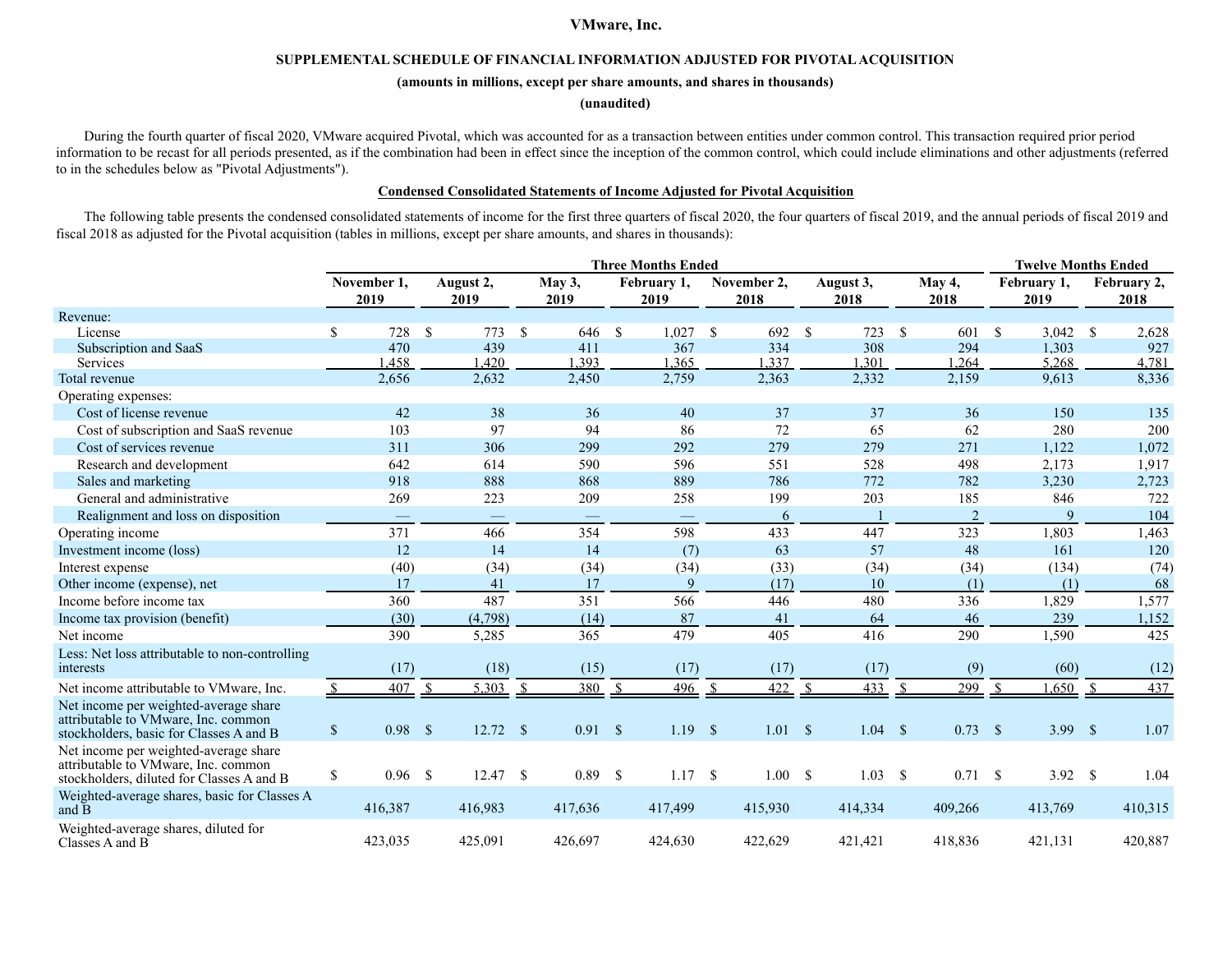#### **Reconciliations of GAAP to Non-GAAP Data Adjusted for Pivotal Acquisition**

The following tables present the reconciliations of GAAP to non-GAAP data for the first three quarters of fiscal 2020, the four quarters of fiscal 2019, and the annual periods of fiscal 2019 and fiscal 2018 as adjusted for the Pivotal acquisition (tables in millions, except per share amounts):

|                                                                                                                                                  | <b>Three Months Ended November 1, 2019</b> |                                                 |                               |  |                                              |                         |                |                                         |  |  |  |
|--------------------------------------------------------------------------------------------------------------------------------------------------|--------------------------------------------|-------------------------------------------------|-------------------------------|--|----------------------------------------------|-------------------------|----------------|-----------------------------------------|--|--|--|
|                                                                                                                                                  |                                            | <b>GAAP</b><br><b>As Originally</b><br>Reported | <b>Pivotal</b><br>Adiustments |  | Combined<br><b>GAAP</b><br>As Adjusted $(6)$ | Non-GAAP<br>Adjustments |                | <b>Non-GAAP</b><br>As Adjusted $^{(6)}$ |  |  |  |
| Operating income                                                                                                                                 |                                            | 431                                             | (60)                          |  | 371                                          | 386                     | (1)            | 758                                     |  |  |  |
| Income tax provision (benefit)                                                                                                                   |                                            | 45                                              | (75)                          |  | (30)                                         | 147                     | (2)            | 118                                     |  |  |  |
| Net income attributable to VMware, Inc.                                                                                                          |                                            | 621                                             | (214)                         |  | 407                                          | 195                     | $(3)$ $\zeta$  | 602                                     |  |  |  |
| Net income per weighted-average share attributable to VMware, Inc. common stockholders,<br>diluted for Classes $\bar{A}$ and B <sup>(5)(6)</sup> |                                            | 1.50                                            |                               |  | 0.96                                         | 0.45                    | $(4)$ $\infty$ | 1.42                                    |  |  |  |

(1) Non-GAAP adjustments to operating income include stock-based compensation (\$256 million), employer payroll taxes on employee stock transactions (\$1 million), intangible amortization (\$74 million) and acquisition, disposition and other items (\$55 million).

(2) Non-GAAP adjustments to income tax provision (benefit) were \$147 million during the three months ended November 1, 2019.

 $\overline{\phantom{a}}$ 

 $\frac{1}{2}$ 

<sup>(3)</sup> Non-GAAP adjustments to net income attributable to VMware, Inc. include stock-based compensation (\$230 million), employer payroll taxes on employee stock transactions (\$1 million), intangible amortization (\$65 million), acquisition, disposition and other items (\$43 million) and tax adjustment (-\$144 million).

 $^{(4)}$  Non-GAAP adjustments to net income per weighted-average share attributable to VMware, Inc. common stockholders, diluted, include stock-based compensation (\$0.54), intangible amortization (\$0.15), acquisition, disposition and other items (\$0.10) and tax adjustment (-\$0.34).

 $<sup>(5)</sup>$  Combined GAAP as adjusted and non-GAAP as adjusted net income per weighted-average share attributable to VMware, Inc. common stockholders, diluted, were calculated based upon 423,035 diluted weighted-average</sup> shares for Classes A and B.

<sup>(6)</sup> Totals may not sum, due to rounding. Net income per weighted-average share attributable to VMware, Inc. common stockholders was calculated based upon the respective underlying, non-rounded data.

|                                                                                                                                                       | Three Months Ended August 2, 2019               |         |                               |                                                 |         |                                |          |                                  |  |  |  |  |
|-------------------------------------------------------------------------------------------------------------------------------------------------------|-------------------------------------------------|---------|-------------------------------|-------------------------------------------------|---------|--------------------------------|----------|----------------------------------|--|--|--|--|
|                                                                                                                                                       | <b>GAAP</b><br><b>As Originally</b><br>Reported |         | Pivotal<br><b>Adjustments</b> | Combined<br><b>GAAP</b><br>As Adjusted $^{(6)}$ |         | Non-GAAP<br><b>Adjustments</b> |          | Non-GAAP<br>As Adjusted $^{(6)}$ |  |  |  |  |
| Operating income                                                                                                                                      |                                                 | 523     | (57)                          |                                                 | 466     | 330                            | $(1)$ \$ | 795                              |  |  |  |  |
| Income tax provision (benefit)                                                                                                                        |                                                 | (4.925) | 127                           |                                                 | (4,798) | 4,925 <sup>(2)</sup>           |          | 127                              |  |  |  |  |
| Net income attributable to VMware, Inc.                                                                                                               |                                                 | 4,926   | 377                           |                                                 | 5,303   | $(4,652)$ <sup>(3)</sup> \$    |          | 650                              |  |  |  |  |
| Net income per weighted-average share attributable to VMware, Inc. common stockholders,<br>diluted for Classes $\overline{A}$ and B <sup>(5)(6)</sup> |                                                 | 1.83    |                               |                                                 | 12.47   | $(10.94)$ <sup>(4)</sup> \$    |          | 1.53                             |  |  |  |  |

<sup>(1)</sup> Non-GAAP adjustments to operating income include stock-based compensation (\$234 million), employer payroll taxes on employee stock transactions (\$4 million), intangible amortization (\$70 million) and acquisition, disposition and other items (\$22 million).

 $^{(4)}$  Non-GAAP adjustments to net income per weighted-average share attributable to VMware. Inc. common stockholders, diluted, include stock-based compensation (\$0.49), employer payroll taxes on employee stock transactions (\$0.01), intangible amortization (\$0.14), and tax adjustment (-\$11.58).

 $<sup>(5)</sup>$  Combined GAAP as adjusted and non-GAAP as adjusted net income per weighted-average share attributable to VMware. Inc. common stockholders, diluted, were calculated based upon 425,091 diluted weighted-average</sup> shares for Classes A and B.

<sup>(6)</sup> Totals may not sum, due to rounding. Net income per weighted-average share attributable to VMware, Inc. common stockholders was calculated based upon the respective underlying, non-rounded data.

<sup>(2)</sup> Non-GAAP adjustments to income tax provision (benefit) were \$4,925 million during the three months ended August 2, 2019.

<sup>(3)</sup> Non-GAAP adjustments to net income attributable to VMware, Inc. include stock-based compensation (\$208 million), employer payroll taxes on employee stock transactions (\$4 million), intangible amortization (\$61) million), acquisition, disposition and other items (-\$1 million) and tax adjustment (-\$4,924 million).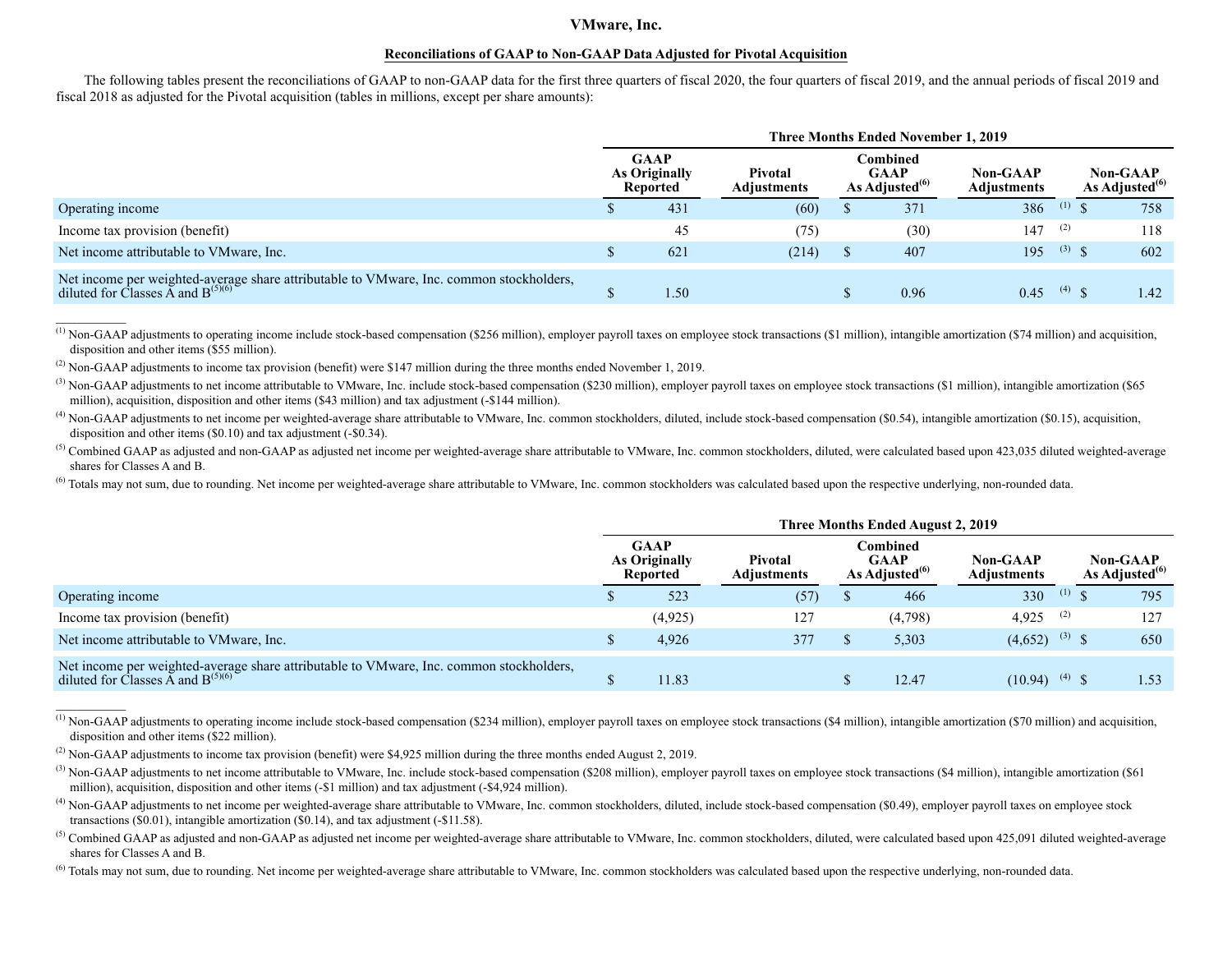#### **Reconciliations of GAAP to Non-GAAP Data Adjusted for Pivotal Acquisition (cont.)**

|                                                                                                                                                    | Three Months Ended May 3, 2019 |                                                 |                        |                                                       |      |                                |          |                                  |  |  |  |  |
|----------------------------------------------------------------------------------------------------------------------------------------------------|--------------------------------|-------------------------------------------------|------------------------|-------------------------------------------------------|------|--------------------------------|----------|----------------------------------|--|--|--|--|
|                                                                                                                                                    |                                | <b>GAAP</b><br><b>As Originally</b><br>Reported | Pivotal<br>Adjustments | Combined<br><b>GAAP</b><br>As Adjusted <sup>(b)</sup> |      | Non-GAAP<br><b>Adjustments</b> |          | Non-GAAP<br>As Adjusted $^{(6)}$ |  |  |  |  |
| Operating income                                                                                                                                   |                                | 415                                             | (61)                   |                                                       | 354  | 300                            | $(1)$ \$ | 654                              |  |  |  |  |
| Income tax provision (benefit)                                                                                                                     |                                | 35                                              | (49)                   |                                                       | (14) | 118                            | (2)      | 104                              |  |  |  |  |
| Net income attributable to VMware, Inc.                                                                                                            |                                | 505                                             | (125)                  |                                                       | 380  | 155                            | $(3)$ \$ | 535                              |  |  |  |  |
| Net income per weighted-average share attributable to VMware, Inc. common stockholders,<br>diluted for Classes $\tilde{A}$ and B <sup>(5)(6)</sup> |                                | 1.21                                            |                        |                                                       | 0.89 | 0.35                           | $(4)$ \$ | $-25$                            |  |  |  |  |

 $^{(1)}$  Non-GAAP adjustments to operating income include stock-based compensation (\$216 million), employer payroll taxes on employee stock transactions (\$2 million), intangible amortization (\$69 million) and acquisition, disposition and other items (\$13 million).

(2) Non-GAAP adjustments to income tax provision (benefit) were \$118 million during the three months ended May 3, 2019.

 $\frac{1}{2}$ 

 $\frac{1}{2}$ 

 $^{(3)}$  Non-GAAP adjustments to net income attributable to VMware. Inc. include stock-based compensation (\$194 million), employer payroll taxes on employee stock transactions (\$2 million), intangible amortization (\$60) million), acquisition, disposition and other items (\$12 million) and tax adjustment (-\$113 million).

 $^{(4)}$  Non-GAAP adjustments to net income per weighted-average share attributable to VMware, Inc. common stockholders, diluted, include stock-based compensation (\$0.45), intangible amortization (\$0.14), acquisition, disposition and other items (\$0.03) and tax adjustment (-\$0.27).

<sup>(5)</sup> Combined GAAP as adjusted and non-GAAP as adjusted net income per weighted-average share attributable to VMware, Inc. common stockholders, diluted, were calculated based upon 426,697 diluted weighted-average shares for Classes A and B.

<sup>(6)</sup> Totals may not sum, due to rounding. Net income per weighted-average share attributable to VMware. Inc. common stockholders was calculated based upon the respective underlying, non-rounded data.

|                                                                                                                                                    | Three Months Ended February 1, 2019 |                                                 |                        |  |                                              |                                |                    |                                         |  |  |  |  |
|----------------------------------------------------------------------------------------------------------------------------------------------------|-------------------------------------|-------------------------------------------------|------------------------|--|----------------------------------------------|--------------------------------|--------------------|-----------------------------------------|--|--|--|--|
|                                                                                                                                                    |                                     | <b>GAAP</b><br><b>As Originally</b><br>Reported | Pivotal<br>Adjustments |  | Combined<br><b>GAAP</b><br>As Adjusted $(6)$ | <b>Non-GAAP</b><br>Adjustments |                    | <b>Non-GAAP</b><br>As Adjusted $^{(6)}$ |  |  |  |  |
| Operating income                                                                                                                                   |                                     | 664                                             | (66)                   |  | 598                                          | 342                            | $(1)$ \$           | 940                                     |  |  |  |  |
| Income tax provision                                                                                                                               |                                     | 89                                              | (2)                    |  | 87                                           | 67                             | $^{(2)}$           | 153                                     |  |  |  |  |
| Net income attributable to VMware, Inc.                                                                                                            |                                     | 502                                             | (6)                    |  | 496                                          | 299                            | $(3)$ $\infty$     | 795                                     |  |  |  |  |
| Net income per weighted-average share attributable to VMware, Inc. common stockholders,<br>diluted for Classes $\tilde{A}$ and B <sup>(5)(6)</sup> |                                     | 1.21                                            |                        |  |                                              | 0.70                           | $(4)$ $\mathbb{Q}$ | 1.87                                    |  |  |  |  |

 $^{(1)}$  Non-GAAP adjustments to operating income include stock-based compensation (\$220 million), employer payroll taxes on employee stock transactions (\$1 million), intangible amortization (\$63 million) and acquisition, disposition and other items (\$58 million).

(2) Non-GAAP adjustments to income tax provision were \$67 million during the three months ended February 1, 2019.

<sup>(3)</sup> Non-GAAP adjustments to net income attributable to VMware, Inc. include stock-based compensation (\$200 million), employer payroll taxes on employee stock transactions (\$1 million), intangible amortization (\$56 million), acquisition, disposition and other items (\$106 million) and tax adjustment (-\$64 million).

 $^{(4)}$  Non-GAAP adjustments to net income per weighted-average share attributable to VMware, Inc. common stockholders, diluted, include stock-based compensation (\$0.47), intangible amortization (\$0.13), acquisition, disposition and other items (\$0.25) and tax adjustment (-\$0.15).

<sup>(5)</sup> Combined GAAP as adjusted and non-GAAP as adjusted net income per weighted-average share attributable to VMware, Inc. common stockholders, diluted, were calculated based upon 424,630 diluted weighted-average shares for Classes A and B.

<sup>(6)</sup> Totals may not sum, due to rounding. Net income per weighted-average share attributable to VMware, Inc. common stockholders was calculated based upon the respective underlying, non-rounded data.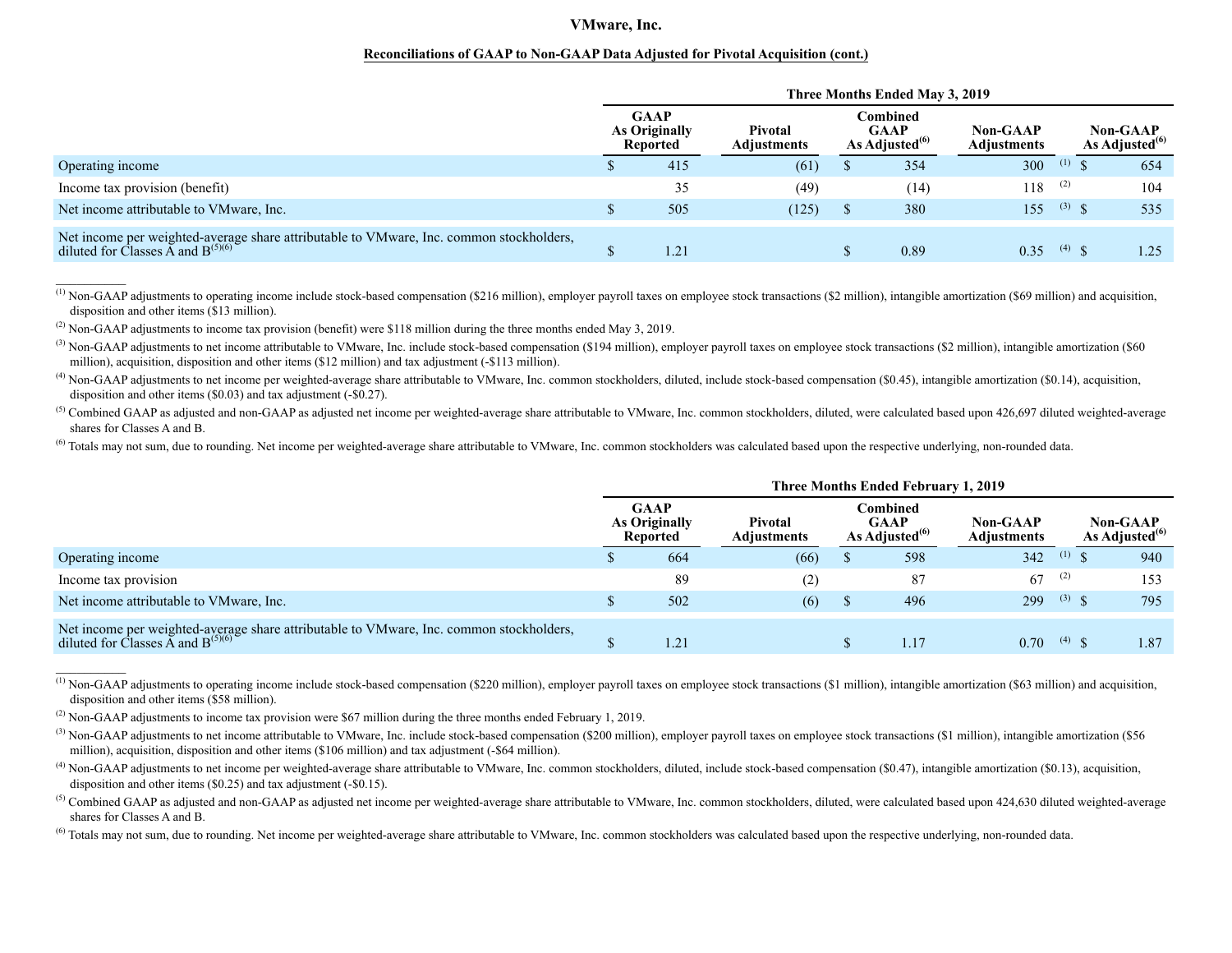#### **Reconciliations of GAAP to Non-GAAP Data Adjusted for Pivotal Acquisition (cont.)**

|                                                                                                                                                    | <b>Three Months Ended November 2, 2018</b> |                                          |                        |                                                 |      |                                |                    |                                         |  |  |  |  |
|----------------------------------------------------------------------------------------------------------------------------------------------------|--------------------------------------------|------------------------------------------|------------------------|-------------------------------------------------|------|--------------------------------|--------------------|-----------------------------------------|--|--|--|--|
|                                                                                                                                                    |                                            | <b>GAAP</b><br>As Originally<br>Reported | Pivotal<br>Adjustments | Combined<br><b>GAAP</b><br>As Adjusted $^{(6)}$ |      | <b>Non-GAAP</b><br>Adjustments |                    | <b>Non-GAAP</b><br>As Adjusted $^{(6)}$ |  |  |  |  |
| Operating income                                                                                                                                   |                                            | 495                                      | (62)                   |                                                 | 433  | 287                            | (1)                | 720                                     |  |  |  |  |
| Income tax provision                                                                                                                               |                                            |                                          | 30                     |                                                 | 41   | 79                             | (2)                | 120                                     |  |  |  |  |
| Net income attributable to VMware, Inc.                                                                                                            |                                            | 334                                      | 88                     |                                                 | 422  | 200                            | $(3)$ \$           | 622                                     |  |  |  |  |
| Net income per weighted-average share attributable to VMware, Inc. common stockholders,<br>diluted for Classes $\tilde{A}$ and B <sup>(5)(6)</sup> |                                            | 0.81                                     |                        |                                                 | 1.00 | 0.47                           | $(4)$ $\mathbb{Q}$ | 1.47                                    |  |  |  |  |

<sup>(1)</sup> Non-GAAP adjustments to operating income include stock-based compensation (\$211 million), employer payroll taxes on employee stock transactions (\$2 million), intangible amortization (\$60 million) and acquisition, disposition and other items (\$14 million).

 $^{(2)}$  Non-GAAP adjustments to income tax provision were \$79 million during the three months ended November 2, 2018.

 $\frac{1}{2}$ 

 $\frac{1}{2}$ 

 $^{(3)}$  Non-GAAP adjustments to net income attributable to VMware. Inc. include stock-based compensation (\$192 million), employer payroll taxes on employee stock transactions (\$2 million), intangible amortization (\$53) million), acquisition, disposition and other items (\$30 million) and tax adjustment (-\$77 million).

 $^{(4)}$  Non-GAAP adjustments to net income per weighted-average share attributable to VMware. Inc. common stockholders, diluted, include stock-based compensation (\$0.45), intangible amortization (\$0.13), acquisition, disposition and other items (\$0.07) and tax adjustment (-\$0.18).

 $<sup>(5)</sup>$  Combined GAAP as adjusted and non-GAAP as adjusted net income per weighted-average share attributable to VMware, Inc. common stockholders, diluted, were calculated based upon 422,629 diluted weighted-average</sup> shares for Classes A and B.

<sup>(6)</sup> Totals may not sum, due to rounding. Net income per weighted-average share attributable to VMware. Inc. common stockholders was calculated based upon the respective underlying, non-rounded data.

|                                                                                                                                   | Three Months Ended August 3, 2018 |                                                        |                        |  |                                                 |                                       |                |                                  |  |  |  |  |
|-----------------------------------------------------------------------------------------------------------------------------------|-----------------------------------|--------------------------------------------------------|------------------------|--|-------------------------------------------------|---------------------------------------|----------------|----------------------------------|--|--|--|--|
|                                                                                                                                   |                                   | <b>GAAP</b><br><b>As Originally</b><br><b>Reported</b> | Pivotal<br>Adjustments |  | Combined<br><b>GAAP</b><br>As Adjusted $^{(6)}$ | <b>Non-GAAP</b><br><b>Adjustments</b> |                | Non-GAAP<br>As Adjusted $^{(6)}$ |  |  |  |  |
| Operating income                                                                                                                  |                                   | 509                                                    | (62)                   |  | 447                                             | 267                                   | (1)            | 714                              |  |  |  |  |
| Income tax provision                                                                                                              |                                   | 128                                                    | (64)                   |  | 64                                              | 54                                    | (2)            | 118                              |  |  |  |  |
| Net income attributable to VMware, Inc.                                                                                           |                                   | 644                                                    | (211)                  |  | 433                                             | 180                                   | $(3)$ $\zeta$  | 613                              |  |  |  |  |
| Net income per weighted-average share attributable to VMware, Inc. common stockholders,<br>diluted for Classes A and $B^{(5)(6)}$ |                                   | 1.56                                                   |                        |  | 1.03                                            | 0.42                                  | $(4)$ $\infty$ | 1.45                             |  |  |  |  |

 $^{(1)}$  Non-GAAP adjustments to operating income include stock-based compensation (\$196 million), employer payroll taxes on employee stock transactions (\$2 million), intangible amortization (\$60 million) and acquisition, disposition and other items (\$9 million).

<sup>(2)</sup> Non-GAAP adjustments to income tax provision were \$54 million during the three months ended August 3, 2018.

(3) Non-GAAP adjustments to net income attributable to VMware, Inc. include stock-based compensation (\$177 million), employer payroll taxes on employee stock transactions (\$2 million), intangible amortization (\$53) million), acquisition, disposition and other items (\$1 million) and tax adjustment (-\$53 million).

 $^{(4)}$  Non-GAAP adjustments to net income per weighted-average share attributable to VMware. Inc. common stockholders, diluted, include stock-based compensation (\$0.42), intangible amortization (\$0.13) and tax adjustment (-\$0.13).

 $<sup>(5)</sup>$  Combined GAAP as adjusted and non-GAAP as adjusted net income per weighted-average share attributable to VMware, Inc. common stockholders, diluted, were calculated based upon 421,421 diluted weighted-average</sup> shares for Classes A and B.

 $^{(6)}$  Totals may not sum, due to rounding. Net income per weighted-average share attributable to VMware, Inc. common stockholders was calculated based upon the respective underlying, non-rounded data.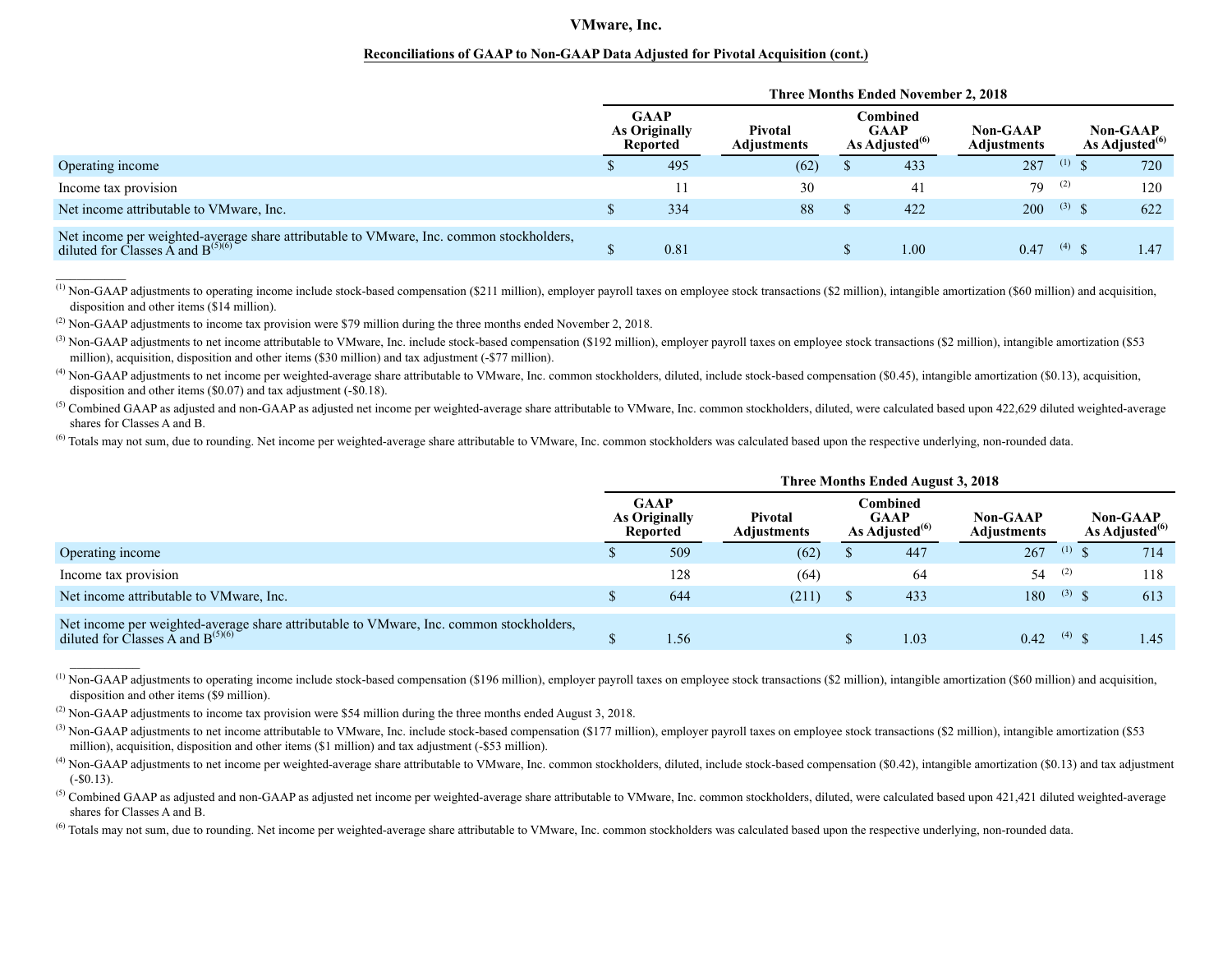#### **Reconciliations of GAAP to Non-GAAP Data Adjusted for Pivotal Acquisition (cont.)**

|                                                                                                                                   | Three Months Ended May 4, 2018 |                                          |                               |                                                       |      |                                |                |                                         |  |  |  |  |
|-----------------------------------------------------------------------------------------------------------------------------------|--------------------------------|------------------------------------------|-------------------------------|-------------------------------------------------------|------|--------------------------------|----------------|-----------------------------------------|--|--|--|--|
|                                                                                                                                   |                                | <b>GAAP</b><br>As Originally<br>Reported | <b>Pivotal</b><br>Adiustments | Combined<br><b>GAAP</b><br>As Adjusted <sup>(0)</sup> |      | <b>Non-GAAP</b><br>Adjustments |                | <b>Non-GAAP</b><br>As Adjusted $^{(6)}$ |  |  |  |  |
| Operating income                                                                                                                  |                                | 382                                      | (59)                          |                                                       | 323  | 248                            | (1)            | 572                                     |  |  |  |  |
| Income tax provision                                                                                                              |                                | 233                                      | (187)                         |                                                       | 46   | 48                             | (2)            | 94                                      |  |  |  |  |
| Net income attributable to VMware, Inc.                                                                                           |                                | 942                                      | (643)                         |                                                       | 299  | 189                            | $(3)$ \$       | 488                                     |  |  |  |  |
| Net income per weighted-average share attributable to VMware, Inc. common stockholders,<br>diluted for Classes A and $B^{(5)(6)}$ |                                | 2.29                                     |                               |                                                       | 0.71 | 0.45                           | $(4)$ $\infty$ | 1.16                                    |  |  |  |  |

 $^{(1)}$  Non-GAAP adjustments to operating income include stock-based compensation (\$172 million), employer payroll taxes on employee stock transactions (\$2 million), intangible amortization (\$59 million) and acquisition, disposition and other items (\$15 million).

 $^{(2)}$  Non-GAAP adjustments to income tax provision were \$48 million during the three months ended May 4, 2018.

<sup>(3)</sup> Non-GAAP adjustments to net income attributable to VMware, Inc. include stock-based compensation (\$161 million), employer payroll taxes on employee stock transactions (\$2 million), intangible amortization (\$55 million), acquisition, disposition and other items (\$18 million) and tax adjustment (-\$47 million).

(4) Non-GAAP adjustments to net income per weighted-average share attributable to VMware, Inc. common stockholders, diluted, include stock-based compensation (\$0.39), intangible amortization (\$0.13), acquisition, disposition and other items (\$0.04) and tax adjustment (-\$0.11).

 $<sup>(5)</sup>$  Combined GAAP as adjusted and non-GAAP as adjusted net income per weighted-average share attributable to VMware, Inc. common stockholders, diluted, were calculated based upon 418,836 diluted weighted-average</sup> shares for Classes A and B.

<sup>(6)</sup> Totals may not sum, due to rounding. Net income per weighted-average share attributable to VMware, Inc. common stockholders was calculated based upon the respective underlying, non-rounded data.

|                                                                                                                                                    | <b>Twelve Months Ended February 1, 2019</b> |                                                 |                               |                                                        |       |                                |              |                                         |  |  |  |  |
|----------------------------------------------------------------------------------------------------------------------------------------------------|---------------------------------------------|-------------------------------------------------|-------------------------------|--------------------------------------------------------|-------|--------------------------------|--------------|-----------------------------------------|--|--|--|--|
|                                                                                                                                                    |                                             | <b>GAAP</b><br><b>As Originally</b><br>Reported | <b>Pivotal</b><br>Adjustments | <b>∃ombined</b><br><b>GAAP</b><br>As Adjusted $^{(6)}$ |       | Non-GAAP<br><b>Adjustments</b> |              | <b>Non-GAAP</b><br>As Adjusted $^{(6)}$ |  |  |  |  |
| Operating income                                                                                                                                   |                                             | 2,050                                           | (247)                         |                                                        | 1,803 | 145                            | $(1)$ \$     | 2,948                                   |  |  |  |  |
| Income tax provision                                                                                                                               |                                             | 461                                             | (222)                         |                                                        | 239   | 247                            | (2)          | 486                                     |  |  |  |  |
| Net income attributable to VMware, Inc.                                                                                                            |                                             | 2.422                                           | (772)                         |                                                        | 1,650 | 868                            | $(3)$ \$     | 2,518                                   |  |  |  |  |
| Net income per weighted-average share attributable to VMware, Inc. common stockholders,<br>diluted for Classes $\tilde{A}$ and B <sup>(5)(6)</sup> |                                             | 5.85                                            |                               |                                                        | 3.92  | 2.07                           | $(4)$ $\phi$ | 5.98                                    |  |  |  |  |

<sup>(1)</sup> Non-GAAP adjustments to operating income include stock-based compensation (\$800 million), employer payroll taxes on employee stock transactions (\$7 million), intangible amortization (\$241 million) and acquisition, disposition and other items (\$97 million).

(2) Non-GAAP adjustments to income tax provision were \$247 million during the twelve months ended February 1, 2019.

<sup>(6)</sup> Totals may not sum, due to rounding. Net income per weighted-average share attributable to VMware, Inc. common stockholders was calculated based upon the respective underlying, non-rounded data.

<sup>&</sup>lt;sup>(3)</sup> Non-GAAP adjustments to net income attributable to VMware, Inc. include stock-based compensation (\$731 million), employer payroll taxes on employee stock transactions (\$7 million), intangible amortization (\$217 million), acquisition, disposition and other items (\$154 million) and tax adjustment (-\$241 million).

<sup>&</sup>lt;sup>(4)</sup> Non-GAAP adjustments to net income per weighted-average share attributable to VMware, Inc. common stockholders, diluted, include stock-based compensation (\$1.74), employer payroll taxes on employee stock transactions (\$0.02), intangible amortization (\$0.51), acquisition, disposition and other items (\$0.37) and tax adjustment (-\$0.57).

 $<sup>(5)</sup>$  Combined GAAP as adjusted and non-GAAP as adjusted net income per weighted-average share attributable to VMware, Inc. common stockholders, diluted, were calculated based upon 421,131 diluted weighted-average</sup> shares for Classes A and B.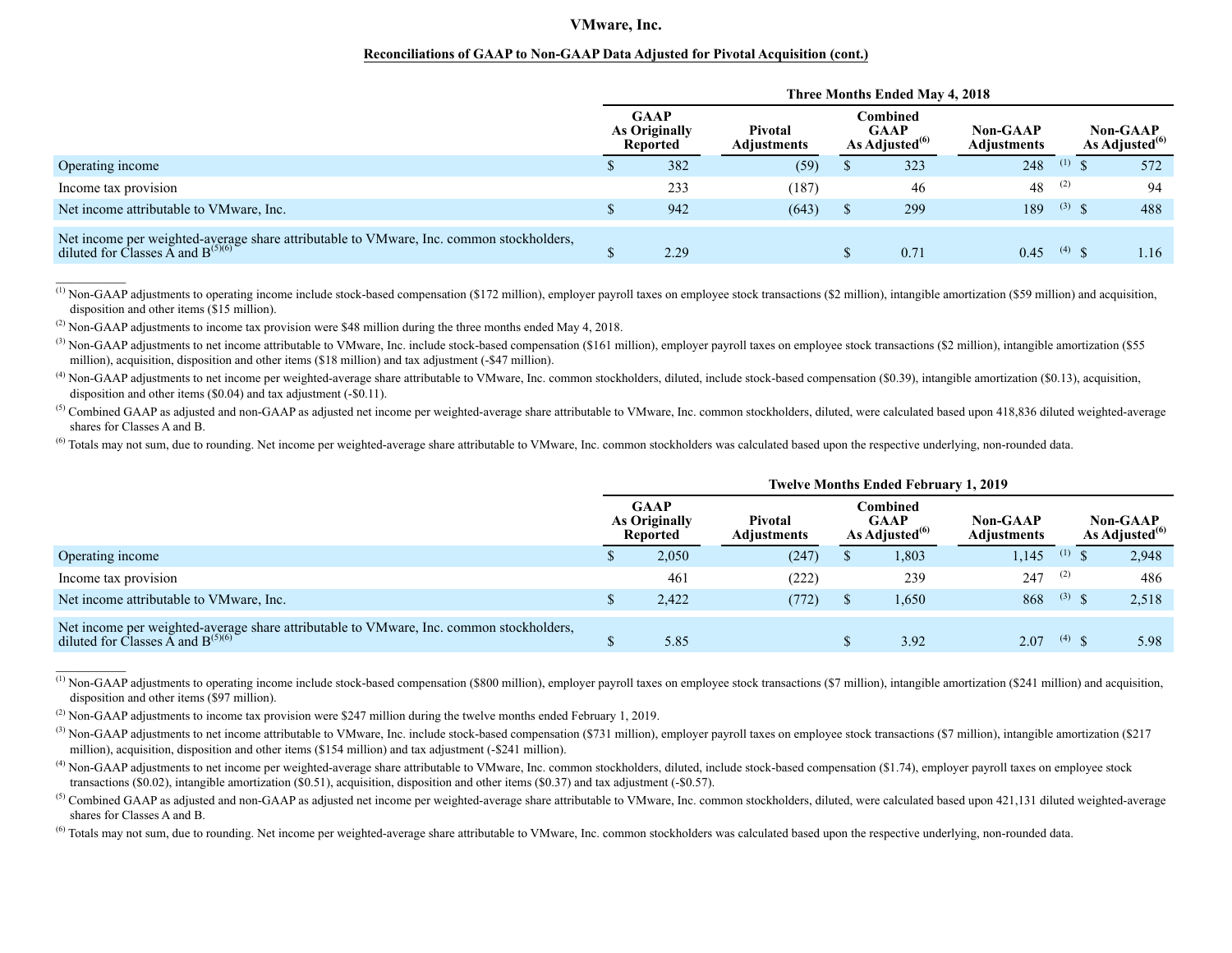#### **Reconciliations of GAAP to Non-GAAP Data Adjusted for Pivotal Acquisition (cont.)**

|                                                                                                                                                    |  | <b>Twelve Months Ended February 2, 2018</b> |                               |                                                       |                                |                |                                         |
|----------------------------------------------------------------------------------------------------------------------------------------------------|--|---------------------------------------------|-------------------------------|-------------------------------------------------------|--------------------------------|----------------|-----------------------------------------|
|                                                                                                                                                    |  | <b>GAAP</b><br>As Originally<br>Reported    | Pivotal<br><b>Adiustments</b> | Combined<br><b>GAAP</b><br>As Adiusted <sup>(6)</sup> | <b>Non-GAAP</b><br>Adiustments |                | <b>Non-GAAP</b><br>As Adjusted $^{(6)}$ |
| Operating income                                                                                                                                   |  | 1,702                                       | (239)                         | 1,463                                                 | 1,026                          | $(1)$ \$       | 2,489                                   |
| Income tax provision                                                                                                                               |  | .155                                        | (3)                           | 1,152                                                 | $(627)$ <sup>(2)</sup>         |                | 525                                     |
| Net income attributable to VMware, Inc.                                                                                                            |  | 659                                         | (222)                         | 437                                                   | 1,578                          | $(3)$ \$       | 2,016                                   |
| Net income per weighted-average share attributable to VMware, Inc. common stockholders,<br>diluted for Classes $\tilde{A}$ and B <sup>(5)(6)</sup> |  | 1.59                                        |                               | 1.04                                                  | 3.74                           | $(4)$ $\infty$ | 4.79                                    |

<sup>(1)</sup> Non-GAAP adjustments to operating income include stock-based compensation (\$712 million), employer payroll taxes on employee stock transactions (\$6 million), intangible amortization (\$174 million) and acquisition, disposition and other items (\$134 million).

 $(2)$  Non-GAAP adjustments to income tax provision were -\$627 million during the twelve months ended February 2, 2018.

 $\overline{\phantom{a}}$ 

<sup>(3)</sup> Non-GAAP adjustments to net income attributable to VMware Inc. include stock-based compensation (\$683 million), employer payroll taxes on employee stock transactions (\$6 million), intangible amortization (\$172) million), acquisition, disposition and other items (\$88 million), loss on share repurchase (\$2 million) and tax adjustment (\$627 million).

<sup>(4)</sup> Non-GAAP adjustments to net income per weighted-average share attributable to VMware, Inc. common stockholders, diluted, include stock-based compensation (\$1.62), employer payroll taxes on employee stock transactions (\$0.01), intangible amortization (\$0.41), acquisition, disposition and other items (\$0.21) and tax adjustment (\$1.49).

 $<sup>(5)</sup>$  Combined GAAP as adjusted and non-GAAP as adjusted net income per weighted-average share attributable to VMware, Inc. common stockholders, diluted, were calculated based upon 420,887 diluted weighted-average</sup> shares for Classes A and B.

<sup>(6)</sup> Totals may not sum, due to rounding. Net income per weighted-average share attributable to VMware, Inc. common stockholders was calculated based upon the respective underlying, non-rounded data.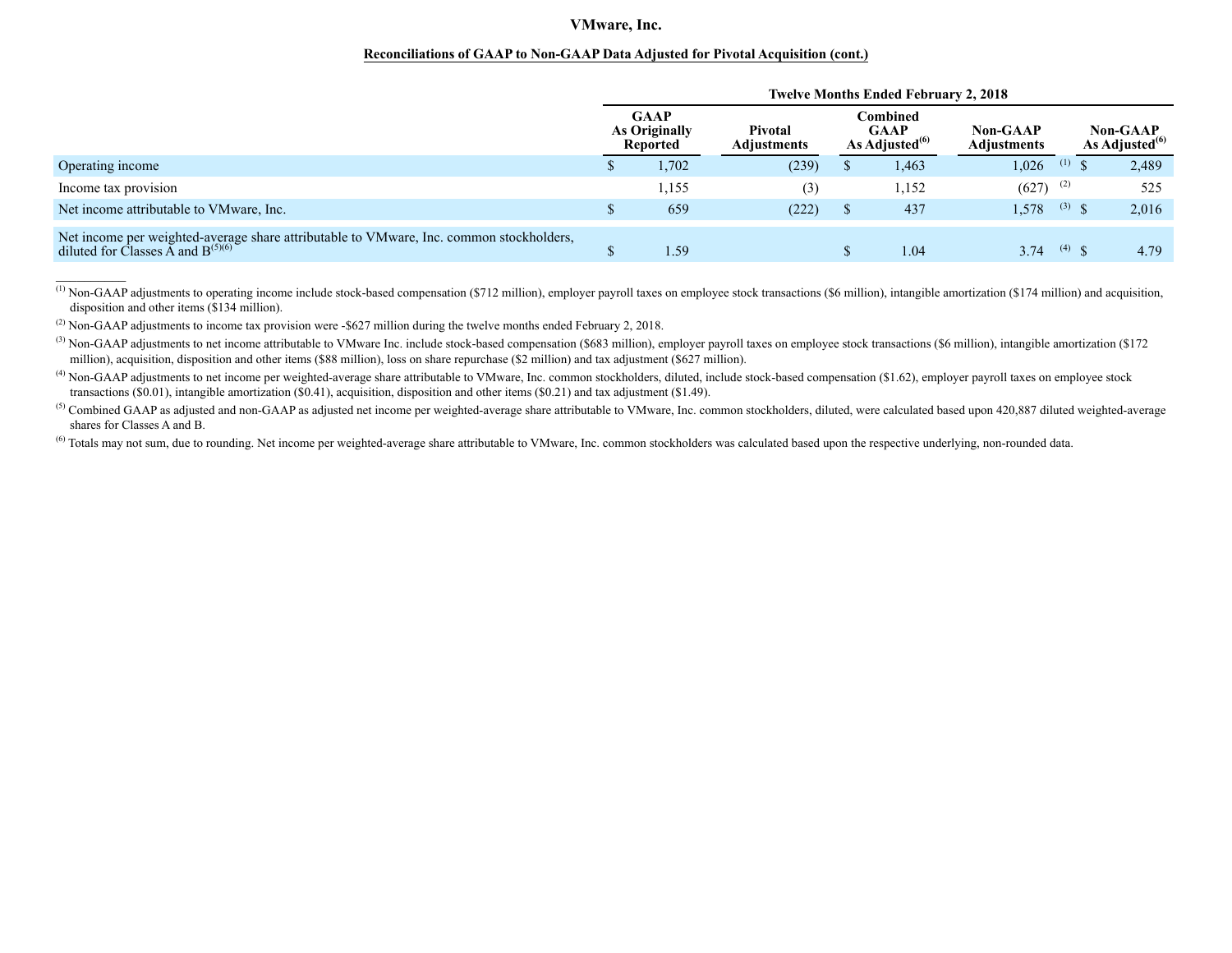## **Condensed Consolidated Balance Sheet Adjusted for Pivotal Acquisition**

The following table presents the condensed consolidated balance sheet for fiscal 2019 as originally reported and as adjusted for the Pivotal acquisition (tables in millions):

|                                                             |               | <b>February 1, 2019</b>                         |                               |                                               |  |
|-------------------------------------------------------------|---------------|-------------------------------------------------|-------------------------------|-----------------------------------------------|--|
|                                                             |               | <b>GAAP</b><br>As Originally<br><b>Reported</b> | Pivotal<br><b>Adjustments</b> | Combined<br><b>GAAP</b><br><b>As Adjusted</b> |  |
| <b>ASSETS</b>                                               |               |                                                 |                               |                                               |  |
| Current assets:                                             |               |                                                 |                               |                                               |  |
| Cash and cash equivalents                                   | $\mathbb{S}$  | 2,830                                           | 702 \$                        | 3,532                                         |  |
| Short-term investments                                      |               | 19                                              |                               | 19                                            |  |
| Accounts receivable, net of allowance for doubtful accounts |               | 1,576                                           | 147                           | 1,723                                         |  |
| Due from related parties, net                               |               | 937                                             | 153                           | 1,090                                         |  |
| Other current assets                                        |               | 289                                             | 16                            | 305                                           |  |
| Total current assets                                        |               | 5,651                                           | 1,018                         | 6,669                                         |  |
| Property and equipment, net                                 |               | 1,133                                           | 29                            | 1,162                                         |  |
| Other assets                                                |               | 1,853                                           | (765)                         | 1,088                                         |  |
| Deferred tax assets                                         |               | 103                                             | 187                           | 290                                           |  |
| Intangible assets, net                                      |               | 541                                             | 425                           | 966                                           |  |
| Goodwill                                                    |               | 5,381                                           | 2,037                         | 7,418                                         |  |
| Total assets                                                |               | 14,662                                          | 2,931                         | 17.593<br>$\mathcal{S}$                       |  |
| <b>LIABILITIES AND STOCKHOLDERS' EQUITY</b>                 |               |                                                 |                               |                                               |  |
| Current liabilities:                                        |               |                                                 |                               |                                               |  |
| Accounts payable                                            | $\mathsf{\$}$ | 135                                             | 18 \$                         | 153                                           |  |
| Accrued expenses and other                                  |               | 1,593                                           | 71                            | 1,664                                         |  |
| Unearned revenue                                            |               | 3,968                                           | 371                           | 4,339                                         |  |
| Total current liabilities                                   |               | 5,696                                           | 460                           | 6,156                                         |  |
| Note payable to Dell                                        |               | 270                                             | $\overline{\phantom{m}}$      | 270                                           |  |
| Long-term debt                                              |               | 3,972                                           |                               | 3,972                                         |  |
| Unearned revenue                                            |               | 3,010                                           | 90                            | 3,100                                         |  |
| Income tax payable                                          |               | 889                                             | $\overline{\phantom{0}}$      | 889                                           |  |
| Other liabilities                                           |               | 274                                             | 41                            | 315                                           |  |
| <b>Total liabilities</b>                                    |               | 14,111                                          | 591                           | 14,702                                        |  |
| Contingencies                                               |               |                                                 |                               |                                               |  |
| Stockholders' equity:                                       |               |                                                 |                               |                                               |  |
| Class A common stock                                        |               | $\overline{1}$                                  | $\qquad \qquad -$             | -1                                            |  |
| Class B convertible common stock                            |               | $\mathfrak{Z}$                                  |                               | $\overline{3}$                                |  |
| Additional paid-in capital                                  |               | 531                                             | 2,428                         | 2,959                                         |  |
| Accumulated other comprehensive income (loss)               |               | $\overline{c}$                                  | (4)                           | (2)                                           |  |
| Retained earnings (Accumulated deficit)                     |               | 14                                              | (1,110)                       | (1,096)                                       |  |
| Total VMware, Inc. stockholders' equity                     |               | 551                                             | 1,314                         | 1,865                                         |  |
| Non-controlling interests                                   |               |                                                 | 1,026                         | 1,026                                         |  |
| Total stockholders' equity                                  |               | 551                                             | 2,340                         | 2,891                                         |  |
| Total liabilities and stockholders' equity                  | $\mathbf{s}$  | 14,662                                          | 2,931                         | 17,593<br>$\mathcal{S}$                       |  |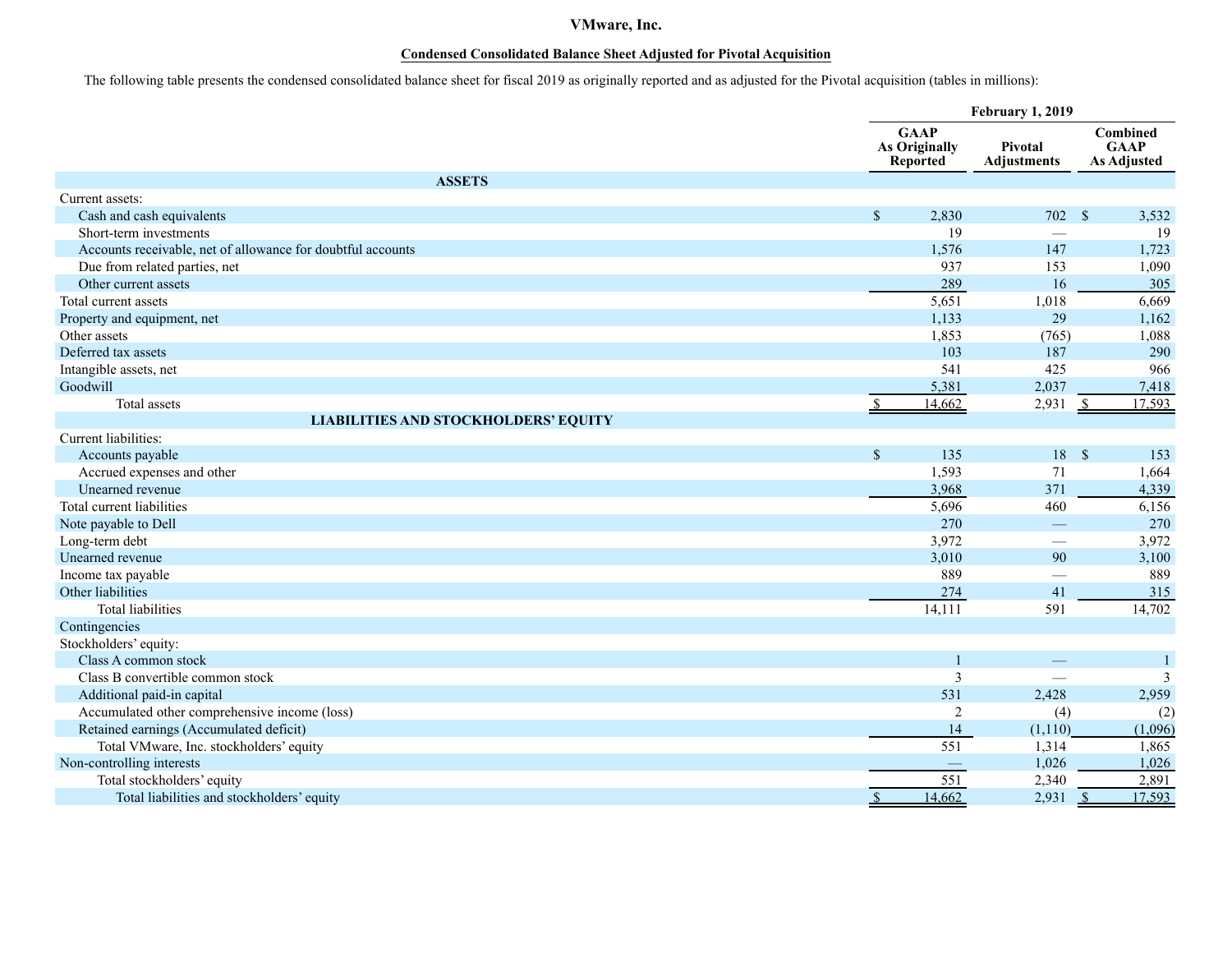### **Reconciliation of GAAP Cash Flows from Operating Activities to Free Cash Flows Adjusted for Pivotal Acquisition**

The following table presents the reconciliation of GAAP cash flows from operating activities to free cash flows as adjusted for the Pivotal acquisition for the first three quarters of fiscal 2020, the four quarters of fiscal 2019, and the annual periods of fiscal 2019 and fiscal 2018 (table in millions):

|                                           |             |           |        | <b>Three Months Ended</b> |             |           |        | <b>Twelve Months Ended</b> |             |
|-------------------------------------------|-------------|-----------|--------|---------------------------|-------------|-----------|--------|----------------------------|-------------|
|                                           | November 1, | August 2, | May 3, | February 1,               | November 2. | August 3, | May 4, | February 1,                | February 2, |
|                                           | 2019        | 2019      | 2019   | 2019                      | 2018        | 2018      | 2018   | 2019                       | 2018        |
| GAAP cash flows from operating activities | 751         | 641       | .395   | 1,020                     | 733         | 805       | .101   | 3,657                      | 3,101       |
| Capital expenditures                      | (52)        | (91)      | (73)   | (68)                      | (60)        | (63)      | (63)   | (254)                      | (276)       |
| Free cash flows                           | 699         | 550       | 322    | 952                       | 673         | 742       | 1,038  | 3,403                      | 2,825       |

The following tables present the reconciliation of GAAP cash flows from operating activities to free cash flows as originally reported and as adjusted for the Pivotal acquisition for the first three quarters of fiscal 2020, the four quarters of fiscal 2019, and the annual periods of fiscal 2019 and fiscal 2018 (tables in millions):

|                                           |                                  |      | <b>Three Months Ended November 1, 2019</b> |                                |      |
|-------------------------------------------|----------------------------------|------|--------------------------------------------|--------------------------------|------|
|                                           | As Originally<br><b>Reported</b> |      | Pivotal<br><b>Adiustments</b>              | Combined<br><b>As Adjusted</b> |      |
| GAAP cash flows from operating activities |                                  | 810  | $(59)$ \$                                  |                                | 751  |
| Capital expenditures                      |                                  | (50) | (2)                                        |                                | (52) |
| Free cash flows                           |                                  | 760  | $(61)$ \$                                  |                                | 699  |

|                                           |                                  | Three Months Ended August 2, 2019 |                                |
|-------------------------------------------|----------------------------------|-----------------------------------|--------------------------------|
|                                           | <b>As Originally</b><br>Reported | Pivotal<br>Adjustments            | Combined<br><b>As Adjusted</b> |
| GAAP cash flows from operating activities | 699                              | $(58)$ \$                         | 641                            |
| Capital expenditures                      | (88)                             | (3)                               | (91)                           |
| Free cash flows                           | 611                              | $(61)$ \$                         | 550                            |

|                                           |                                         | Three Months Ended May 3, 2019 |                                |       |
|-------------------------------------------|-----------------------------------------|--------------------------------|--------------------------------|-------|
|                                           | <b>As Originally</b><br><b>Reported</b> | Pivotal<br><b>Adjustments</b>  | Combined<br><b>As Adjusted</b> |       |
| GAAP cash flows from operating activities | 1,273                                   | 122                            |                                | 1,395 |
| Capital expenditures                      | (71`                                    | (2)                            |                                | (73)  |
| Free cash flows                           | 1,202                                   | 120                            |                                | .322  |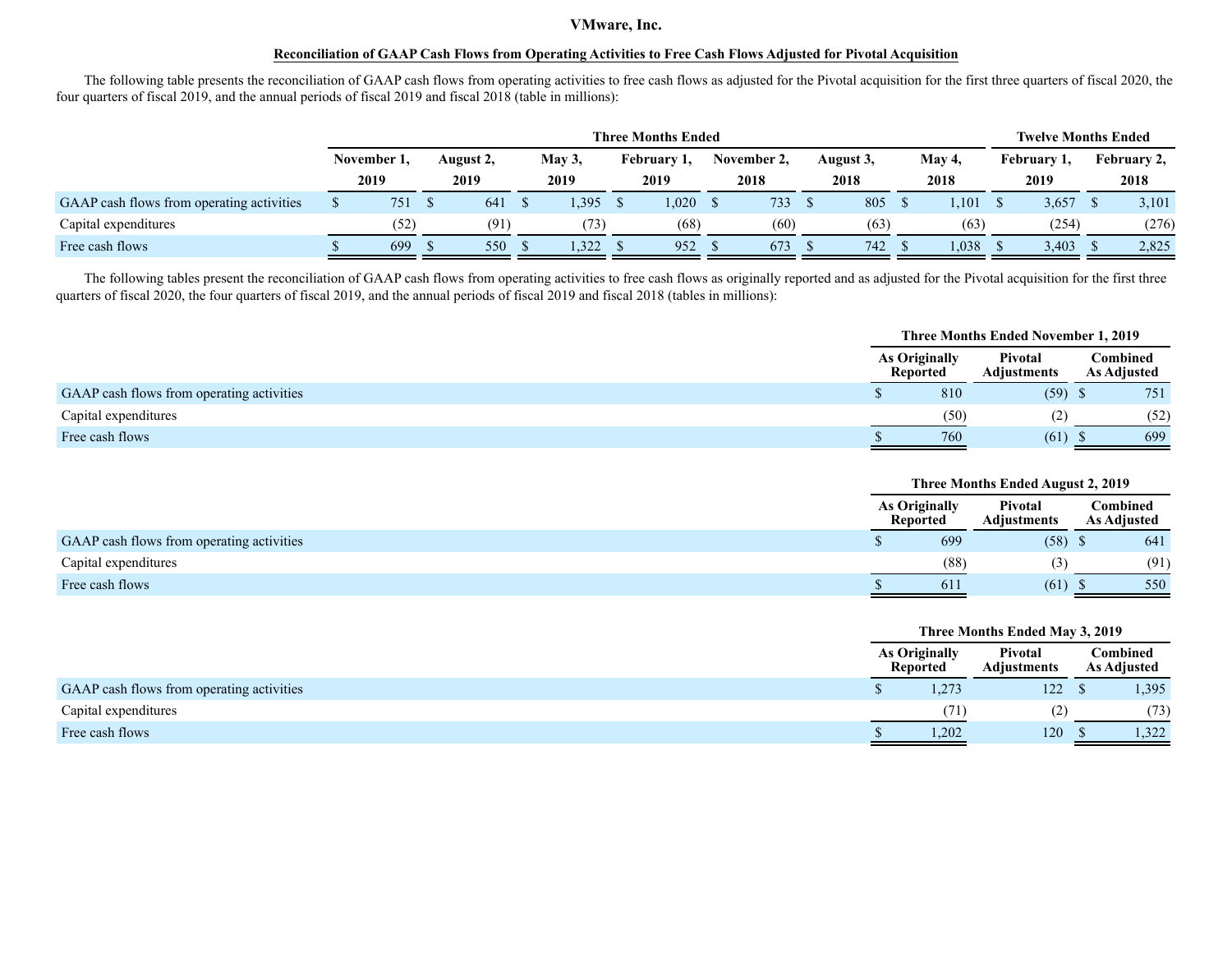## **Reconciliation of GAAP Cash Flows from Operating Activities to Free Cash Flows Adjusted for Pivotal Acquisition (cont.)**

|                                           | Three Months Ended February 1, 2019     |                               |  |                                |  |  |  |
|-------------------------------------------|-----------------------------------------|-------------------------------|--|--------------------------------|--|--|--|
|                                           | <b>As Originally</b><br><b>Reported</b> | Pivotal<br><b>Adiustments</b> |  | Combined<br><b>As Adjusted</b> |  |  |  |
| GAAP cash flows from operating activities | 1,012                                   |                               |  | 1,020                          |  |  |  |
| Capital expenditures                      | (66)                                    |                               |  | (68)                           |  |  |  |
| Free cash flows                           | 946                                     |                               |  | 952                            |  |  |  |

|                                           | <b>Three Months Ended November 2, 2018</b><br><b>As Originally</b><br>Pivotal<br><b>Adiustments</b><br><b>Reported</b><br>769<br>$(36)$ \$ |      |                                |  |  |
|-------------------------------------------|--------------------------------------------------------------------------------------------------------------------------------------------|------|--------------------------------|--|--|
|                                           |                                                                                                                                            |      | Combined<br><b>As Adjusted</b> |  |  |
| GAAP cash flows from operating activities |                                                                                                                                            |      | 733                            |  |  |
| Capital expenditures                      | (57)                                                                                                                                       | 3)   | (60)                           |  |  |
| Free cash flows                           | 712                                                                                                                                        | (39) | 673                            |  |  |

|                                           |                                         | Three Months Ended August 3, 2018 |                                |
|-------------------------------------------|-----------------------------------------|-----------------------------------|--------------------------------|
|                                           | <b>As Originally</b><br><b>Reported</b> | Pivotal<br><b>Adjustments</b>     | Combined<br><b>As Adjusted</b> |
| GAAP cash flows from operating activities | 787                                     | 18                                | 805                            |
| Capital expenditures                      | (61)                                    |                                   | (63)                           |
| Free cash flows                           | 726                                     | 16.                               | 742                            |

|                                           | Three Months Ended May 4, 2018          |                               |  |                                |  |  |
|-------------------------------------------|-----------------------------------------|-------------------------------|--|--------------------------------|--|--|
|                                           | <b>As Originally</b><br><b>Reported</b> | Pivotal<br><b>Adjustments</b> |  | Combined<br><b>As Adjusted</b> |  |  |
| GAAP cash flows from operating activities | 1,095                                   | b.                            |  | 1,101                          |  |  |
| Capital expenditures                      | (61)                                    | (2)                           |  | (63)                           |  |  |
| Free cash flows                           | 1,034                                   |                               |  | 1.038                          |  |  |

|                                           |                                  | <b>Twelve Months Ended February 1, 2019</b> |                                |  |  |
|-------------------------------------------|----------------------------------|---------------------------------------------|--------------------------------|--|--|
|                                           | As Originally<br><b>Reported</b> | Pivotal<br><b>Adiustments</b>               | Combined<br><b>As Adjusted</b> |  |  |
| GAAP cash flows from operating activities | 3,663                            | $(6)$ \$                                    | 3,657                          |  |  |
| Capital expenditures                      | (245)                            | (9)                                         | (254)                          |  |  |
| Free cash flows                           | 3,418                            | (15)                                        | 3,403                          |  |  |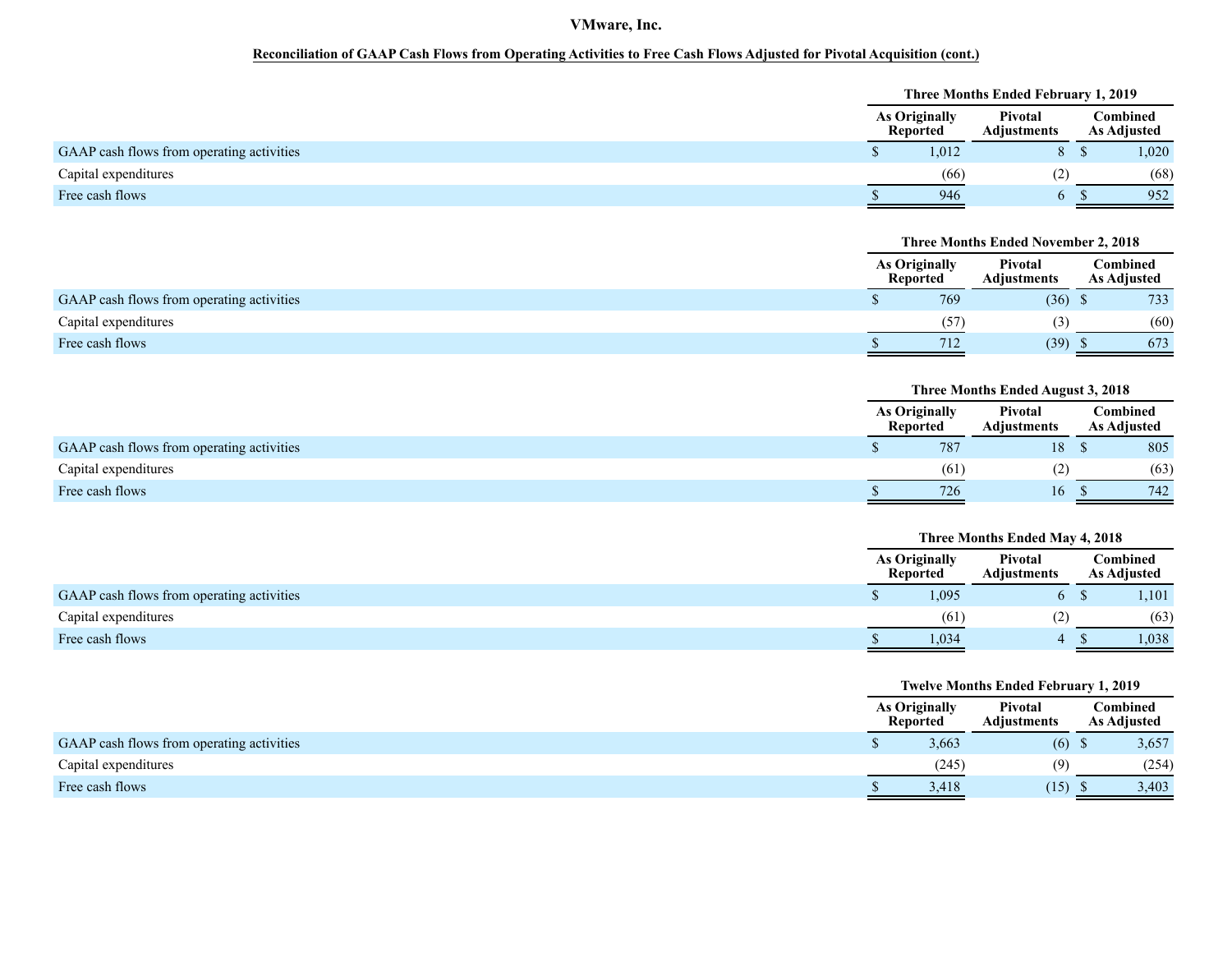## **Reconciliation of GAAP Cash Flows from Operating Activities to Free Cash Flows Adjusted for Pivotal Acquisition (cont.)**

|                                           |                                             |       | <b>Twelve Months Ended February 2, 2018</b> |                                |
|-------------------------------------------|---------------------------------------------|-------|---------------------------------------------|--------------------------------|
|                                           | Pivotal<br><b>As Originally</b><br>Reported |       | <b>Adjustments</b>                          | Combined<br><b>As Adjusted</b> |
| GAAP cash flows from operating activities |                                             | 3,218 | $(117)$ \$                                  | 3,101                          |
| Capital expenditures                      |                                             | (263) | (13                                         | (276)                          |
| Free cash flows                           |                                             | 2,955 | (130)                                       | 2,825                          |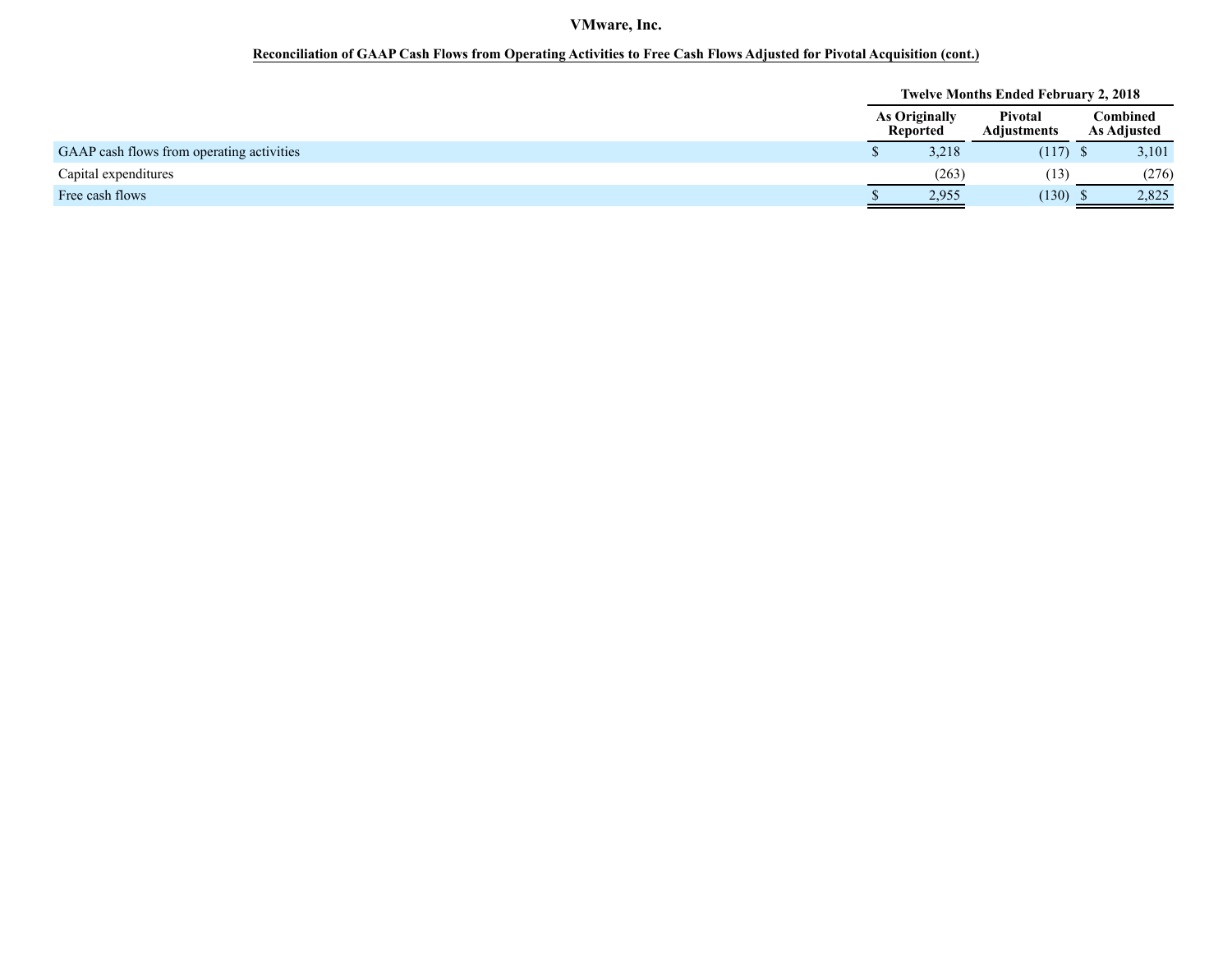### **About Non-GAAP Financial Measures**

To provide investors and others with additional information regarding VMware's results, VMware has disclosed in this earnings release the following non-GAAP financial measures: non-GAAP operating income, non-GAAP operating margin, non-GAAP net income, non-GAAP net income per diluted share and free cash flow. VMware has provided a reconciliation of each non-GAAP financial measure used in this earnings release to the most directly comparable GAAP financial measure. These non-GAAP financial measures, other than free cash flow, differ from GAAP in that they exclude stock-based compensation, employer payroll taxes on employee stock transactions, amortization of acquired intangible assets, realignment charges, acquisition, disposition and other items, certain litigation and other contingencies, loss on share repurchase and discrete items that impacted our GAAP tax rate, each as discussed below. Our non-GAAP financial measures also reflect the application of our non-GAAP tax rate. Free cash flow differs from GAAP cash flow from operating activities with respect to the treatment of capital expenditures.

VMware's management uses these non-GAAP financial measures to understand and compare operating results across accounting periods, for internal budgeting and forecasting purposes, for short- and long-term operating plans, to calculate bonus payments and to evaluate VMware's financial performance, the performance of its individual functional groups and the ability of operations to generate cash. Management believes these non-GAAP financial measures reflect VMware's ongoing business in a manner that allows for meaningful period-to-period comparisons and analysis of trends in VMware's business, as they exclude charges and gains that are not reflective of ongoing operating results. Management also believes that these non-GAAP financial measures provide useful information to investors and others in understanding and evaluating VMware's operating results and future prospects in the same manner as management and in comparing financial results across accounting periods and to those of peer companies. Additionally, management believes information regarding free cash flow provides investors and others with an important perspective on the cash available to make strategic acquisitions and investments, to repurchase shares, to fund ongoing operations and to fund other capital expenditures.

Management believes these non-GAAP financial measures are useful to investors and others in assessing VMware's operating performance due to the following factors:

- *Stock-based compensation*. Stock-based compensation is generally fixed at the time the stock-based instrument is granted and amortized over a period of several years. Although stock-based compensation is an important aspect of the compensation of VMware's employees and executives, the expense for the fair value of the stock-based instruments VMware utilizes may bear little resemblance to the actual value realized upon the vesting or future exercise of the related stock-based awards. Management believes it is useful to exclude stock-based compensation in order to better understand the long-term performance of VMware's core business.
- *Employer payroll taxes on employee stock transactions.* The amount of employer payroll taxes on stock-based compensation is dependent on VMware's stock price and other factors that are beyond VMware's control and do not correlate to the operation of the business.
- *Amortization of acquired intangible assets*. A portion of the purchase price of VMware's acquisitions is generally allocated to intangible assets, such as intellectual property, and is subject to amortization. However, VMware does not acquire businesses on a predictable cycle. Additionally, the amount of an acquisition's purchase price allocated to intangible assets and the term of its related amortization can vary significantly and are unique to each acquisition. Therefore, VMware believes that the presentation of non-GAAP financial measures that adjust for the amortization of intangible assets provides investors and others with a consistent basis for comparison across accounting periods.
- *Realignment charges.* Realignment charges include workforce reductions, asset impairments, losses on asset disposals and costs to exit facilities. VMware's management believes it is useful to exclude these items, when significant, as they are not reflective of VMware's core business and operating results.
- *Acquisition, disposition and other items.* As VMware does not acquire or dispose of businesses on a predictable cycle and the terms of each transaction can vary significantly and are unique to each transaction, VMware believes it is useful to exclude acquisition, disposition and other items when looking for a consistent basis for comparison across accounting periods. These items include:
	- Direct costs of acquisitions and dispositions, such as transaction and advisory fees.
	- Costs associated with integrating acquired businesses.
	- Accruals for the portion of merger consideration payable in installments that may be paid in cash or VMware stock, at the option of VMware.
	- Gains or losses on equity investments, whether realized or unrealized.
	- Charges recognized for non-recoverable strategic investments or gains recognized on the disposition of strategic investments.